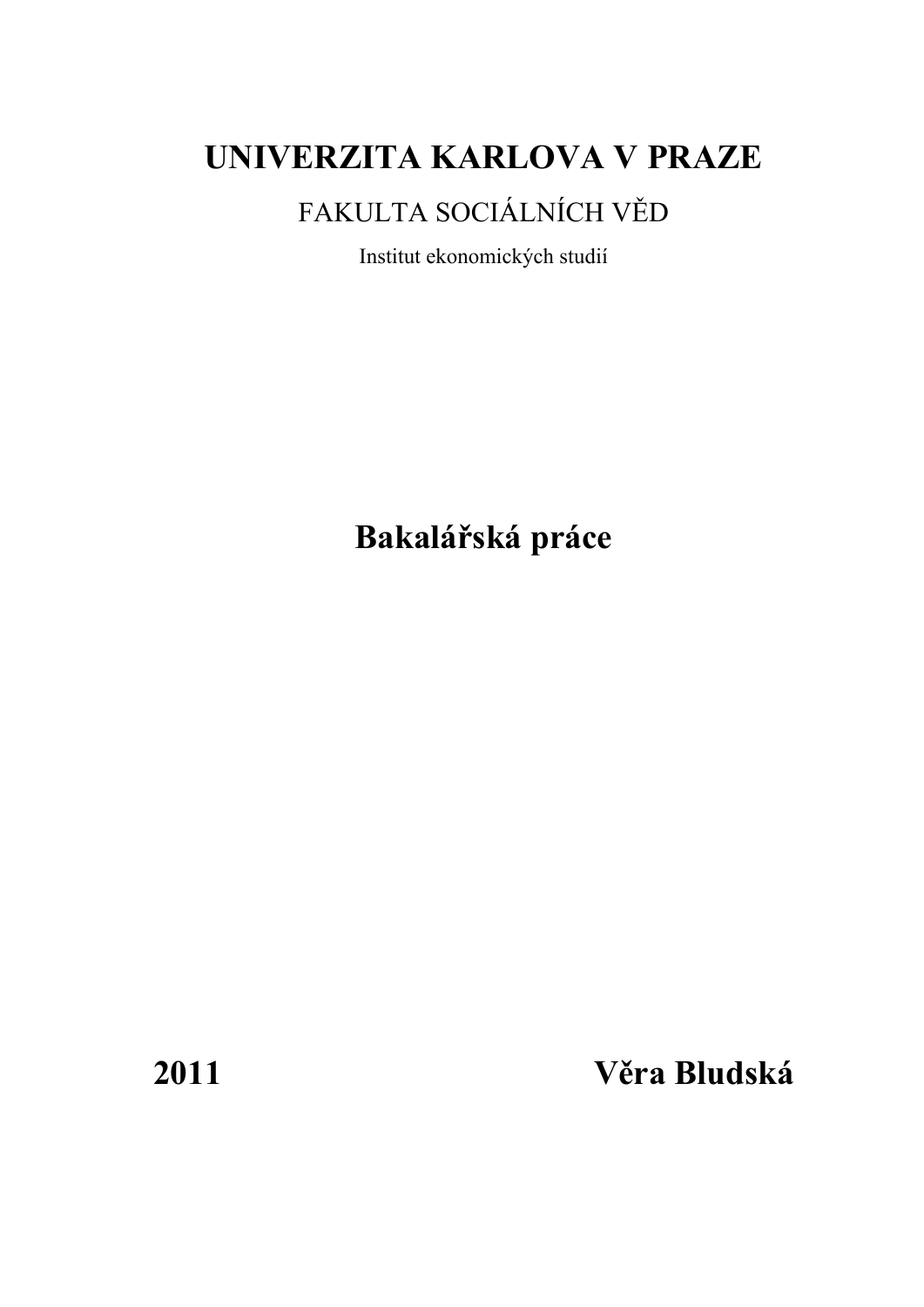# **UNIVERZITA KARLOVA V PRAZE**

FAKULTA SOCIÁLNÍCH VĚD

Institut ekonomických studií

**Věra Bludská**

# **White Test for the Least Weighted Squares**

*Bakalářská práce* 

Praha 2011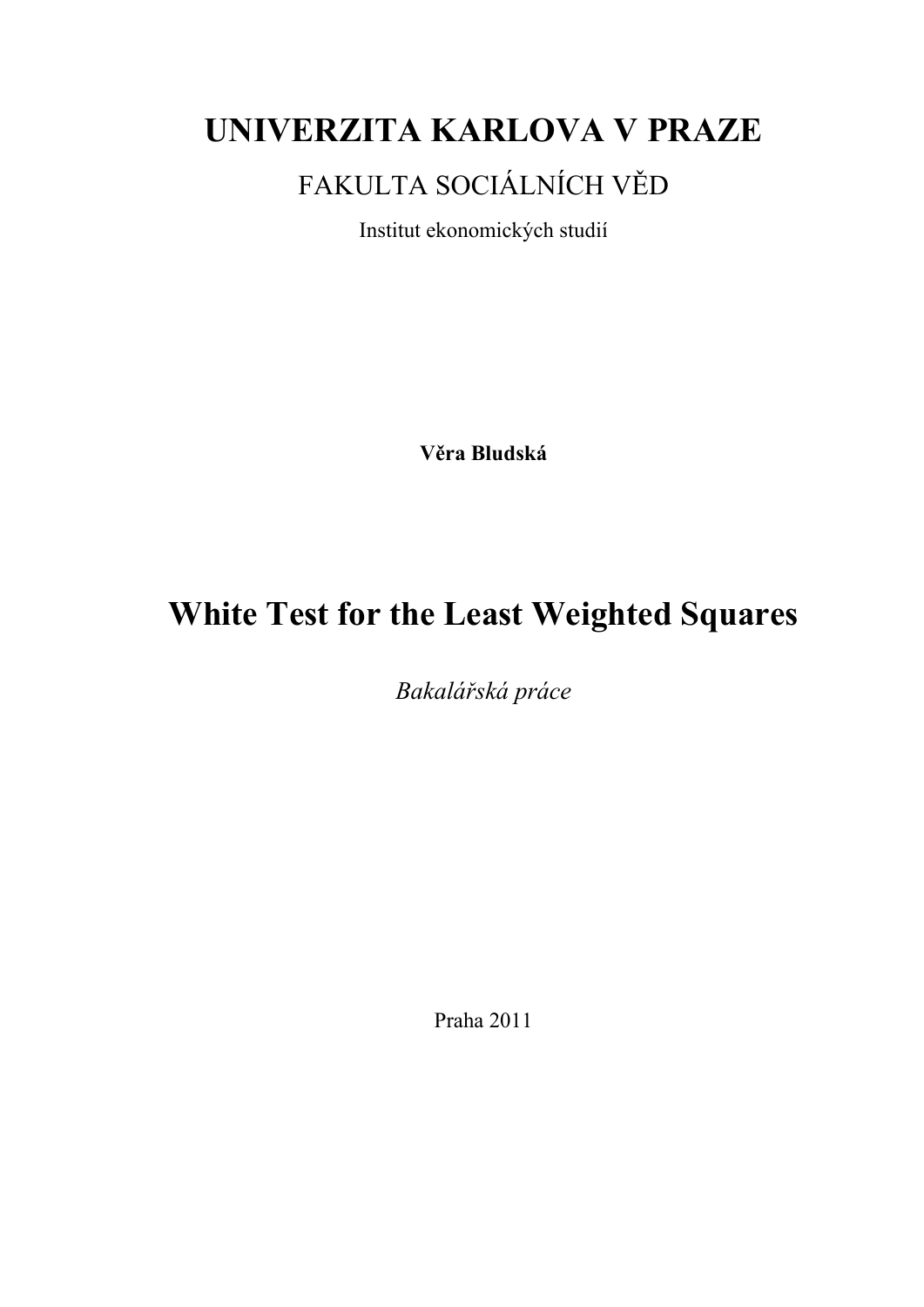Autor práce: **Věra Bludská** Vedoucí práce: **Prof. RNDr. Jan Ámos Víšek CSc.** 

Rok obhajoby: 2011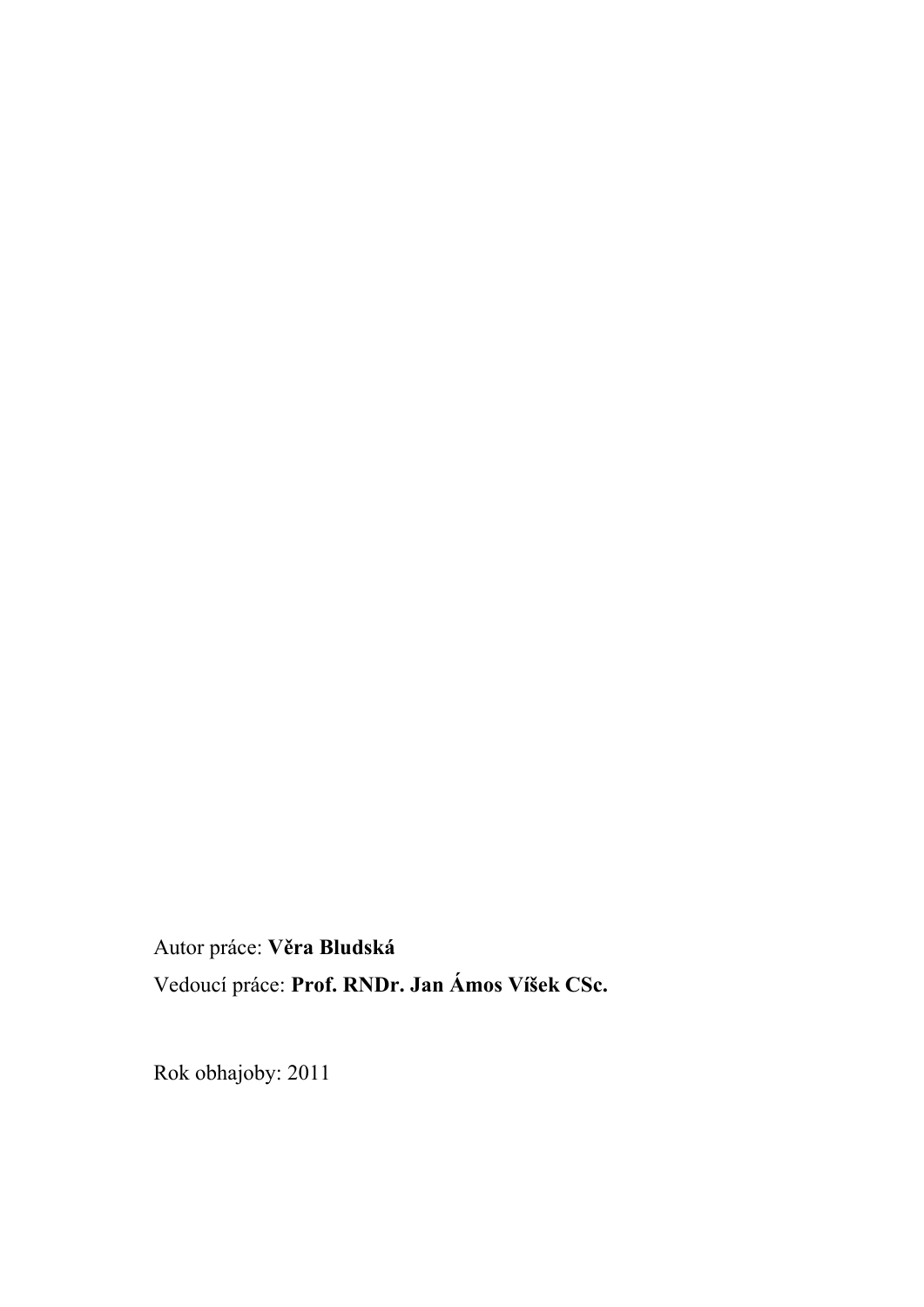### **Bibliografický záznam**

BLUDSKÁ, Věra. *White Test for the Least Weighted Squares.* Praha, 2011. 39 s. Bakalářská práce (Bc.) Univerzita Karlova, Fakulta sociálních věd, Institut ekonomických studií. Vedoucí bakalářské práce Prof. RNDr. Jan Ámos Víšek CSc.

### **Abstract**

The Least Weighted Squares (LWS) is a robust method for computing coefficients in linear regression models. An inherent problem of LWS is the complexity of its estimator and, consequently, the lack of an analytical solution or fast exact algorithms for its evaluation. To remedy this situation a novel exact algorithm running in polynomial time has been proposed. The algorithm implemented in MATLAB programming language has been employed for testing computationally more efficient non-exact LWS methods. In addition to many potential uses of LWS in robust econometrics (*e.g.* outlier diagnostics) the method has been applied to the problem of regression estimation in the presence of heteroscedasticity. It has been demonstrated that the combined use of the LWS estimator and White's test for heteroscedasticity significantly improves the efficiency of the robust regression estimation.

### **Keywords**

least weighted squares, algorithm, CP-LWS, heteroscedasticity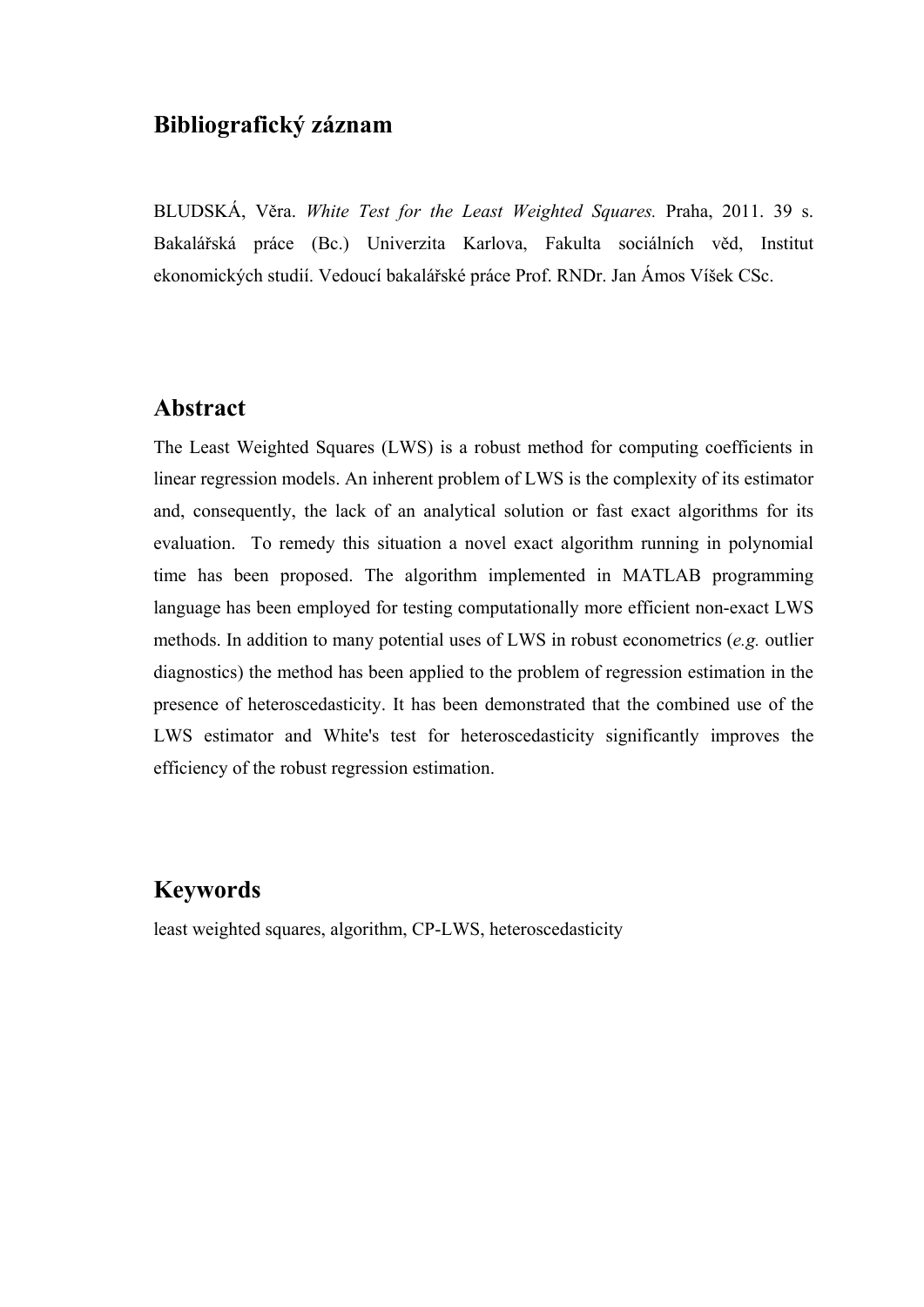### **Abstrakt**

Nejmenší vážené čtverce (LWS) jsou robustní metodou pro získání koeficientů lineárních regresních modelů. Hlavní nevýhoda této metody (oproti klasické metodě nejmenších čtverců) spočívá ve složitosti příslušných rovnic, jejichž analytické řešení neznáme, a také v neznalosti dostatečně rychlých algoritmů pro numericky přesné výpočty LWS. Jedním z hlavních výsledků této práce je navržení nového deterministického LWS algoritmu běžícího v polynomiálním čase. Tento algoritmus, implementovaný v programovém prostředí MATLAB, poskytuje přesné (numericky exaktní) hodnoty LWS odhadů a byl použit pro testování rychlých aproximativních metod. Kromě standardního využití LWS v robustní ekonometrii (např. detekce odlehlých pozorování) byla tato metoda použita pro odhalení heteroskedasticity disturbancí při robustní regresní analýze dat. V práci je názorně ukázáno, že spojení LWS s Whiteovým testem signifikatně vylepšuje vydatnost robustních odhadů.

### **Klíčová slova**

nejmenší vážené čtverce, algoritmus, CP-LWS, heteroskedasticita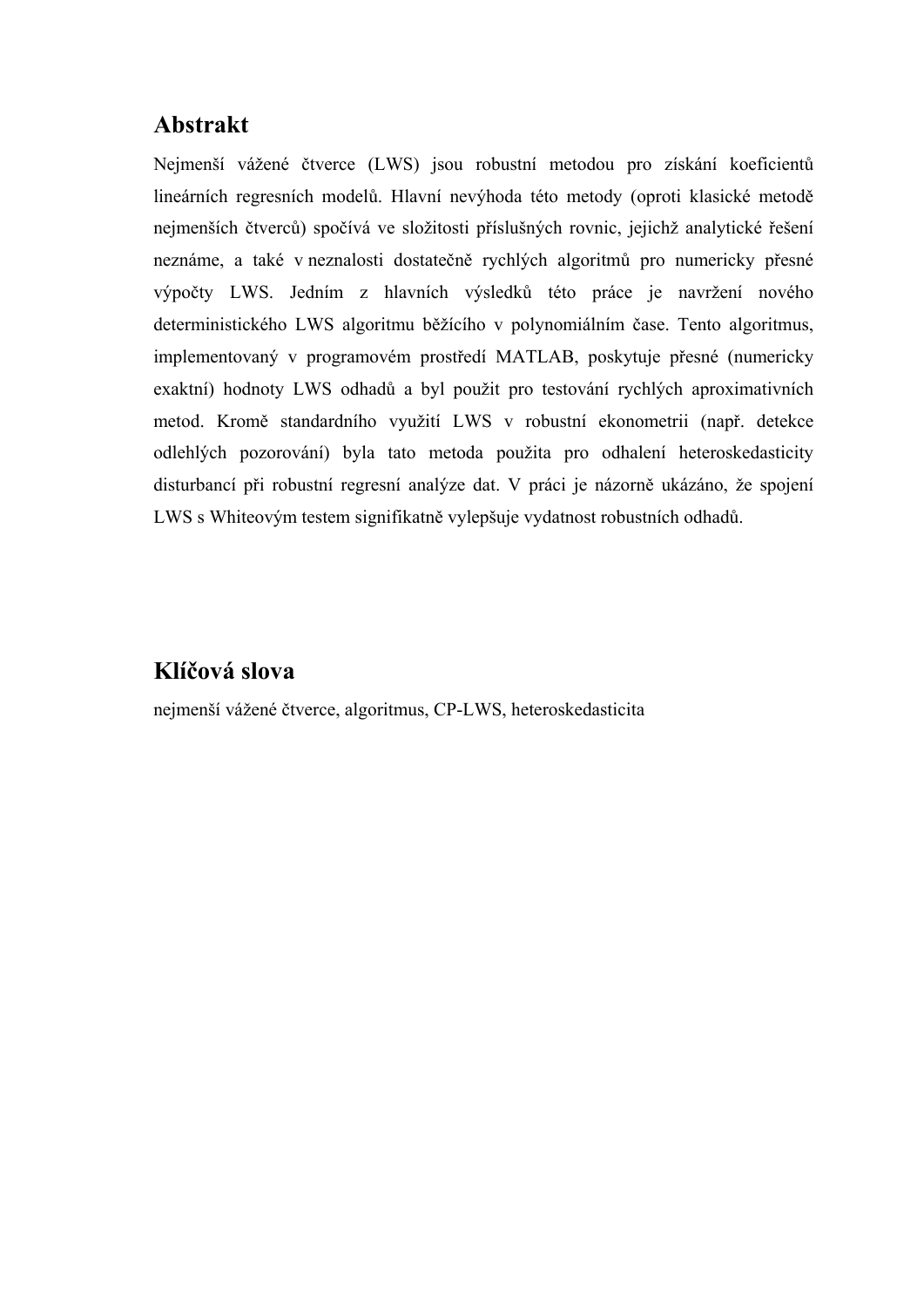## **Prohlášení**

Prohlašuji, že jsem předkládanou práci zpracovala samostatně a použila jen uvedené prameny a literaturu. Prohlašuji, že práce nebyla využita k získání jiného titulu.

V Praze dne 20. května 2011 Věra Bludská ...............................................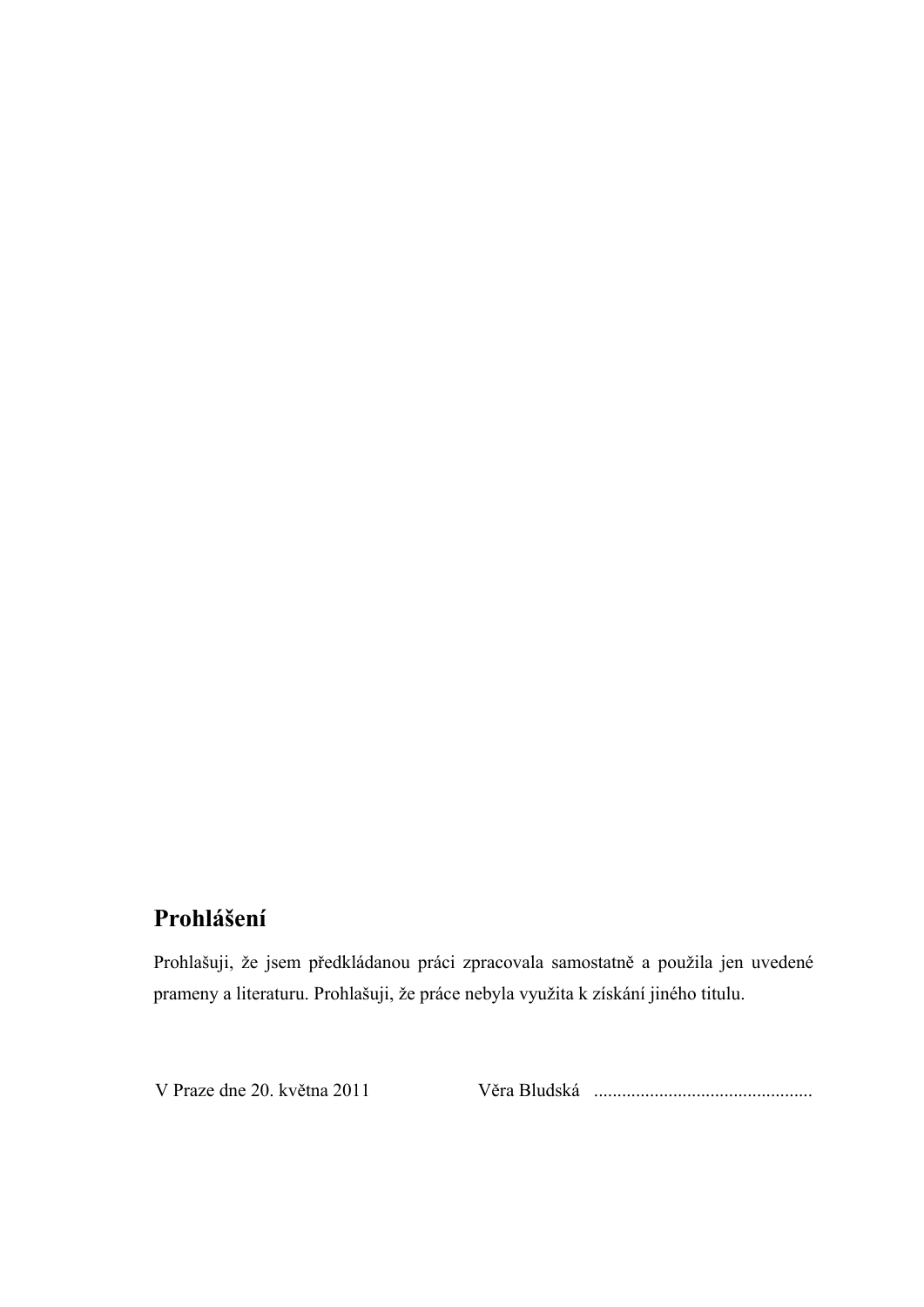## **Poděkování**

Na tomto místě bych ráda poděkovala Prof. RNDr. J.Á.Víškovi CSc. za cenné připomínky a trpělivost.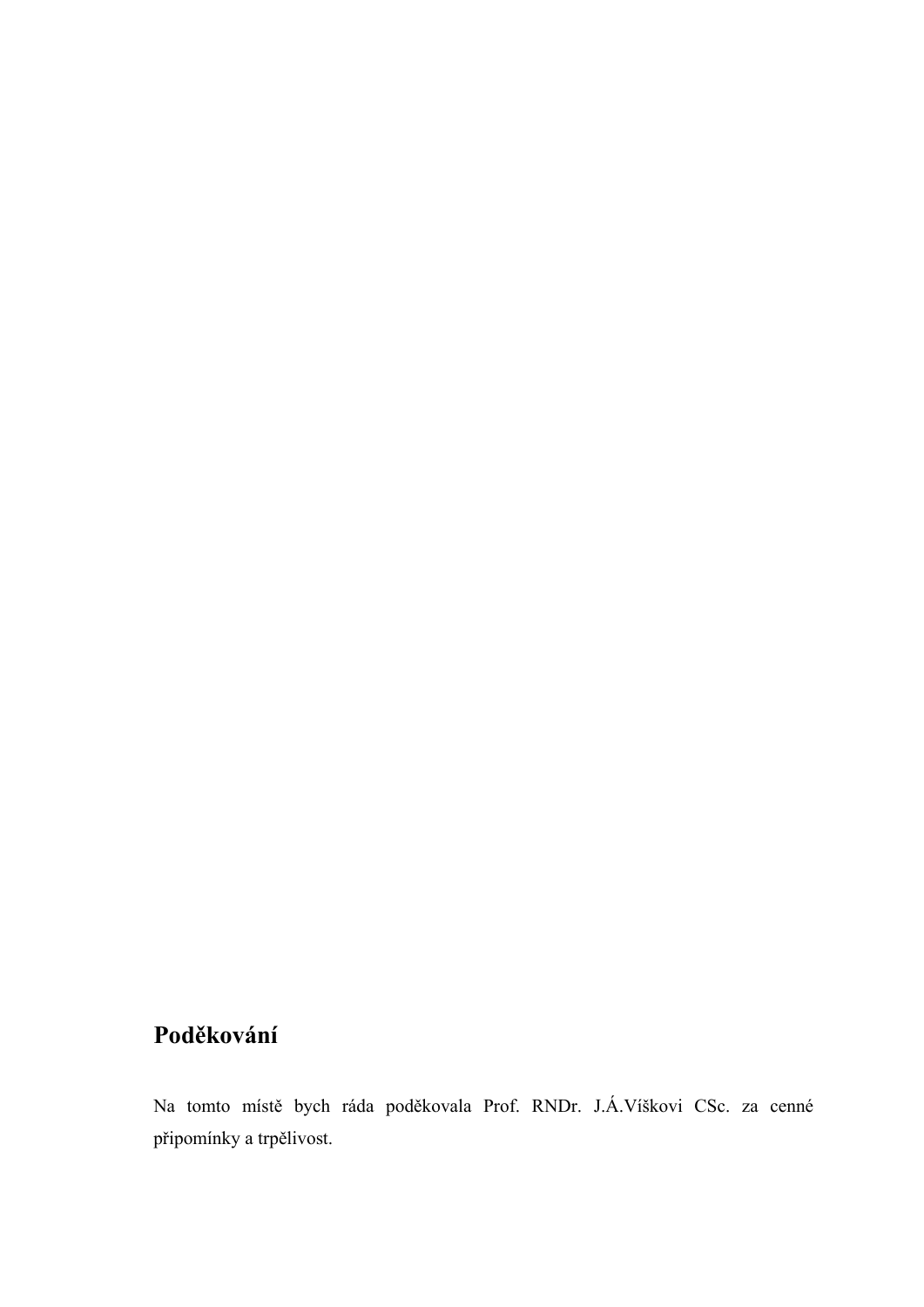## **Contents**

|    |                                                                       | $\overline{4}$ |
|----|-----------------------------------------------------------------------|----------------|
|    |                                                                       | 6              |
| 2. |                                                                       | 8              |
|    |                                                                       |                |
|    |                                                                       |                |
|    |                                                                       |                |
|    |                                                                       |                |
|    |                                                                       |                |
|    |                                                                       |                |
|    |                                                                       |                |
| 3. |                                                                       |                |
|    |                                                                       |                |
|    |                                                                       |                |
|    |                                                                       |                |
|    |                                                                       |                |
|    |                                                                       |                |
|    | 3.2.3. Comparison of the FastLWS, Fast CP-LWS, and DE-LWS Methods  31 |                |
|    |                                                                       |                |
|    |                                                                       |                |
|    |                                                                       |                |
| 5. |                                                                       |                |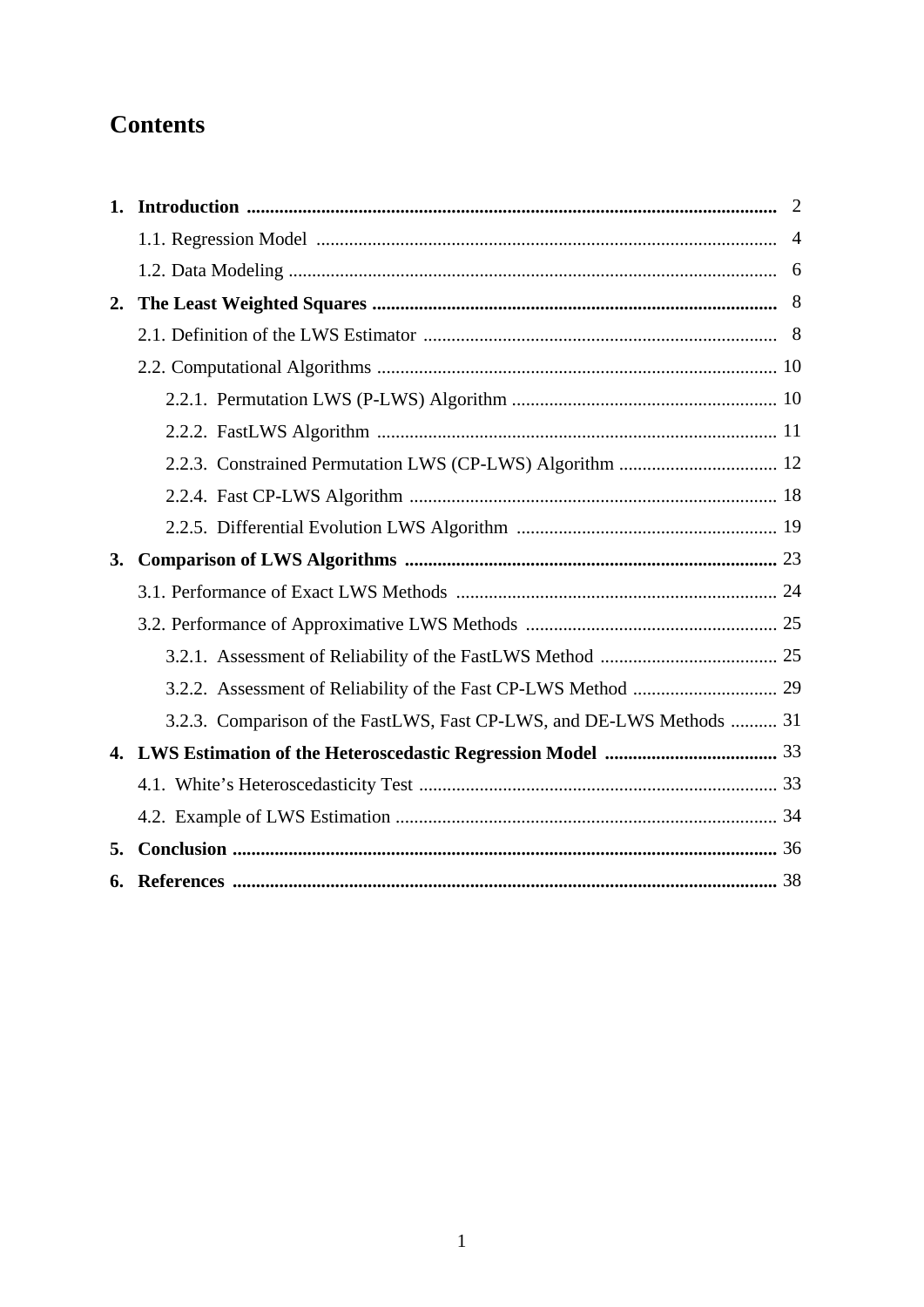#### 1. Introduction

Robust regression analysis deals with gross errors and deviations from model assumptions that are potentially dangerous to many "classical" statistical procedures such as the ordinary least squares (OLS). Gross errors (misplaced decimal points, data transmission errors, etc.) usually lead to the occurrence of outliers. There are two approaches to the problem of outlying observations: new statistical methods that are not so sensitive to outliers, and outlier diagnostics (*e.g.* by a visual inspection of data), both are the robust statistics methods in broader sense. Several strategies have been devised including semiparametric and nonparametric methods that relax assumptions made in standard statistical approaches. These methods, however, tend inevitably to be less efficient and require larger amount of data. Another strategy is to make estimators more robust to small deviations from parametric assumptions. As a result, the robust parametric approaches are less prone to the contamination of data. The Least Trimmed Squares (LTS) was among the first robust estimators with a high breakdown point [Rousseeuw 1987]. LTS keeps many advantages of the least squares and possesses a tunable breakdown point (resistance to outliers) up to 50%. It should be stressed, however, that requirement of highest possible breakdown point often contradicts some other basic requirements of robust estimator, efficiency in particular. The LTS estimator has also a very high subsample sensitivity, *i.e.* removal of a single observation can profoundly change the result. The Least Weighted Squares (LWS) as a generalization of both OLS and LTS (these are limiting cases of LWS) has all desirable properties of LTS, but offers also room for improvement –  $e.g.$  above mentioned subsample sensitivity.

 An inherent problem of LWS (and many other robust methods) is the complexity of its estimator, and therefore the lack of an analytical solution or fast exact algorithms for its evaluation. Hence, evaluations of robust estimates rely on approximations with varying reliability and this fact, of course, limits the applicability of robust methods and their penetration into standard statistical packages. As a consequence, a typical user has little experience with behavior of robust methods. Another problem stems from the approximative nature of robust estimates. In numerical experiments, for example, it might be difficult in some cases to distinguish behavior of the LWS estimator from behavior of its approximation. Thus, one of main goals of this work is to contribute to LWS-related research by developing either a sufficiently fast exact algorithm or algorithms for finding approximate solutions with a high (controllable) accuracy.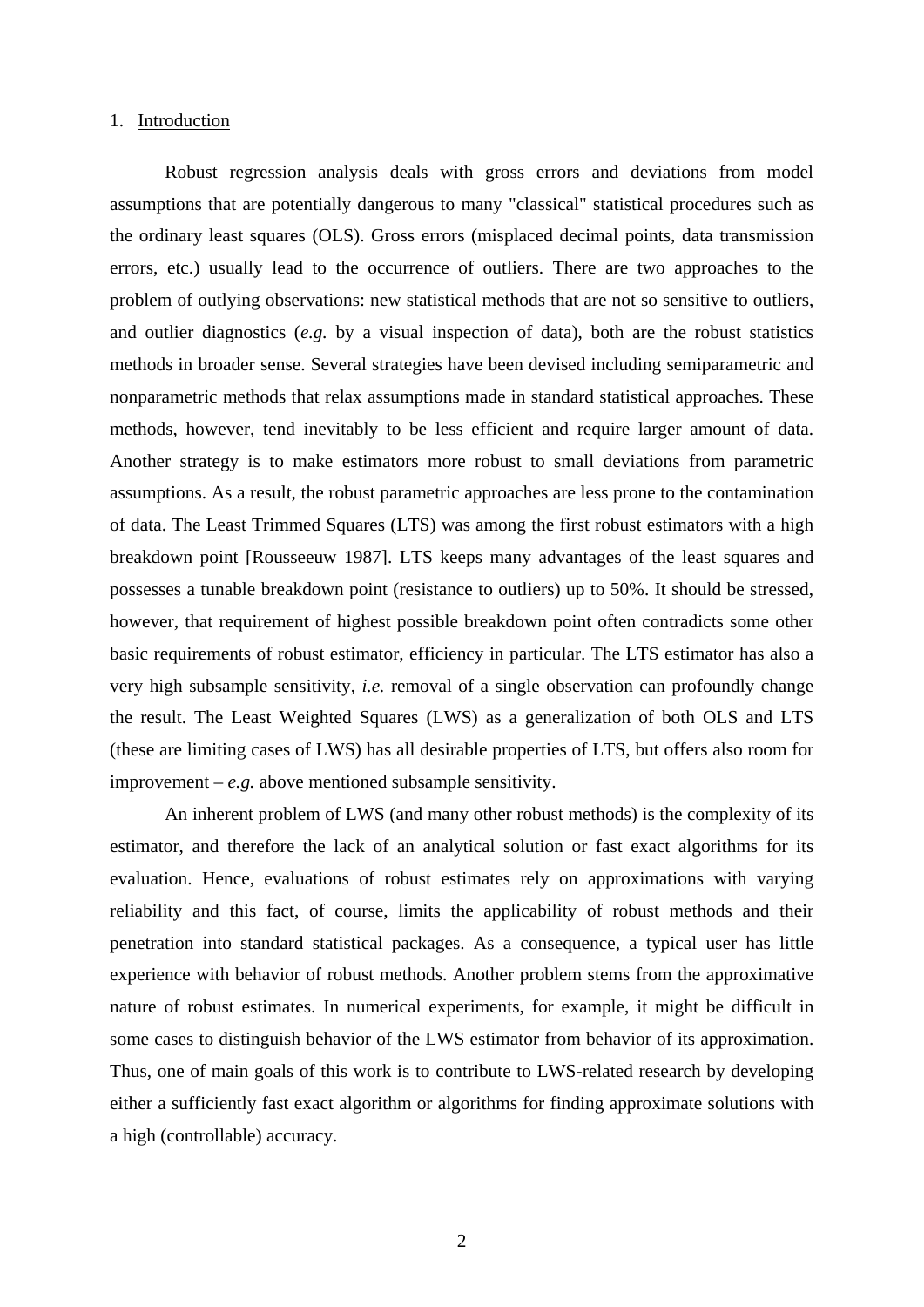The second subject of this work is related to the presence of heteroscedastic disturbances in the linear regression model. This situation arises quite often in econometric studies: data aggregating over some regions, explanatatory variables measured with random errors, models with randomly varying coefficients, autoregressive models, employing probit, logit or counting models, etc. (for comprehensive list see [Víšek 2004]). The presence of heteroscedastic disturbances strongly influences the efficiency of classical statistical procedures, and therefore a more resistant estimator against heteroscedasticity should be employed in such situations. The LWS estimator is certainly a plausible candidate to cope with heteroscedastic disturbances.

This work is organized as follows: the remaining part of Section 1 introduces the regression model and data modeling used throughout the text. For reasons mentioned in Section 1.1 we restrict ourselves to the simplest linear regression with only one explanatory variable and intercept, data modeling varying only the most important model parameters such as dataset size, variances of disturbances, number of outliers and leverage points, contamination by a second regression model. These parameters are essential for performance testing of implemented robust regression algorithms. Section 2 contains the description of implemented LWS methods. Some of them were taken from literature and coded in MATLAB programming language (P-LWS, FastLWS). Two newly proposed algorithms were developed by the author of this work and both are based on the concept of geometrically feasible permutations which is the result presented here for the first time. To author's knowledge, the proposed algorithm for finding the exact solution of the Least Weighted Squares (LWS) is the first exact algorithm running in polynomial time. The second (nonexact) variant of the same algorithm has comparable computational efficiency to the fastest available codes but much higher reliability (Fast CP-LWS). Finally, the algorithm based on a direct stochastic optimization by Differential Evolution (DE) is, as far as the author knows, the first implementation of DE in context of LWS. Section 3 is devoted to testing and comparison of methods described in the previous section. Section 4 is focused on solving one of the most challenging problem in robust econometrics – robust estimation in the presence of heteroscedasticity. The last section summarizes the main results of this work and discusses an outlook of LWS solvers in econometric applications.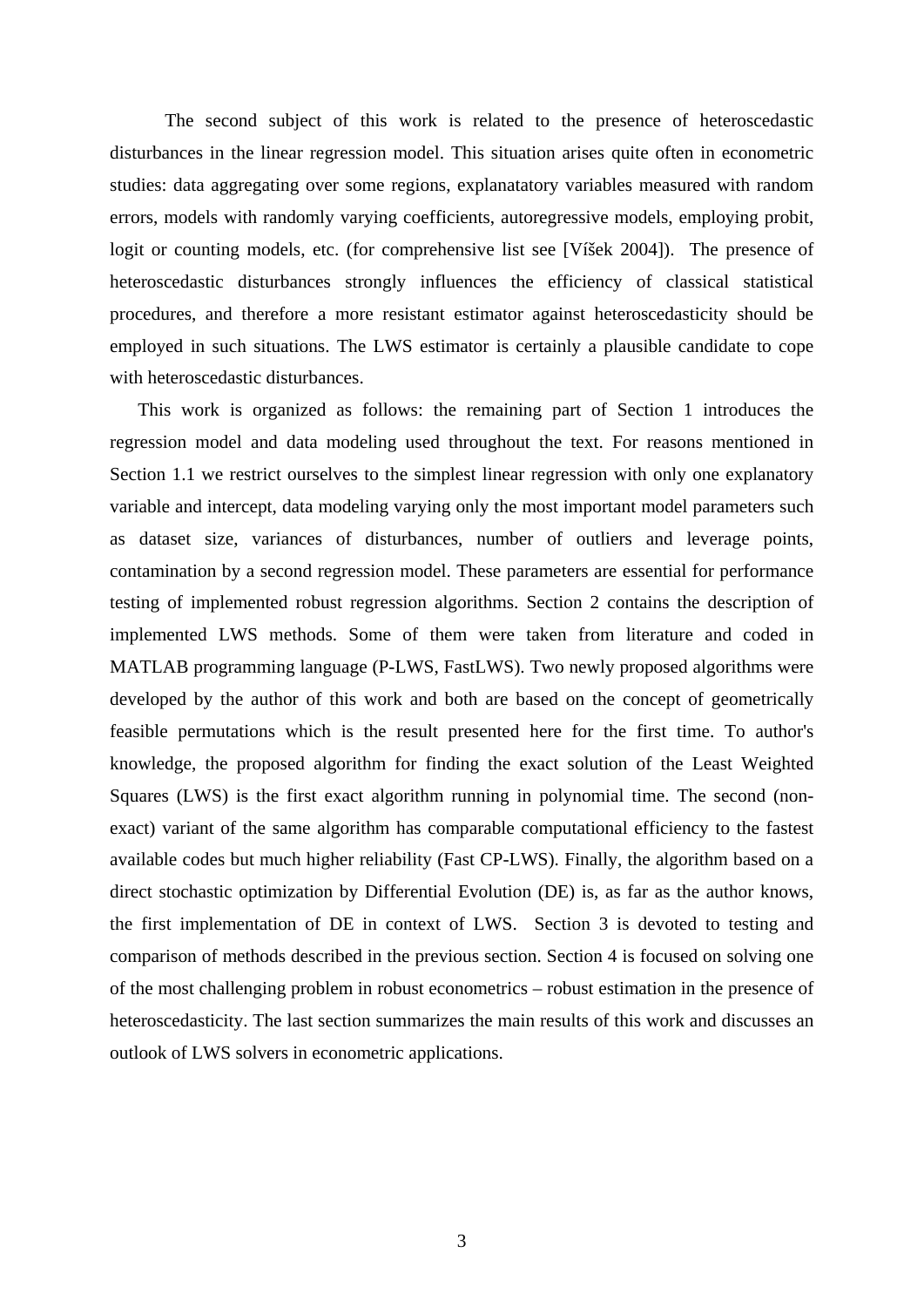#### 1.1 Regression Model

Let us define the linear regression model

$$
Y_i = x_i^T \beta^0 + e_i \qquad (i = 1, 2, ..., n),
$$
\n(1.1)

with *n* observations on the response variable  $Y_i$  and the deterministic vector of explanatory variables  $x_i = (x_{i1},..., x_{ip})^T \in \mathbb{R}^p$ , where *p* is a number of regression coefficients,  $\mathbb{R}^p$  is the *p*dimensional Euclidean space,  $\beta^0 = (\beta_1^0, ..., \beta_p^0)^T \in \mathbb{R}^p$  is a vector of the "true" regression coefficients and  $e_i$  is a stochastic disturbance (error term). In a model with intercept the first (additional) component in all vectors  $x_i$  ( $i = 1, 2, ..., n$ ) is set to 1 and the vector of regression coefficients includes the intercept,  $\beta_0^0$ , *i.e.*  $\beta^0 = (\beta_0^0, ..., \beta_{p-1}^0)^T \in \mathbb{R}^p$ . Residuals are given as  $(\hat{\beta}) = Y_i - x_i^T \hat{\beta}$ 

$$
r_i(\hat{\beta}) = Y_i - x_i^T \hat{\beta} \tag{1.2}
$$

where  $\hat{\beta}$  is the vector of regression coefficient estimates. Thus, the residuals  $r_i(\hat{\beta})$  represent the difference between the observed value  $Y_i$  and the estimated value ( $\hat{Y}_i = x_i^T \hat{\beta}$ ).

The model (1.1) can be written also in a matrix form as

$$
Y = X\beta^0 + e, \tag{1.3}
$$

where *Y* is a vector of type  $(n \times 1)$ , *X* is a design matrix of size  $(n \times p)$  with rows consisting of vectors  $x_i^T$ 

$$
X = \begin{pmatrix} x_{11} & x_{12} & \cdots & x_{1p} \\ \vdots & \vdots & & \vdots \\ x_{n1} & x_{n2} & \cdots & x_{np} \end{pmatrix}
$$
 (1.4)

and *e* is a vector of disturbances of type  $(n \times 1)$ .

 Throughout the text we will consider a model with only two regression parameters including intercept  $(\beta_0, \beta_1)$ , because graphical presentation of results in parameter space is much simpler to visualize. Generalization of our results to the *p*-dimensional space is relatively straightforward and will be briefly discussed in Section 5. Nevertheless, for  $p = 2$  it is easier to explain the methods in question and also computations will be less demanding.

The most common way how to estimate unknown parameters in the regression model (1.1) is the ordinary least squares (OLS) method. This method minimizes the sum of squared residuals, so we obtain regression coefficient estimates as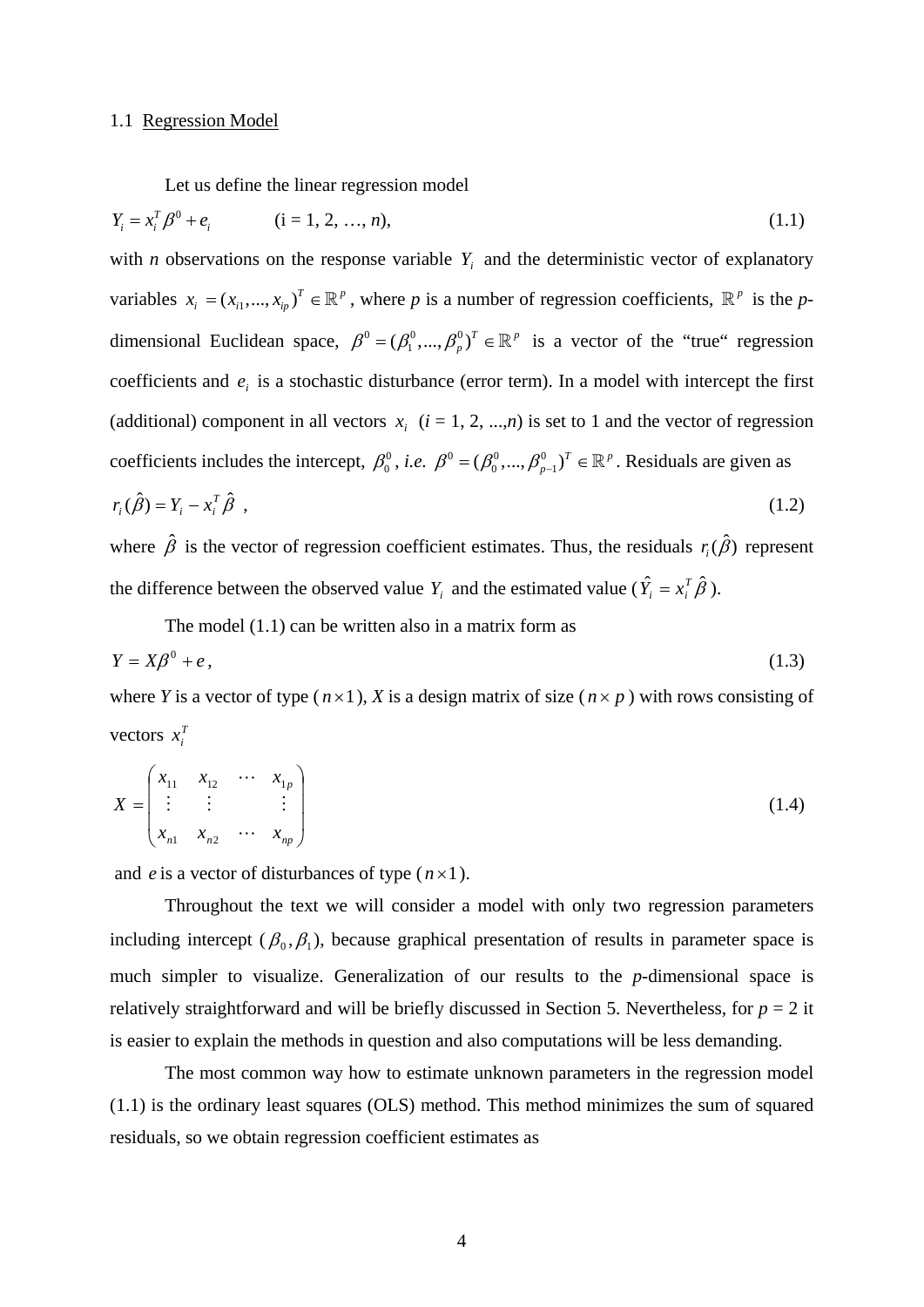$$
\hat{\beta}^{(OLS,n)} = \arg\min \sum_{i=1}^{n} (Y_i - x_i^T \beta)^2 \,. \tag{1.5}
$$

The definition (1.5) gives us the estimate  $\hat{\beta}^{(OLS,n)}$  in an explicit form

$$
\hat{\beta}^{(OLS,n)} = (X^T X)^{-1} X^T Y . \tag{1.6}
$$

To guarantee the plausible properties of  $\hat{\beta}^{(OLS,n)}$  we usually adopt the following assumptions:

- the mean value of disturbances is equal to zero  $(E(e_i) = 0, i = 1,2,...,n)$  which is equivalent to  $E(Y_i) = x_i^T \beta^0$ , yielding unbiasedness (see Lemma 1 below),
- $var(e_i) = E[(e_i E(e_i))^2] = E(e_i^2) = \sigma^2$ ,  $i = 1, 2, ..., n, 0 < \sigma < \infty$  (all  $e_i$  have the same variance which we call homoscedasticity), if  $var(e_i) = \sigma^2$  then also  $var(Y_i) = \sigma^2$ ,
- the covariance between any pair of random errors is equal to zero ( $cov(e_i, e_j) = 0$  for  $i \neq j$ ,  $i, j = 1, 2, ..., n$ ) which together with homoscedasticity implies that  $\hat{\beta}^{(OLS,n)}$  is the best linear estimator,
- matrix *X* is deterministic and has full rank (rank(*X*) = *p* and thus ( $X^T X$ ) is regular).

Let us recall some important properties of the estimator  $\hat{\beta}^{(OLS,n)}$ .

**Lemma 1:** Let  $\{e_i\}_{i=1}^n$  be a sequence of random variables, such that  $E(e_i) = 0$  and  $E(e_ie_j) = \delta_{ij}\sigma^2$ , where  $\delta_{ij} = 0$  for  $i \neq j$  and  $\delta_{ij} = 1$  for  $i = j$ ,  $0 < \sigma < \infty$ . Then  $\hat{\beta}$  is the best *linear unbiased estimator. If moreover*  $(X^T X) = O(n)$ ,  $(X^T X)^{-1} = O(n^{-1})$  and e are *independent, then*  $\hat{\beta}$  *is consistent. If further*  $\lim_{x \to a} \frac{1}{x} (X^T X) = Q$ *n T*  $\lim_{n\to\infty} \frac{1}{n}(X^T X) = Q$  is regular, then  $\mathcal{L}(\sqrt{n}(\hat{\beta}-\beta^0))$   $\longrightarrow$   $N(0,\Sigma)$  where  $\Sigma = \text{cov}(\sqrt{n}(\hat{\beta}-\beta^0)) = \sigma^2 Q^{-1}$  (asymptotic normality). **Lemma 2:** Let  $\{e_i\}_{i=1}^n$  be a sequence of independent identically distributed (iid) random *variables, such that*  $\mathcal{L}(e_i) = N(0, \sigma^2)$ ,  $0 < \sigma < \infty$ . Then  $\hat{\beta}$  is the best unbiased estimator. For details see [Víšek 1997].

 OLS method is based on minimization of the sum of squared residuals which means high sensitivity to leverage points and outliers (points that are distant from the rest of the sample set). It can lead to false OLS estimation, far away from the "true"  $\beta^0$ . That is why we are presenting here other estimators based on weighted least squares concept.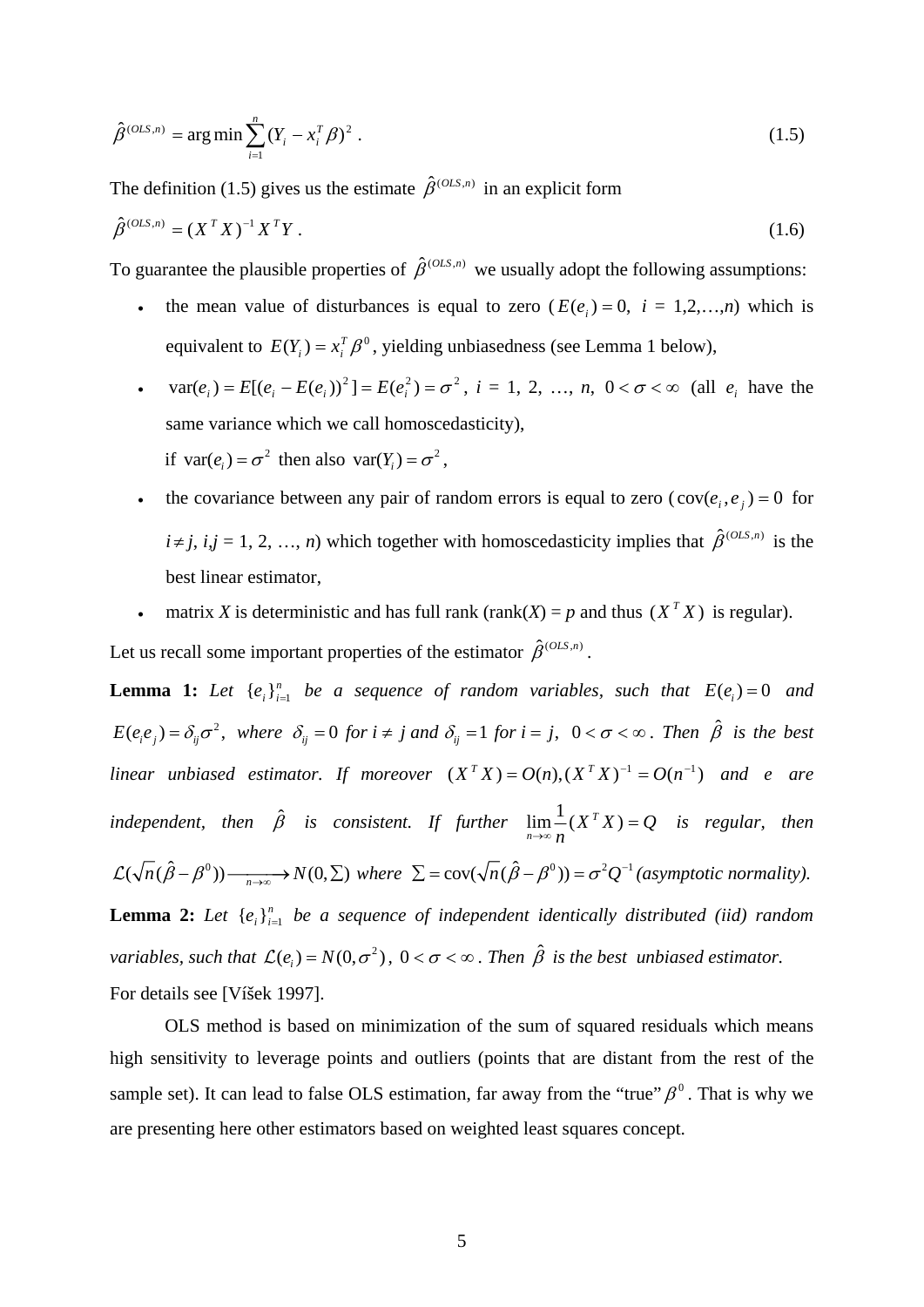#### 1.2 Data Modeling

The purpose of this section is to establish a sufficiently flexible model for simulating a various degree of data contamination. The model will be used for analyzing properties of employed robust estimators such as breakdown point, loss of efficiency, etc. We consider two kinds of data contamination: (i) contamination by outliers and leverage points, i.e. by observations that deviate markedly from the underlying regression model (1.1) and (ii) by observations that come from another (different) regression model. A typical example of both kinds of data contamination is depicted in Figure 1.

The data in our model are generated by the following submodels:

• model described by  $(1.1)$  with

$$
\beta \sim N(0,1)\,, \qquad x_i^T \sim (0,1)\,, \qquad e_i \sim N(0,\sigma_i^2)\,.
$$

The  $\sigma_i$  values are the only parameters of the model. The elements of the vector  $\beta$ are drawn from the standard normal distribution, each element of the vector  $x_i^T$  is randomly chosen from the interval (0,1), and disturbances are drawn from normal distribution  $N(0, \sigma_i^2)$ , *i.e.* the disturbances are heteroscedastic in general (if all  $\sigma_i$  are set to the same value, disturbances are homoscedastic).

model with outliers

$$
Y_i = x_i^T \beta^0 + \Delta_o + e_i, \text{ where}
$$
  

$$
\beta \sim N(0,1), \qquad x_i^T \sim (0,1), \qquad e_i \sim N(0, k_o \sigma_i^2).
$$

The  $\sigma_i$  values are taken from the model described above, the constants  $\Delta_{\alpha}$  and  $k_{\rho} > 0$  are parameters of the model. The  $\Delta_{\rho}$  parameter represents a constant shift of  $Y_i$  values with respect to (1.1) and  $k_o$  scales the variance of disturbances.

model with leverage points

$$
\beta \sim N(0,1) , \qquad x_i^T = \Delta_i + k_i \, \tilde{x}_i^T \, , \text{ where } \tilde{x}_i^T \sim (0,1) \, , \qquad e_i \sim N(0, \sigma_i^2) \, .
$$

The  $\sigma_i$  values are taken the same as in previous models, the constants  $\Delta_i$  and  $k_i$ are parameters of the model. The  $\Delta$ <sub>*l*</sub> parameter represents a constant shift of  $x_i^T$ values and  $|k_1| > 1$ .

model with outlying leverage points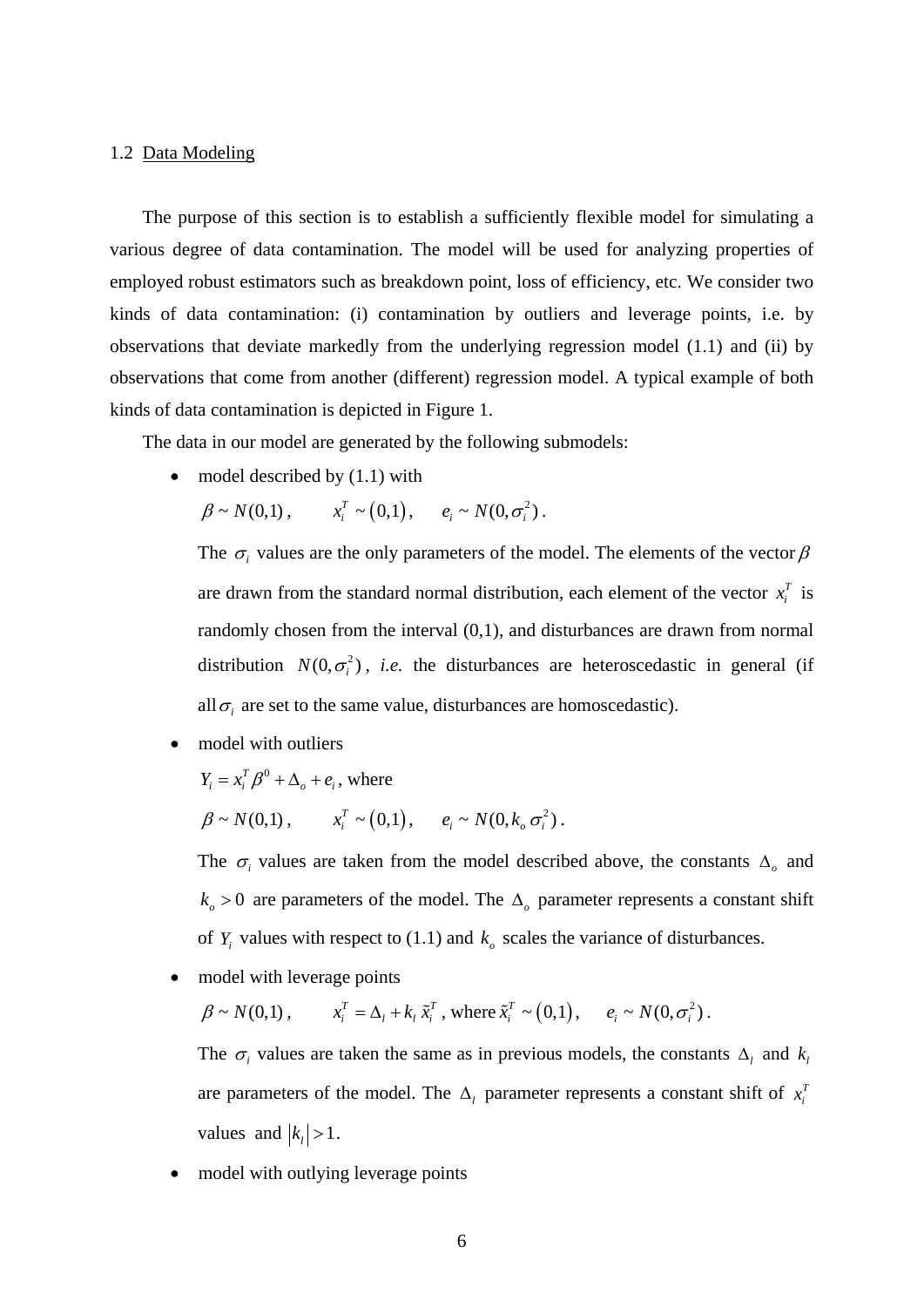This model combines two previous models, the model with outliers and the model with leverage points, by setting the  $\Delta_o$ ,  $k_o$ ,  $\Delta_l$ , and  $k_l$  parameters simultaneously.

another model (type (ii) contamination) with

 $\beta_2 \sim N(0,1)$ ,  $x_i^T \sim (0,1)$ ,  $e_i \sim N(0, \sigma_2^2)$ .

Throughout this work the parameters  $\Delta_o$ ,  $k_o$ ,  $\Delta_l$ , and  $k_l$  were set to 5, 100, 2, and 5, respectively. For a given *n* our model is defined by a number of points generated by each submodel: number of outliers  $(n_a)$ , leverage points  $(n_t)$ , outlying leverage points  $(n_a)$ , and points drawn from the second regression model  $(n_c)$ .



#### **Figure 1**

Example of the type (i) and type (ii) of data contamination. a) Regression model with outliers, (ii) contamination of data from the different regression model.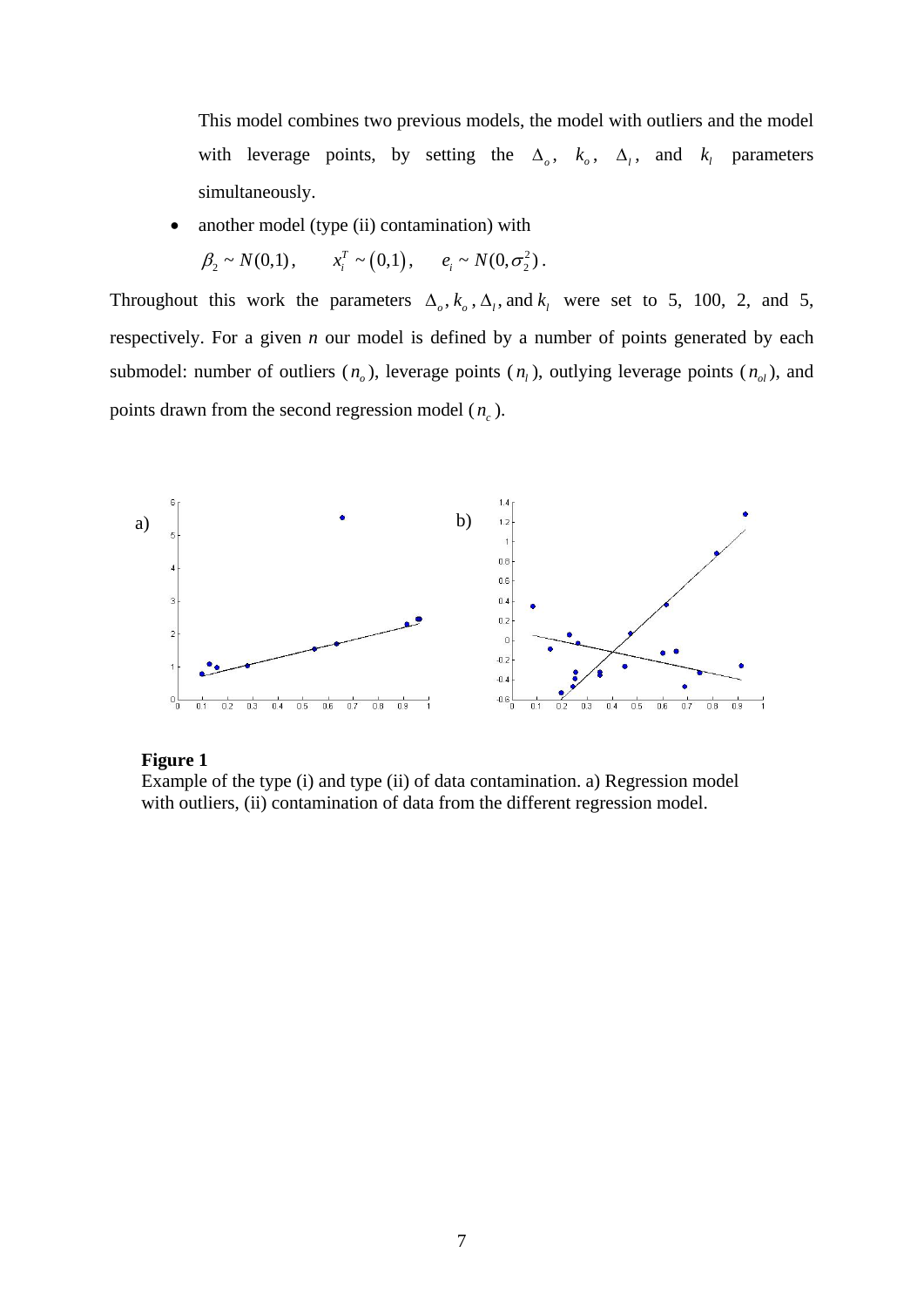#### 2. The Least Weighted Squares

 LWS is an alternative method to OLS for computing regression coefficient estimates in a linear regression model. This method was introduced by [Víšek 2002a,b] (and definition is recalled below). It is a robust method where individual observations have different weights in the model. The presence of outliers in the model does not necessarily mean false estimation if weights are chosen in an appropriate way. The least weighted squares (LWS) estimator fulfills all requirements of modern paradigm of point estimation [Víšek 2002a,b]. Due to mathematical complexity of the underlying theory only main properties of the LWS estimator  $(\hat{B}^{LWS})$  will be summarized here [Víšek 2000]:

- $\sqrt{n}$  -consistent and asymptotically normal,
- reasonably high efficient,
- scale and regression-equivariant,
- it has a high (controllable) breakdown point.

**Definition 1** An estimator T of  $\beta$  is called scale-equivariant if satisfies

$$
T\left[ (x_i^T, \alpha \ y_i) \right] = \alpha \ T\left[ (x_i^T, y_i) \right]. \tag{2.1}
$$

**Definition 2** An estimator T of  $\beta$  is called regression-equivariant if for any vector  $\beta \in R^p$ satisfies

$$
T[(x_i^T, y_i + x_i^T \beta)] = T[(x_i^T, y_i)] + \beta
$$
\n(2.2)

The breakdown point tells us, how much data could cause an estimation failure. It is a measurement of robustness. Robust methods with high breakdown point are able to eliminate the influence of outliers and leverage points.

 In the next subsection we will define the LWS estimator using notation introduced in [Víšek 2002a].

#### 2.1 Definition of the LWS estimator

The LWS estimator,  $\hat{\beta}^{LWS}$ , is given by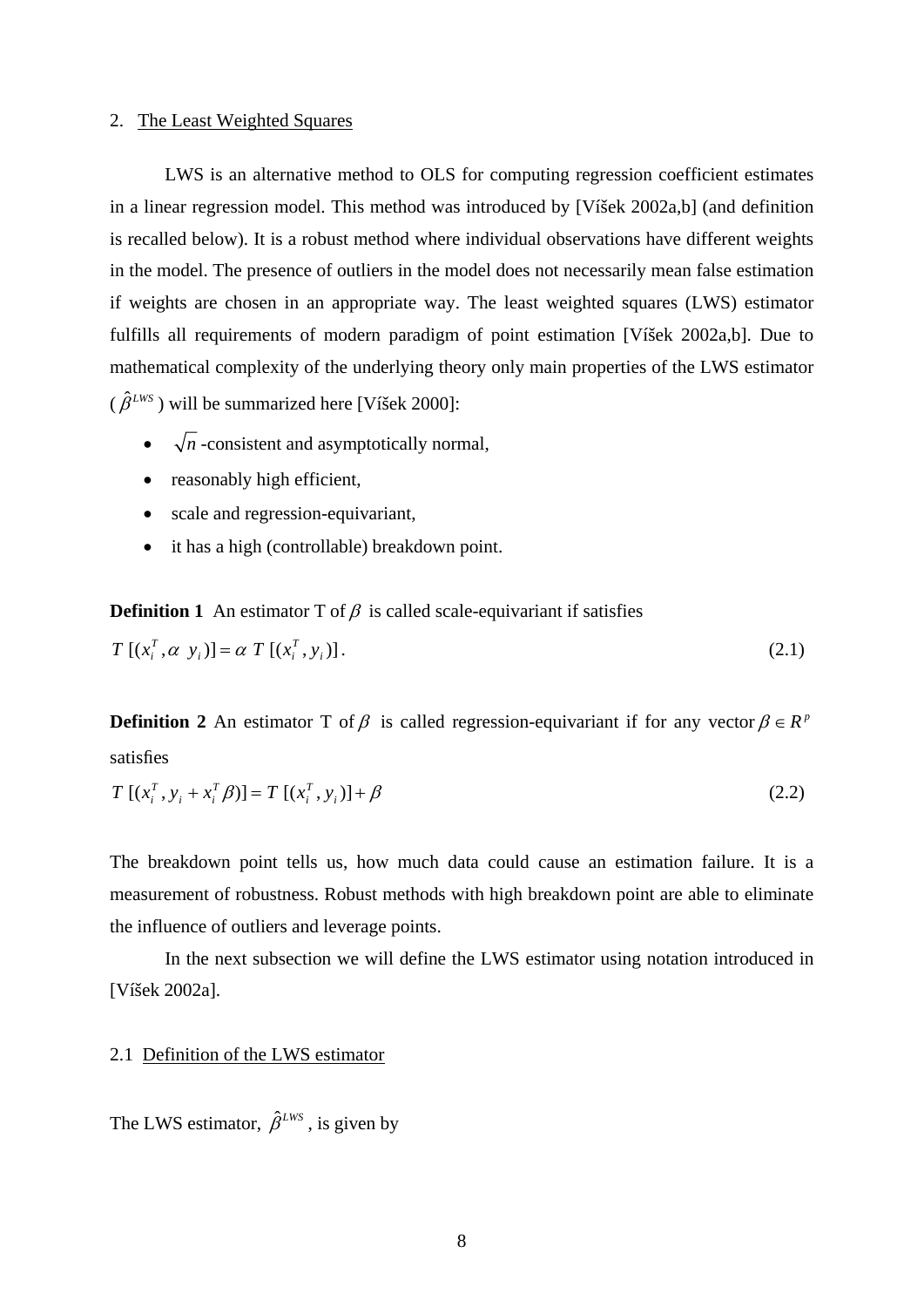$$
\hat{\beta}^{(LWS,n,\psi)} = \arg\min_{\beta \in R^p} \sum_{l=1}^n \psi\left(\frac{l-1}{n}\right) r_{(l)}^2(\beta),
$$
\n(2.3)

where  $\psi$  is a continuous non-increasing function  $\psi : [0,1] \to [0,1]$  such that  $\psi(0) = 1$  and  $\psi(1) = 0$  (for more precise definition see [Víšek 2002a]) and the order statistics of squared residuals,  $r_{(l)}^2(\beta)$ , satisfy

$$
0 \le r_{(1)}^2(\beta) \le r_{(2)}^2(\beta) \le \dots \le r_{(n)}^2(\beta).
$$
\n(2.4)

The definition (2.3) is similar (albeit conceptually very different) to the weighted least squares (WLS) estimator

$$
\hat{\beta}^{(WLS,n,w)} = \underset{\beta \in R^p}{\arg \ min} \quad \sum_{l=1}^n w_l \, r_l^2 \left( \beta \right). \tag{2.5}
$$

The WLS estimator can be expressed in a compact matrix form using the explicit formula

$$
\hat{\beta}^{WLS} = \left(X^T W X\right)^{-1} X^T W Y, \qquad (2.6)
$$

where *W* is a diagonal square matrix of size *n* with weights (*w*<sub>i</sub>) on the diagonal.

Now let us define permutation of integers 1, 2, 3,..., n

$$
g = \begin{pmatrix} 1 & 2 & 3 & \cdots & n \\ g_1 & g_2 & g_3 & \cdots & g_n \end{pmatrix}
$$

so that  $0 \le r_{g_1}^2(\beta) \le r_{g_2}^2(\beta) \le \ldots \le r_{g_n}^2(\beta)$ . There always exists inverse permutation  $h = g^{-1}$ satisfying  $g \cdot h = h \cdot g = e$ , where 123 123 *n e*  $=\begin{pmatrix} 1 & 2 & 3 & \cdots & n \\ 1 & 2 & 3 & \cdots & n \end{pmatrix}$  $\begin{bmatrix} n \\ n \end{bmatrix}$  is the identity permutation. The

definition (2.3) can be rewritten as

$$
\hat{\beta}^{(LWS,n,\psi)} = \underset{\beta \in R^p}{\arg \ min} \quad \sum_{l=1}^n \psi \left( \frac{l-1}{n} \right) r_{g_l}^2 \left( \beta \right) = \underset{\beta \in R^p}{\arg \ min} \quad \sum_{l=1}^n \psi \left( \frac{h_l-1}{n} \right) r_l^2 \left( \beta \right). \tag{2.7}
$$

So if we put  $\tilde{w}_l = \psi \left( \frac{h_l - 1}{n} \right)$  $\tilde{w}_i = \psi \left( \frac{h}{h} \right)$  $\psi\left(\frac{1}{n}\right)$  $\tilde{w}_l = \psi\left(\frac{h_l - 1}{n}\right)$ , we obtain

$$
\hat{\beta}^{(LWS,n,\psi)} = \underset{\beta \in R^p}{\arg \ min} \quad \sum_{l=1}^n \tilde{w}_l \ r_l^2(\beta), \tag{2.8}
$$

which is formally equivalent to (2.5) and consequently

$$
\hat{\beta}^{LWS} = \left(X^T \tilde{W} X\right)^{-1} X^T \tilde{W} Y, \qquad (2.9)
$$

where  $\tilde{W}$  is a diagonal square matrix of size *n* with  $\tilde{w}_i$  on the diagonal.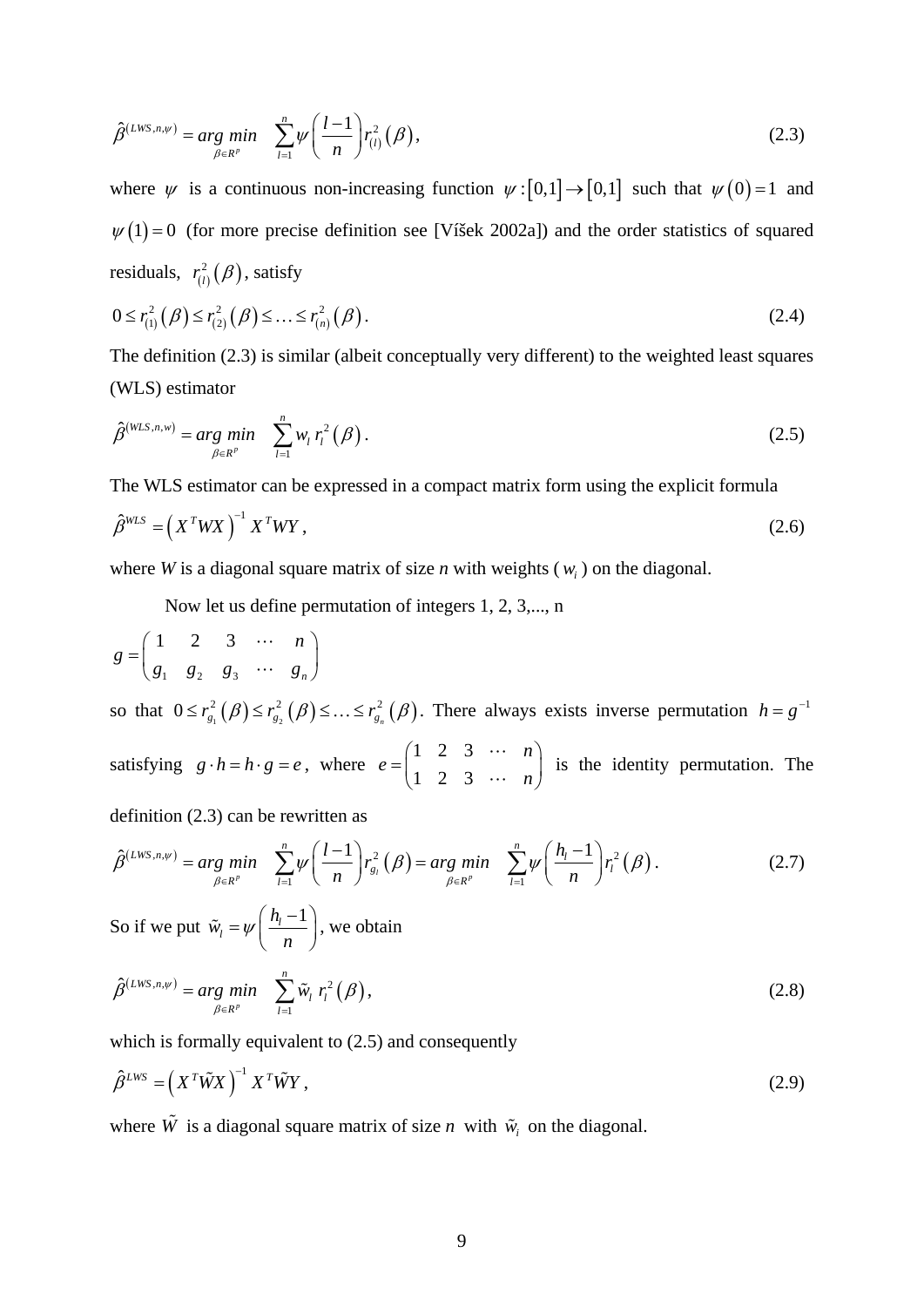The difference between the LWS and WLS estimators (cf. (2.6) and (2.9)) stems from the fact that LWS finds the solution of (2.7) over all possible orderings of weights (for all  $h \in \mathbb{H}^n$ ). Thus, (2.9) does not represent an explicit formula for the LWS estimator.

#### 2.2 Computational Algorithms

A key part of establishing any estimator is development of fast and reliable algorithms and their implementations. Thus, large effort has been devoted to further improvement of the current LWS implementations. Sections 2.2.1 and 2.2.2 deal with previously proposed LWS - permutation, branch&bound, and fast iterative inexact algorithms described in [Skuhrovec 2009]. In Section 2.2.3 we propose a novel exact approach denoted as constrained permutation LWS (CP-LWS) algorithm. CP-LWS represents a vast improvement over the permutation and branch&bound methods (see Figure 9). The main problem of currently implemented exact algorithms stems from exceedingly high CPU time demands rendering them impractical for larger  $(>15)$  datasets. The computational requirements of both methods grow as n! (factorial time complexity, cf. solving the traveling salesman problem via bruteforce search). CP-LWS is of polynomial time, or more precisely, it has an average-case polynomial time complexity.

#### 2.2.1 Permutation LWS (P-LWS) Algorithm

The P-LWS method solves the optimization problem (2.8) by the brute-force search technique. The algorithm minimizes the corresponding objective function

$$
S^{2}(\beta, h) = \sum_{l=1}^{n} \psi\left(\frac{h_{l} - 1}{n}\right) r_{l}^{2}(\beta)
$$
 (2.10)

for all  $h \in \mathbb{H}^n$ . From  $|\mathbb{H}^n| = n!$  (size of  $\mathbb{H}^n$ ) follows that the time complexity of the P-LWS algorithm is  $O(n!)$ . The algorithms with exponential or factorial time complexity are usually highly impractical and can be only used for very small datasets  $(n < 15)$ .

The P-LWS algorithm is given by the following scheme:

(1) - For each  $h \in \mathbb{H}^n$  do steps (2)-(5):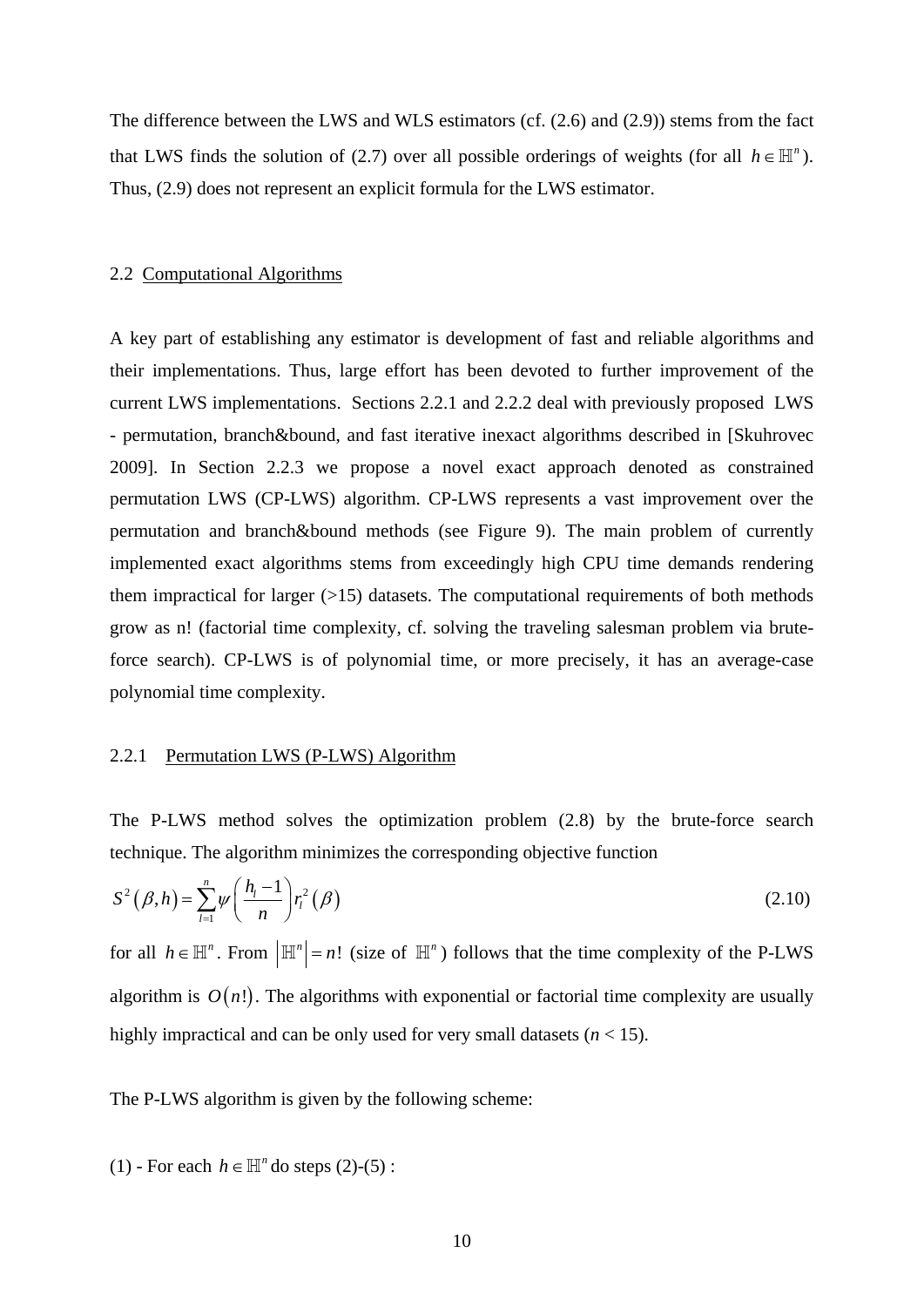- (2) Calculate  $\tilde{w}_l = \psi \left( \frac{h_l 1}{n} \right)$  $\tilde{w}_i = \psi \left( \frac{h}{h} \right)$  $\psi\left(\frac{1}{n}\right)$  $\tilde{w}_l = \psi \left( \frac{h_l - 1}{n} \right)$  and set up the  $\tilde{W}$  matrix.
- (3) Calculate  $\beta = (X^T \tilde{W} X)^{-1} X^T \tilde{W} Y$ .
- (4) Evaluate the objective function  $S^2(\beta, h)$ .
- (5) Is  $S^2(\beta, h)$  minimum? If yes:  $S_{LWS}^2 = S^2(\beta, h)$ ,  $\hat{\beta}^{LWS} = \beta$ .

The branch&bound algorithm (BB-LWS) is roughly 100 times faster than P-LWS (for description of the BB-LWS see [Skuhrovec 2009]). Considering  $O(n!)$  complexity of P-LWS, the speed up of BB-LWS is hardly any improvement for larger datasets  $(n > 15)$ .

#### 2.2.2 FastLWS Algorithm

The FastLWS algorithm (see *e.g.* [Skuhrovec 2009]) is an inexact method for solving (2.8). The method is based on random sampling of parameter space generated by the ordinary least squares (OLS) estimator for selected subset of *p* observations (the original idea comes from the Rousseeuw's FastLTS algorithm [Rousseeuw 2002]). The FastLWS algorithm is summarized by the following scheme:

- (1) Randomly select *p* rows of the design matrix,  $\tilde{X}$  is  $(p \times p)$  submatrix of *X* (assumed to be regular matrix),  $\tilde{Y}$  is  $(p \times 1)$  submatrix of *Y*.
- (2) Calculate  $\hat{\beta}^{OLS} = (\tilde{X}^T \tilde{X})^{-1} \tilde{X}^T \tilde{Y}$  and corresponding residuals  $r = Y X^T \hat{\beta}^{OLS}$ .
- (3) Calculate *g* satisfying  $0 \le r_{g_1}^2(\beta) \le r_{g_2}^2(\beta) \le \ldots \le r_{g_n}^2(\beta)$  and weights  $\tilde{w}_l = \psi \left( \frac{h_l 1}{n} \right)$  $\tilde{w}_i = \psi \left( \frac{h}{h} \right)$  $\psi\left(\frac{1}{n}\right)$  $\tilde{w}_l = \psi \left( \frac{h_l - 1}{n} \right)$

 $(h = g^{-1})$  and set up the  $\tilde{W}$  matrix.

- (4) Calculate  $\beta = (X^T \tilde{W} X)^{-1} X^T \tilde{W} Y$  and residuals  $r = Y X^T \beta$ .
- $(5)$  Is  $0 \le r_{g_1}^2(\beta) \le r_{g_2}^2(\beta) \le ... \le r_{g_n}^2(\beta)$  satisfied?

If yes :  $\hat{\beta}^{LWS} = \beta$  (the best estimate, not necessarily global minimum), otherwise go to (3)

(6) -  $N_{\text{iter}} = N_{\text{iter}} + 1$  (number of FastLWS iterations/evaluations)

If  $N_{iter}$  < max iterations, go to (1).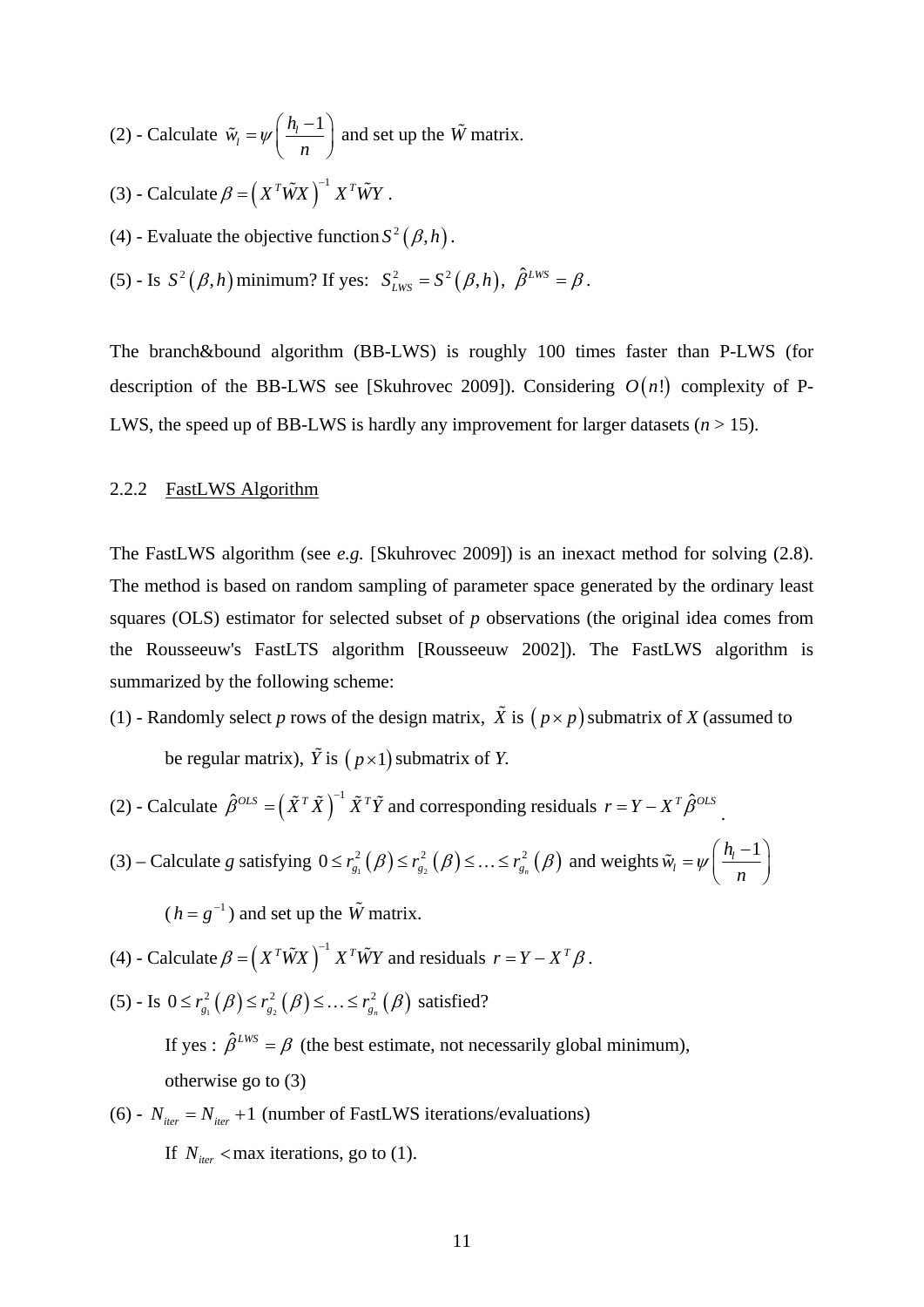#### 2.2.3 Constrained Permutation LWS (CP-LWS) Algorithm

The proposed CP-LWS algorithm belongs to the class of exact LWS methods. The idea of CP-LWS is based on an observation that many permutations  $h \in \mathbb{H}^n$  (or equivalently the order statistics of squared residuals, see Section 2.1 for more details) cannot be geometrically realized for a given set of points ( $X_i = [x_i, y_i]$ ,  $i = 1,...,n$ ).

**Definition 3** (Set of geometrically feasible permutations). For each point in a parameter space  $\beta = (\beta_0, ..., \beta_{p-1})^T \in R^p$  there is a permutation 1  $82$   $83$ 123 *n n g*  $=\begin{pmatrix} 1 & 2 & 3 & \cdots & n \\ g_1 & g_2 & g_3 & \cdots & g_n \end{pmatrix}$  $\begin{bmatrix} a_1 \\ \vdots \\ a_n \end{bmatrix}$  satisfying  $0 \le r_{g_1}^2(\beta) \le r_{g_2}^2(\beta) \le \ldots \le r_{g_n}^2(\beta)$ , where  $r_{g_i}(\beta)$  are residuals given by  $r_{g_i}(\beta) = Y_{g_i} - x_{g_i}^T(\beta)$  $r_{g_i}(\beta) = Y_{g_i} - x_{g_i}^T \beta$ . The set of all permutations  $h = g^{-1}$  will be denoted as  $\mathbb{H}_f^n$ .

Since CP-LWS algorithm explores only geometrically feasible permutations  $h \in \mathbb{H}_f^n$ , where  $\mathbb{H}^n_f \subset \mathbb{H}^n$ , the time complexity of CP-LWS depends on the size of  $\mathbb{H}^n_f$  instead of  $\mathbb{H}^n$ . Hence, the main task in CP-LWS is a computationally efficient construction of  $\mathbb{H}^n_f$ . This task can be, at least in principle, carried out by sampling of the parameter space ( $\beta$ -space), which is actually the basis of the FastLWS algorithm described in Section 2.2.2. To author's knowledge there is no sampling algorithm that would guarantee to obtain all  $h \in \mathbb{H}_f^n$  in a finite number of steps and therefore any method based on the sampling of the  $\beta$ -space does not belong to the class of exact LWS algorithms. In the following we will approach this problem from a different perspective. Let us consider a set of points in  $\beta$ -space,  $\mathbb{M}_{g} \subset \mathbb{R}^{p}$ , satisfying the condition  $0 \le r_{g_1}^2(\beta) \le r_{g_2}^2(\beta) \le ... \le r_{g_n}^2(\beta)$  for a given permutation *g*  $(g^{-1} \in \mathbb{H}^n)$ . Obviously, for any  $\beta \in \mathbb{M}^o$  ( $\mathbb{M}^o$  denotes an interior of  $\mathbb{M}^o$ ) the following inequalities hold

$$
0 \leq r_{g_1}^2(\beta) < r_{g_2}^2(\beta) < \ldots < r_{g_n}^2(\beta).
$$

At the boundary of  $\mathbb{M}_g$ ,  $\beta \in \mathbb{M}_g \cap \mathbb{M}_{g'}$ , at least two residuals must equal:

$$
\exists i, j: r_{g_i}^2(\beta) = r_{g_j}^2(\beta), r_{g_i}^2(\beta) = r_{g_j}^2(\beta), i \neq j,
$$

where permutation *g*' differs from *g* only by *i*-th and *j*-th elements ( $g_i = g'_i$  and  $g_j = g'_i$ ). Therefore, the  $\beta$ -space can be decomposed into a finite number of M sets corresponding to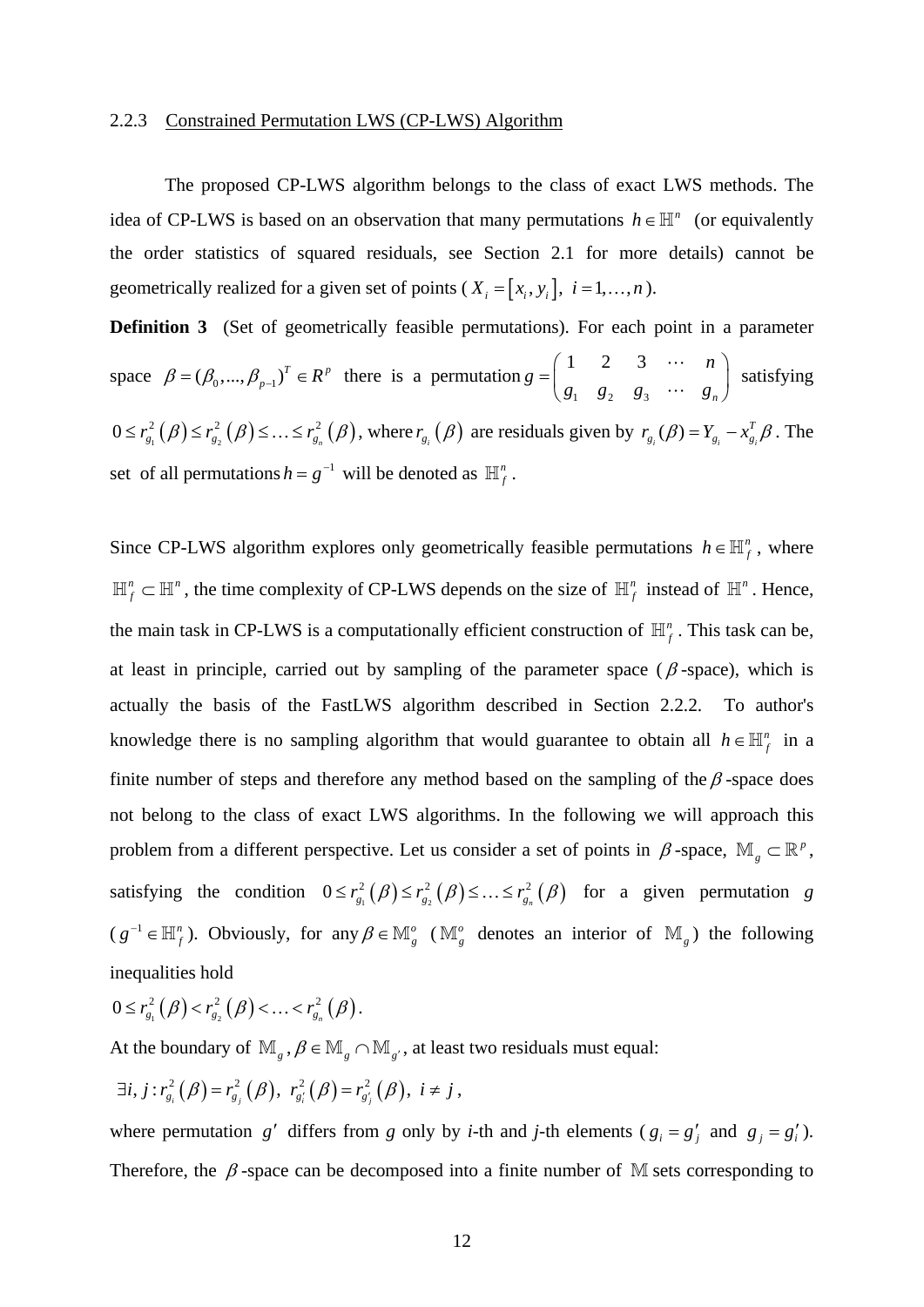all geometrically feasible permutations. Along these lines we will elaborate this approach further. For the sake of simplicity, however, we will consider the  $p = 2$  case only.

As mentioned above we will focus on the boundary conditions  $r_i^2(\beta) = r_j^2(\beta)$ determining the number of feasible permutations. Let us select two arbitrary  $X_i$  and  $X_j$ points and construct their midpoint. Any line crossing the midpoint has the same residuals in absolute value with respect to these two points, *i.e.* the corresponding  $\beta$  satisfies the condition  $r_i^2(\beta) = r_j^2(\beta)$  (see Figure 2). Moreover, it can be easily shown that the set of



**Figure 2**  Construction of lines with  $r_i = -r_i$ (in blue) for arbitrary selected points.

all lines in XY space crossing the midpoint corresponds to a single line in  $\beta$ -space. Similarly, each line that is parallel with the line  $X_i X_j$  has the same two residuals (green lines in Figure 3a). Notice, that there is no other line in XY space satisfying the condition  $r_i^2 = r_j^2$ .

Now we can show that the set of the lines crossing the midpoint (blue lines in Figure 3a) generate a single line in  $\beta$ -space, let us designate it as  $L_{ij}^m$  (blue line in Figure 3b). Note that each line in XY space corresponds to one point in  $\beta$ -space. We can describe this line as  $_{0}$  -  $-\mu_{1}$  $\beta_0 = -\beta_1 x_{ij}^m + y_{ij}^m$ , where  $[x_{ij}^m, y_{ij}^m] = X_{ij}^m$ . Similarly, the set of the parallel lines (green lines in Figure 3a) generate a single line in  $\beta$ -space, we designate it as  $L_{ij}^s$  (green line in Figure 3b).

Now it should be realized that these two lines  $(L_{ij}^m, L_{ij}^s)$  crosses each other creating four separate areas (M sets) in  $\beta$ -space (Figure 3b). Each point on the  $L_{ij}^m$  and  $L_{ij}^s$  line holds the condition  $r_i^2 = r_j^2$  and their crossing point (marked red in the Figure 3b) has residuals equal to zero, because it has to comply with  $r_i = r_j$  and  $r_i = -r_j$  simultaneously (this point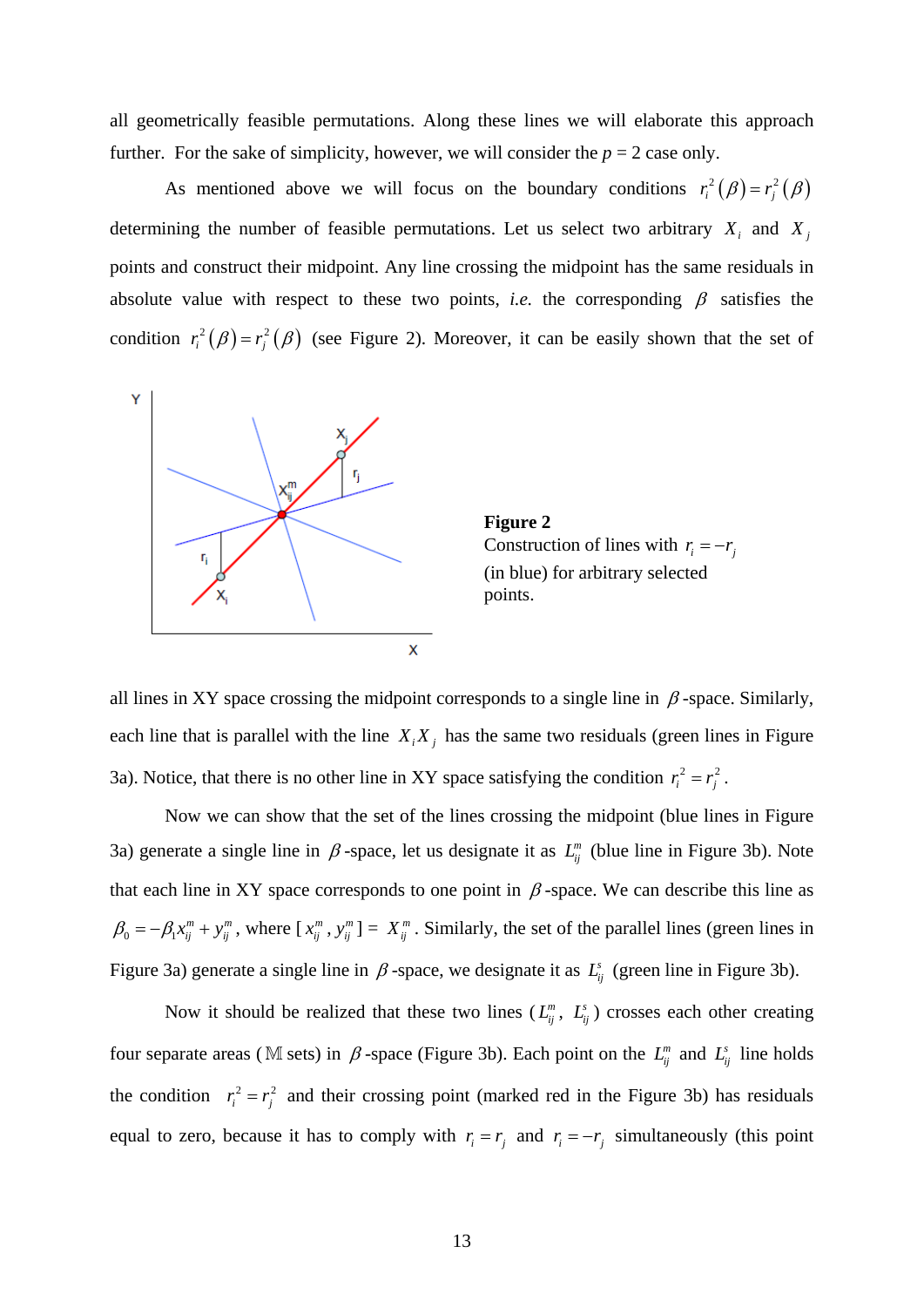

#### **Figure 3**

a) Construction of lines with  $r_i = r_j$  (green) and  $r_i = -r_j$  (blue) in XY space and b) their representation in  $\beta$ -space. The intersection point in  $\beta$ -space (marked red) corresponds to the line in XY space with  $r_i = 0$ ,  $r_j = 0$  (red).

represents the  $X_i X_j$  line in XY space). If we choose any area generated by  $L_{ij}^m$  and  $L_{ij}^s$  lines and cross one of these lines, in the second area there must be different sequence of squared residuals. So if all points in the interior of original area comply with  $r_i^2 < r_j^2$ , all points in the second one should comply with  $r_i^2 > r_j^2$ .

The idea of the constrained permutation method is to construct  $L_{ij}^m$  and  $L_{ij}^s$  lines that exist for all pairs of  $X_1, ..., X_n$  (points) and then consider all corresponding areas in  $\beta$ -space  $(M \text{ sets})$  which are created by these lines. Each area represents a single (not necessarily unique) permutation. Now let us have a more detailed look at the constrained permutation LWS method.

#### *Description of the CP-LWS method*

Let  $X_i = [x_i, y_i]$ ,  $i = 1,...,n$ , be *n* observations which are assumed to be different  $(X_i \neq X_j$  for  $i \neq j$ ) and let  $\beta = [\beta_0, \beta_1]$  be a vector in the parameter space for which  $y = \beta_0 + \beta_1 x$ . Then residuals are given by  $r_i(\beta) = y_i - \beta_0 - \beta_1 x_i$ .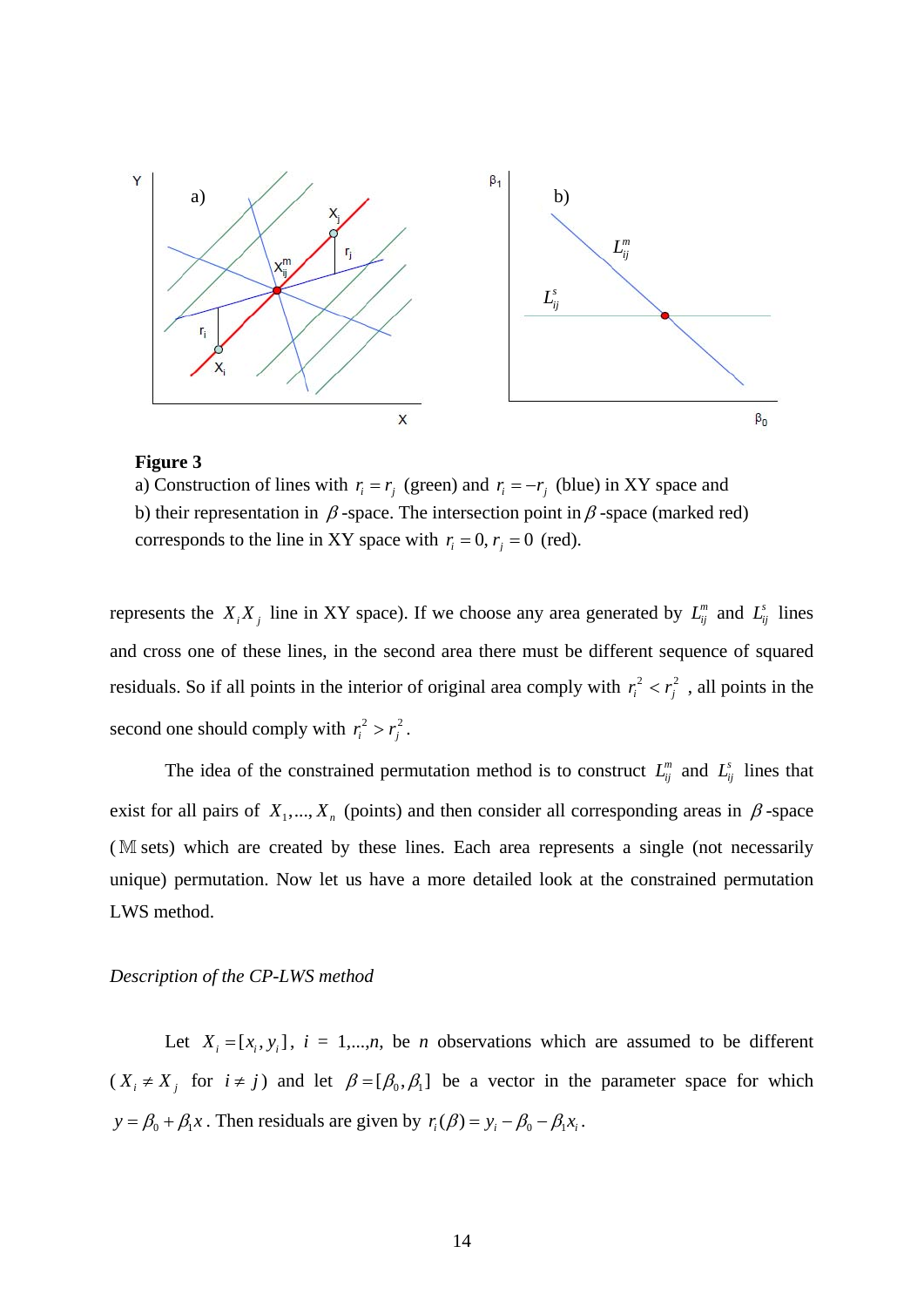**Definition 4** ( $L_{ij}^m$  line). For each two points  $X_i, X_j$  ( $i < j$ ) the midpoint is calculated as 2  $m$   $\mathbf{A}_i$   $\mathbf{A}_j$ *ij*  $X_i + X$  $X_{ij}^{m} = \frac{X_i + X_j}{2}$ , where *ij* is an index corresponding to the pair  $(i, j)$ . The  $L_{ij}^{m}$  line is defined by  $\beta_0 = -\beta_1 x_{ij}^m + y_{ij}^m$  and for  $[\beta_0, \beta_1] \in L_{ij}^m : r_i = -r_j$ .

**Definition 5** ( $L_{ij}^s$  line). For each two points  $X_i, X_j$  ( $i < j$ ) satisfying  $x_i \neq x_j$  the slope is evaluated as  $s_{ij} = \frac{y_i - y_j}{\cdot}$ *i j*  $y_i - y$ *s*  $=\frac{y_i - y_j}{x_i - x_j}$ . The line  $L_{ij}^s$  is defined by the slope  $\beta_1 = s_{ij}$ .

It is obvious that  $L_{ij}^s$  lines are constant functions in  $\beta$ -space. For  $[\beta_0, \beta_1] \in L_{ij}^s$  the residuals are equal  $(r_i = r_j)$ . If  $x_i = x_j$ , the two selected points  $X_i, X_j$  give  $\beta_1 = \infty$  (see Definition 4) which implies incomputability of the corresponding  $L_{ij}^s$  line.

We have two kinds of intersection points in  $\beta$ -space according to their origin,  $L_{ij}^m \cap L_{kl}^m$  and  $L_{ij}^m \cap L_{kl}^s$ . In the first case the parameters corresponding to the intersection point  $L_{ij}^m \cap L_{kl}^m$  are calculated as  $\beta_0$  $m_m$  *m*<sub>n</sub> *ij*  $y_{kl} - x_{kl} y_{ij}$ *m m ij kl*  $x_{ii}^m y_{kl}^m - x_{kl}^m y_{kl}^m$  $\beta_0 = \frac{x_{ij}^m y_{kl}^m - x_{kl}^m y_{ij}^m}{x_{ii}^m - x_{kl}^m}$  and  $\beta_1 = \frac{y_{ij}^m - y_{kl}^m}{x_{ii}^m - x_{kl}^m}$  $_{ij}$   $-y_{kl}$ *m m ij kl*  $y_{ii}^m - y$  $\beta_1 = \frac{y_{ij}^m - y_{kl}^m}{x_{ij}^m - x_{kl}^m}$  if  $x_{ij}^m \neq x_{kl}^m$ . The  $L_{ij}^m$  and  $L_{kl}^m$  lines are parallel  $(L_{ij}^m || L_{kl}^m)$  if  $x_{ij}^m = x_{kl}^m$ . In the latter case  $(L_{ij}^m \cap L_{kl}^s)$  we have  $\mathbf{y}_{0}^{n} = \mathbf{y}_{ij}^{m} - \mathbf{x}_{ij}^{m} \frac{\mathbf{y}_{k} - \mathbf{y}_{ij}}{\mathbf{x}_{ij}}$  $k \sim l$  $y_{ii}^m - x_{ii}^m \frac{y_k - y_{ii}}{y_{ii}}$  $\beta_0 = y_{ij}^m - x_{ij}^m \frac{y_k - y_l}{x_k - x_l}$  and  $\beta_1 = \frac{y_k - y_l}{x_k - x_l}$  $k \sim l$  $y_k - y$  $\beta_1 = \frac{y_k - y_l}{x_k - x_l}$  ( $x_k \neq x_l$ ). These intersections can be viewed as vertices of areas (polygons) in  $\beta$ -space corresponding to a certain permutation of squared residuals. Analysis of squared residuals at the intersection point gives us complete information about all geometrically feasible permutations in adjacent areas. As in the case of P-LWS by inspecting of all intersection points we get also some redundant information (a single area has many vertices), so the same area is inspected multiple times. Since the number of intersection points grows just as  $n^4$  (the number of  $L_{ij}^m$  and  $L_{ij}^s$  lines  $\sim n^2$ ), the CP-LWS algorithm should be still much faster than P-LWS with factorial time dependence. Another problem is that the number of possible permutations of squared residuals with the identical values at the intersection point might be actually larger than the number of adjacent areas. In this case the current implementation of the CP-LWS algorithm investigates also permutations that are not geometrically feasible. Later on we will show that this situation arises only if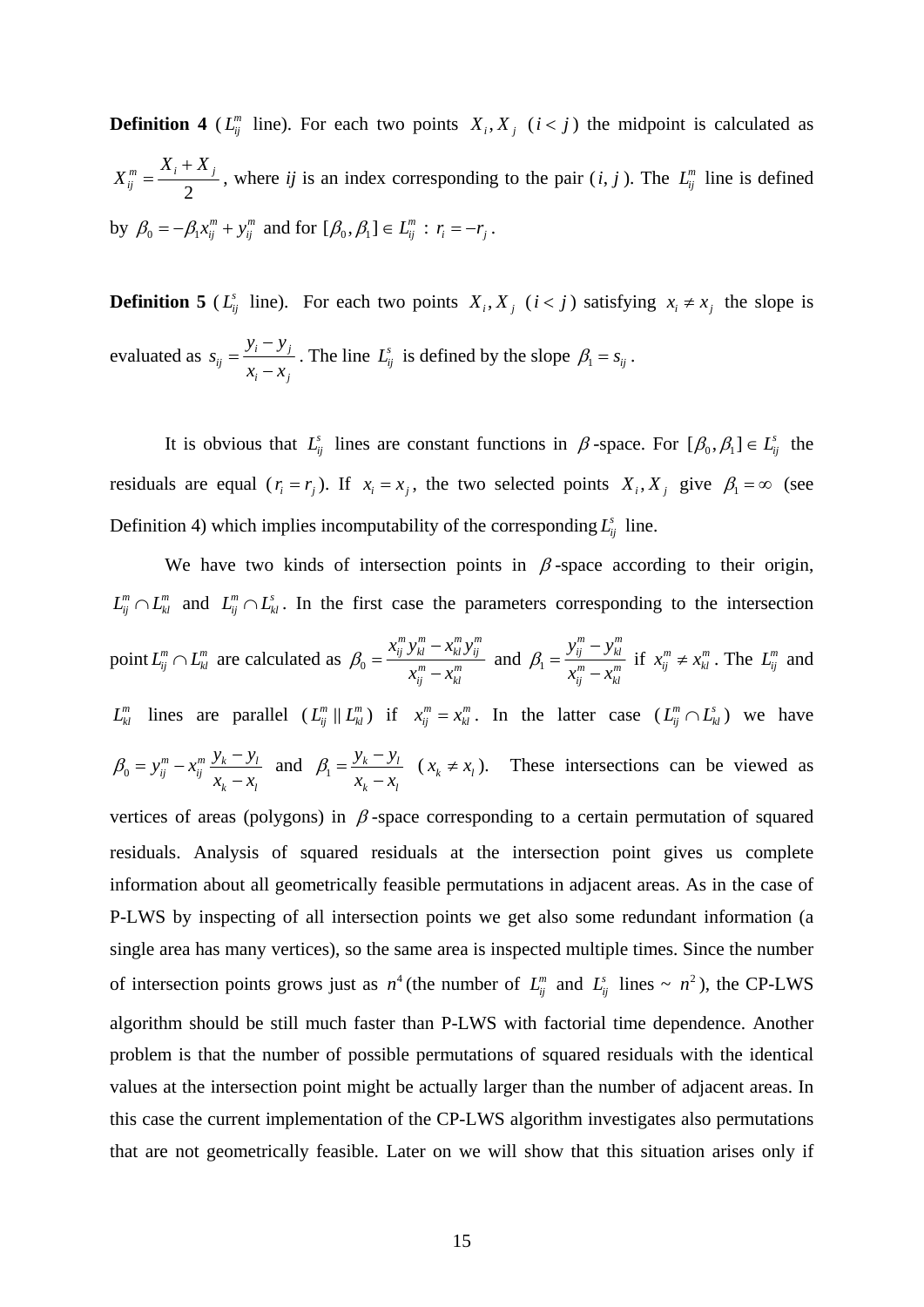more than two lines accidentally cross each other at the same intersection point and therefore this occurs rarely, especially in a model with stochastic data.

Now we will analyze intersection points involving 4, 3, and 2 mutually different  $X_i$ points. This is a very common situation that results from two- or non-accidental three-line crossings of  $L_{ij}^m$  or  $L_{ij}^s$  lines in  $\beta$ -space.

In the 4-point  $L_{ij}^m \cap L_{kl}^m$  intersection case where  $r_i^2 = r_j^2$  and  $r_k^2 = r_l^2$ , we will first analyze mutual relationship between squared residuals. If  $r_i^2 < r_k^2$  (at the intersection point), then without loss of generality four areas separated by two lines correspond to 4 different orderings of  $r^2$ :  $r_i^2 < r_i^2 < r_i^2 < r_i^2$ ,  $r_i^2 < r_i^2 < r_i^2 < r_i^2$ ,  $r_i^2 < r_i^2 < r_i^2 < r_i^2$  and  $r_j^2 < r_i^2 < r_i^2 < r_i^2$ . These orderings can be represented by 4 permutations (in cycle notation): ( ), (i,j), (k,l) and  $(i,j)(k,l)$ , where () is the identity permutation (see Figure 4). The last permutation is equal to  $(k,l)(i,j)$ , because  $(k,l)$  and  $(i,j)$  are independent. Note that from analysis of squared residuals at the intersection point we cannot obtain information about the actual ordering of residuals in the particular adjacent areas ( $M$  sets). However, this information is not required by CP-LWS algorithm.



#### **Figure 4**

The  $L_{ii}^m \cap L_{kl}^m$  intersection in  $\beta$ -space and corresponding orderings of the involved squared residuals represented by 4 permutations in the cycle notation. At the intersection point the residuals satisfy  $r_i^2 = r_j^2$  and  $r_k^2 = r_l^2$  conditions.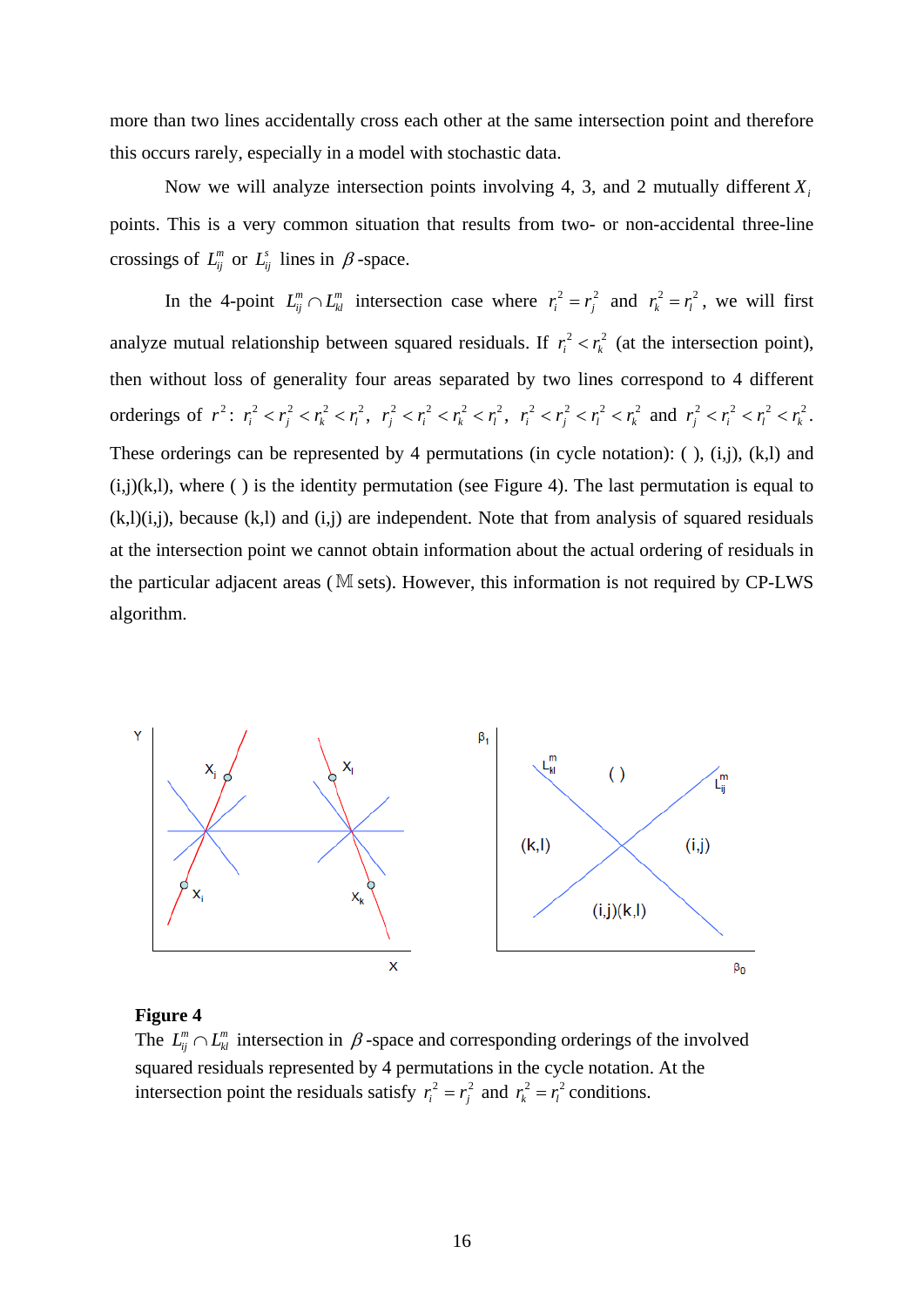

The  $L_{ii}^m \cap L_{ki}^m \cap L_{ik}^s$  intersection in  $\beta$ -space and corresponding orderings of the involved squared residuals represented by 6 permutations in the cycle notation. At the intersection point the residuals satisfy the  $r_i^2 = r_j^2 = r_k^2$  condition.

At the intersection point involving 3 different points  $X_i, X_j, X_k$  all squared residuals equal to each other  $(r_i^2 = r_j^2 = r_k^2)$ . It can be easily shown (see Figure 5) that at this point 3 lines must intersect each other  $(L_{ij}^m \cap L_{kj}^m \cap L_{ik}^s)$ . The orderings of  $r^2$  can be represented by 6 permutations: ( ), (i,j), (i,k), (j,k), (i,j,k) and (i,k,j). The last common case is the intersection point involving 2 different points  $X_i$ ,  $X_j$  ( $r_i^2 = r_j^2$ ) and this point is created by crossing of  $L_{ij}^s$ and  $L_{ii}^{m}$  lines (Figure 3), so we have just 2 permutations: ( ), (i,j).

 In the actual implementation of the CP-LWS algorithm, the most common cases of 4, 3, and 2-point intersections generate only geometrically feasible permutations (see Figs. 3-5), and therefore the computer program is running in polynomial time  $O(n^4)$ . In the case of accidental degeneracies (*e.g.* when more than 2 lines accidentally cross each other - except the situation described by Figure 5 which is not accidental, or when 2 or more  $L_{ii}^m$  ( $L_{ij}^s$ ) lines coincide), the number of permutations generated by the program exceeds the number of adjacent areas (geometrically feasible permutations). Thus, the worst-case time complexity of CP-LWS could be comparable with the P-LWS method.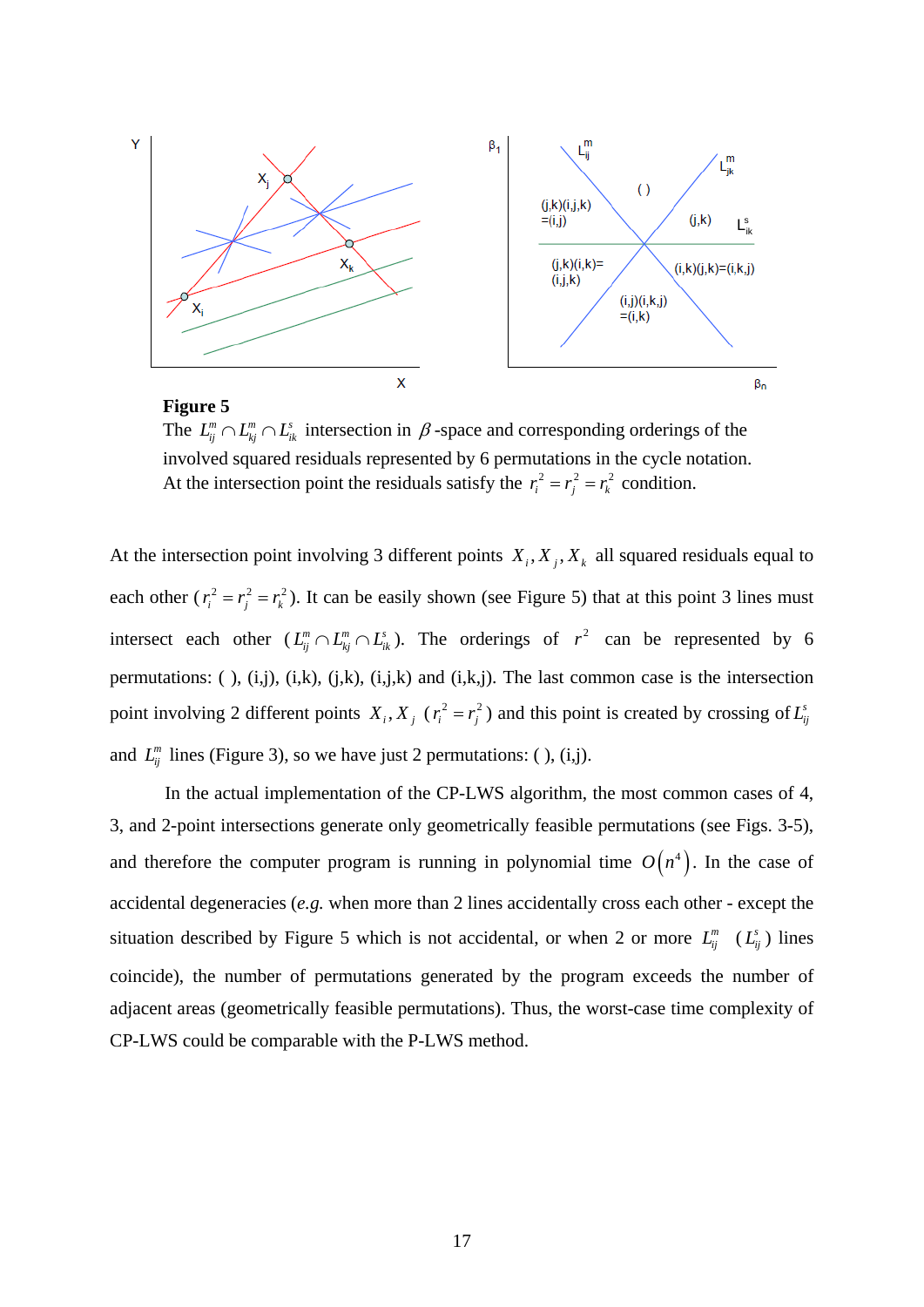#### 2.2.4 Fast CP-LWS Algorithm

Based on the FastLWS method the Fast CP-LWS algorithm retains all its advantages, namely the superior speed with respect to exact solvers, while it significantly reduces a possibility of ending up in a local LWS minimum. The first step of the Fast CP-LWS algorithm is calculation of the FastLWS estimate. In the second step the CP-LWS algorithm described in Section 2.2.3 is used to search for the global LWS minimum in the vicinity of the FastLWS estimate. Maintaining the superior speed is achieved by selecting only a very limited number of  $L^m$  and  $L^s$  lines that are closest to the estimated point in  $\beta$ -space. Thus, there are two crucial parameters in Fast CP-LWS: the number of FastLWS evaluations and the number of selected  $L^m$  and  $L^s$  lines. The first parameter determines the probability of finding a local minimum near the "true" LWS estimate (near hit), and the latter influences the probability of finding the global LWS minimum (exact hit).

The implementation of Fast CP-LWS algorithm will be demonstrated on the following example: for randomly chosen set of 7 points depicted in Figure 6a the FastLWS $_{30}$  and CP-LWS estimates ( $c_1 = 0.2$ ,  $c_0 = 0.45$ ) are calculated. The corresponding  $L^m$  and  $L^s$  lines in  $\beta$ space along with the CP-LWS (in red) and FastLWS (in green) solutions are visualized in Figure 6b. Note that in this particular example the FastLWS and CP-LWS solutions nearly



#### **Figure 6**

Example of the Fast CP-LWS algorithm: a) for a given set of points (blue) the LWS solution and its FastLWS approximation is calculated and b) results are shown in  $\beta$ space along with the nearest  $L^m$  and  $L^s$  (horizontal) lines.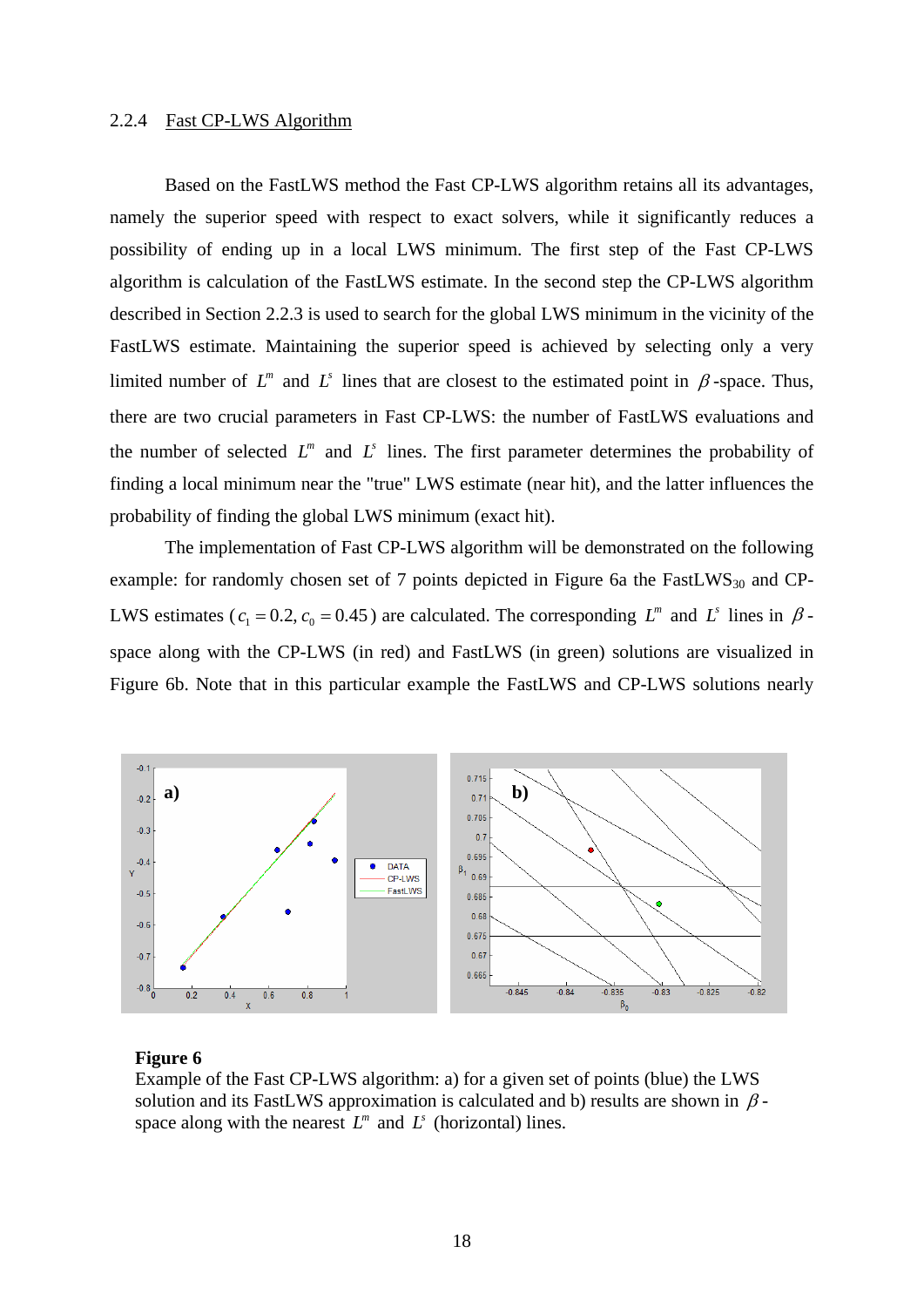coincide (Figure 6a) since these solutions are found in adjacent areas in  $\beta$ -space (Figure 6b). The Fast CP-LWS algorithm guarantees finding the exact LWS solution provided that at least one of vertices of the polygon containing the  $\hat{\beta}^{LWS}$  (red point in Figure 6b) is created by selected  $L^m$  and  $L^s$  lines.

#### 2.2.5 Differential Evolution LWS Algorithm

As an alternative to the FastLWS and Fast CP-LWS algorithms we have implemented also a direct minimization of the LWS objective function (2.10) in  $\beta$ -space using a stochastic, population-based optimization algorithm introduced by Storn and Price [Storn 1996] known as Differential Evolution (DE). Nowadays DE has become one of the most frequently employed evolutionary algorithms (genetic algorithms, evolutionary strategies) to deal with the global optimization problems. The DE algorithm is particularly well suited for solving the LWS problem (2.8) – it has been developed to optimize a real parameter, real valued function and offers a way of optimizing such a function without evaluating its gradient. This is useful for our purpose since the LWS objective function has many discontinuities in the first derivative and consequently the gradient-based optimization methods cannot be applied. Moreover, the DE algorithm has been shown to perform outstandingly even for very "hard" optimization problems involving multiple minima functions with nearly degenerate values of the cost (objective) function at these minima. Again, this is precisely the reason why the LWS problem (2.8) is so hard to tackle with ordinary optimization methods. Standard deterministic algorithms tend to stop the minimization in a local LWS minimum nearest to the initial starting point. The last but not least, the DE algorithm is very easy to implement. The actual MATLAB code performing the DE minimization of (2.8) consists just of 20 lines.

Let us first introduce basic components of the DE algorithm. Consider an objective (cost, error, fitness) function  $f: \mathbb{R}^D \to \mathbb{R}$ . The population  $P_{\mathbf{x},G} = \{ \mathbf{x}_{0,G}, \mathbf{x}_{2,G}, \dots, \mathbf{x}_{N-1,G} \}$  is a collection of trial parameter vectors,  $\mathbf{x}_{i,G}$ , *G* is the generation number and *N* is the population size. Each of the *N* parameter vectors undergoes mutation, recombination and selection process resulting in overall improvement of *f* in the next generation. The classical variant of DE denoted in literature by abbreviation DE/rand/1/bin consists of the following steps (see classical DE flowchart depicted in Figure 7):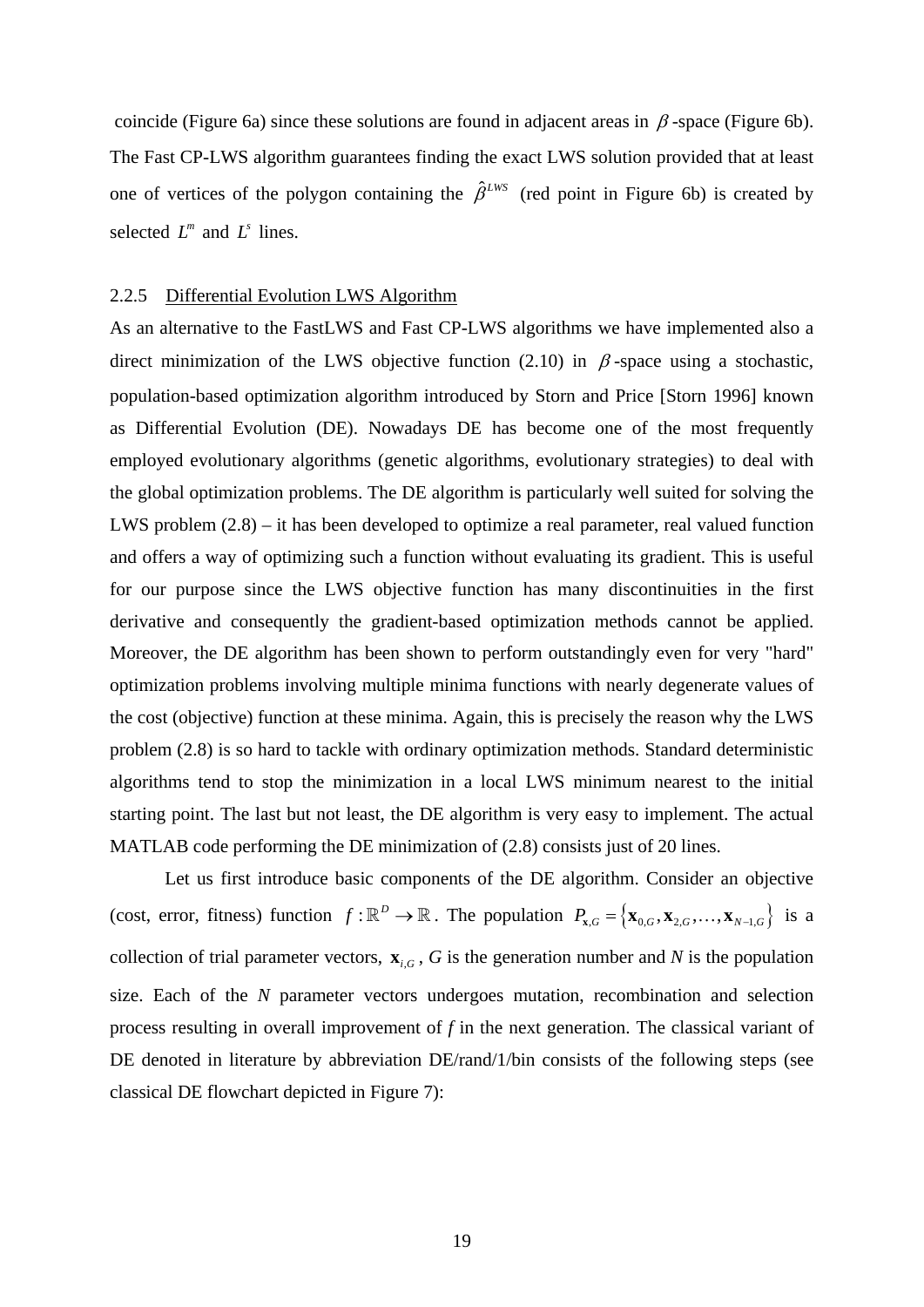#### **1) Initialization**

The members of the initial generation  $P_{\text{x,0}}$  are chosen randomly (typically the upper and lower bounds for each component of the parameter vector are specified and the initial parameter values are generated uniformly on these intervals).

#### **2) Mutation**

The purpose of the mutation step is to expand the search space. For a given parameter vector  $\mathbf{x}_{i,G}$  there are three randomly selected vectors  $\mathbf{x}_{r1,G}, \mathbf{x}_{r2,G}, \mathbf{x}_{r3,G}$  such that the indices *i*,  $r_1$ ,  $r_2$  and  $r_3$  are mutually distinct. A mutant vector  $\mathbf{v}_{i,G}$  is generated by adding the weighted difference of two of the vectors to the third

$$
\mathbf{v}_{i,G} = \mathbf{x}_{r1,G} + F\left(\mathbf{x}_{r2,G} - \mathbf{x}_{r3,G}\right),\tag{2.11}
$$

where  $F > 0$  is an input parameter controlling the mutation step.

#### **3) Recombination**

Recombination (or crossover) incorporates successful solutions from the previous generation. The purpose of the recombination step is the diversity enhancement. The trial vector  $\mathbf{u}_{i,G} = (u_{i,G}^1, \dots, u_{i,G}^D)$  is constructed from the elements of the target vector,  $\mathbf{x}_{i,G}$ , and the elements of the mutant vector,  $\mathbf{v}_{i,G}$ . Elements of the mutant vector enter the trial vector with probability  $CR \in [0,1]$  (input parameter controlling the recombination step):

$$
u_{i,G}^j = \begin{cases} v_{i,G}^j & \text{if } U_j \le CR & \text{or } j = l \\ x_{i,G}^j & \text{if } U_j > CR & \text{and } j \ne l, \end{cases}
$$
 (2.12)

where *l* is randomly chosen integer from 1,2,..., *D* and  $U_1, U_2, \ldots, U_p$  are random variables uniformly distributed in  $\lceil 0, 1 \rceil$ . Eq. (2.12) ensures that at least one element of the target vector is replaced by the corresponding element of the mutation vector. The recombination process described above is called the binomial crossover (the second commonly used type of recombination process is the exponential crossover, see [Price 2005] for more details).

#### **4) Selection**

The target vector  $\mathbf{x}_{i,G}$  is compared with the trial vector  $\mathbf{u}_{i,G}$  and the one with the lowest objective function value is selected to the next generation (tournament selection with one-to-one survivor selection).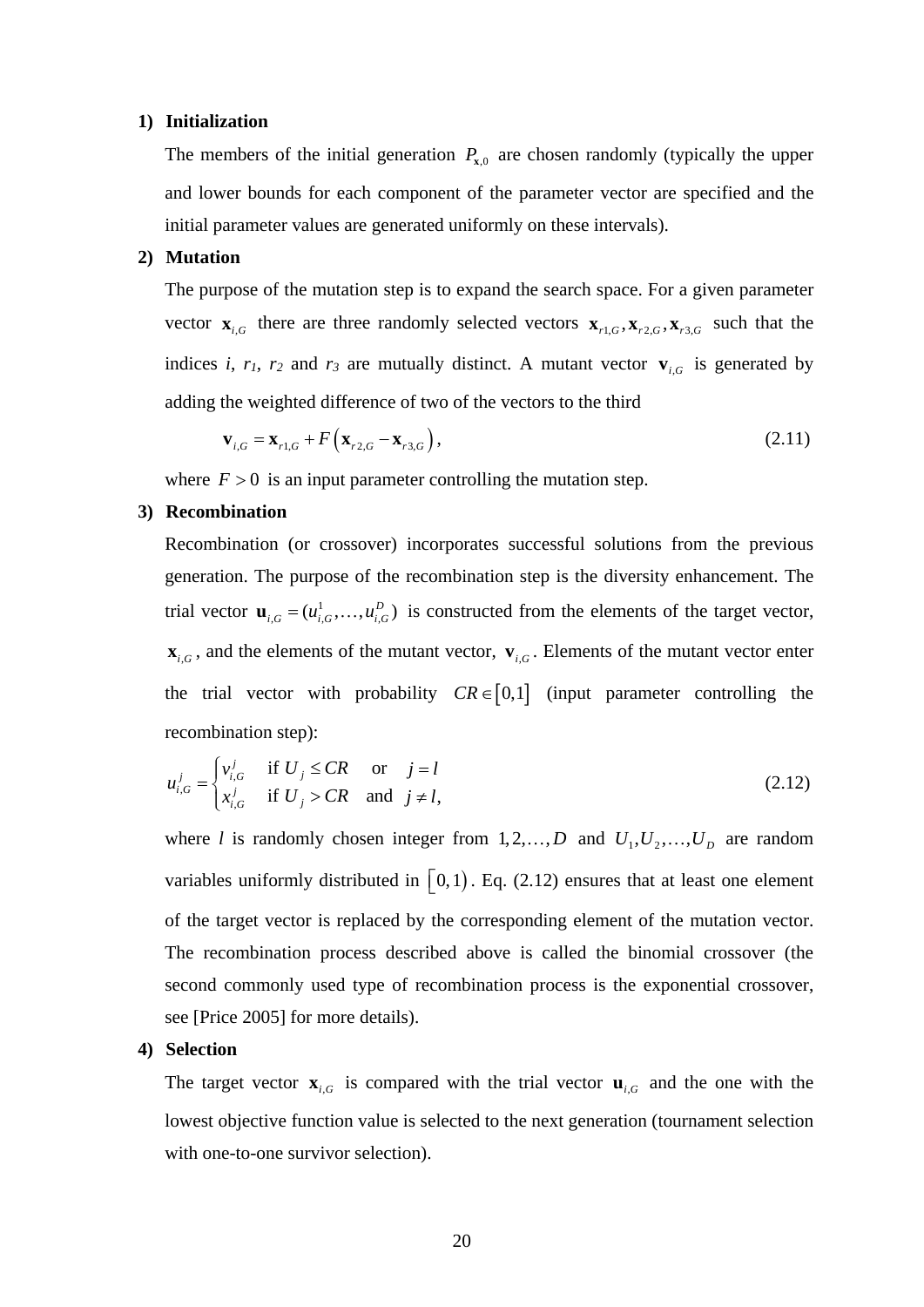#### **5) Termination**

Mutation, recombination and selection steps (2-4) continue until some kind of stopping criterion is reached and the DE algorithm terminates.



#### **Figure 7**

The flowchart of classical Differential Evolution.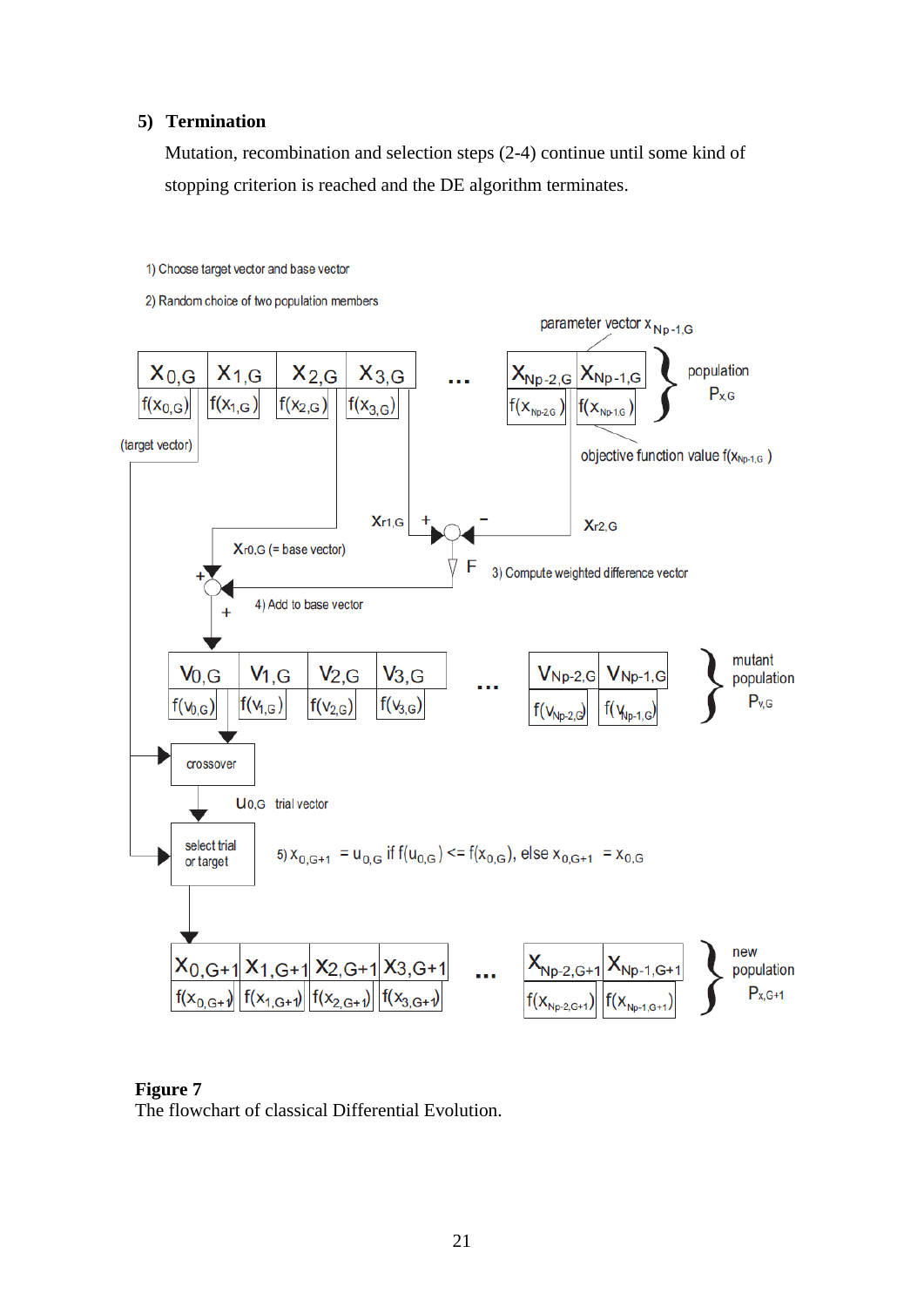There are a few control parameters in differential evolution, namely the size of population (*N*), the parameter controlling the mutation process (*F*), and the crossover parameter (*CR*) controlling the diversity enhancement. The efficiency of DE is particularly sensitive to the settings of parameters *F* and *CR*, so the optimal values of the control parameters has to be found by trial-and-error tuning (although self-adaptation of control parameters has been proposed, see [Brest 2006]). The rule of thumb values for the control variables have been given by [Storn 1997]:  $F \in [0.5, 1.0]$ ,  $CR \in [0.8, 1.0]$ , and  $N = 10 \cdot D$ .

 In our implementation of the classical DE/rand/1/bin algorithm (rand, 1, and bin stand for random selection of the base vector  $\mathbf{x}_{r \perp G}$ , number of difference vectors used in mutation step (2.11), and the type of crossover (2.12), respectively), which has been tailored for the LWS optimization problem (2.8), we have adopted several modifications of the procedure described above: starting vectors in  $P_{\text{x,0}}$  (initialization step) were obtained by random sampling of  $\beta$ -space generated by the ordinary least squares (OLS) estimator for selected subset of *p* observations (this sampling was used also for the FastLWS algorithm, details are given in Section 2.2.2). The size of population of 100 (*N*) was found to be sufficient for all datasets used in this work. The control parameters are set to 0.8 and 0.7 for *F* and *CR*, respectively. This setting has been found optimal for the  $D = 2$  case. Regression models with more  $\beta$  coefficients ( $p > 2$ ) might require a somewhat larger value of *CR*. Note that the average number of replacements in (2.12) depends on *D* due to the requirement that at least one element of the target vector must be changed by the binomial crossover. A simple termination criterion (step 5) limiting the number of generations  $(G < 200)$  is used. This is probably a very conservative setting since the DE-LWS algorithm converges to the global LWS minimum typically in less than 100 iterations. Finally, the calculated DE estimate of  $\hat{\beta}^{LWS}$  ( $\beta^{DE}$ ) enters the FastLWS<sub>1</sub> evaluation to obtain a numerically exact solution of (2.8). The FastLWS correction guarantees to obtain the LWS global minimum ( $\hat{\beta}^{LWS}$ ) provided that both  $\beta^{DE}$  and  $\hat{\beta}^{LWS}$  are within the interior of the same M set (see Section 2.2.3).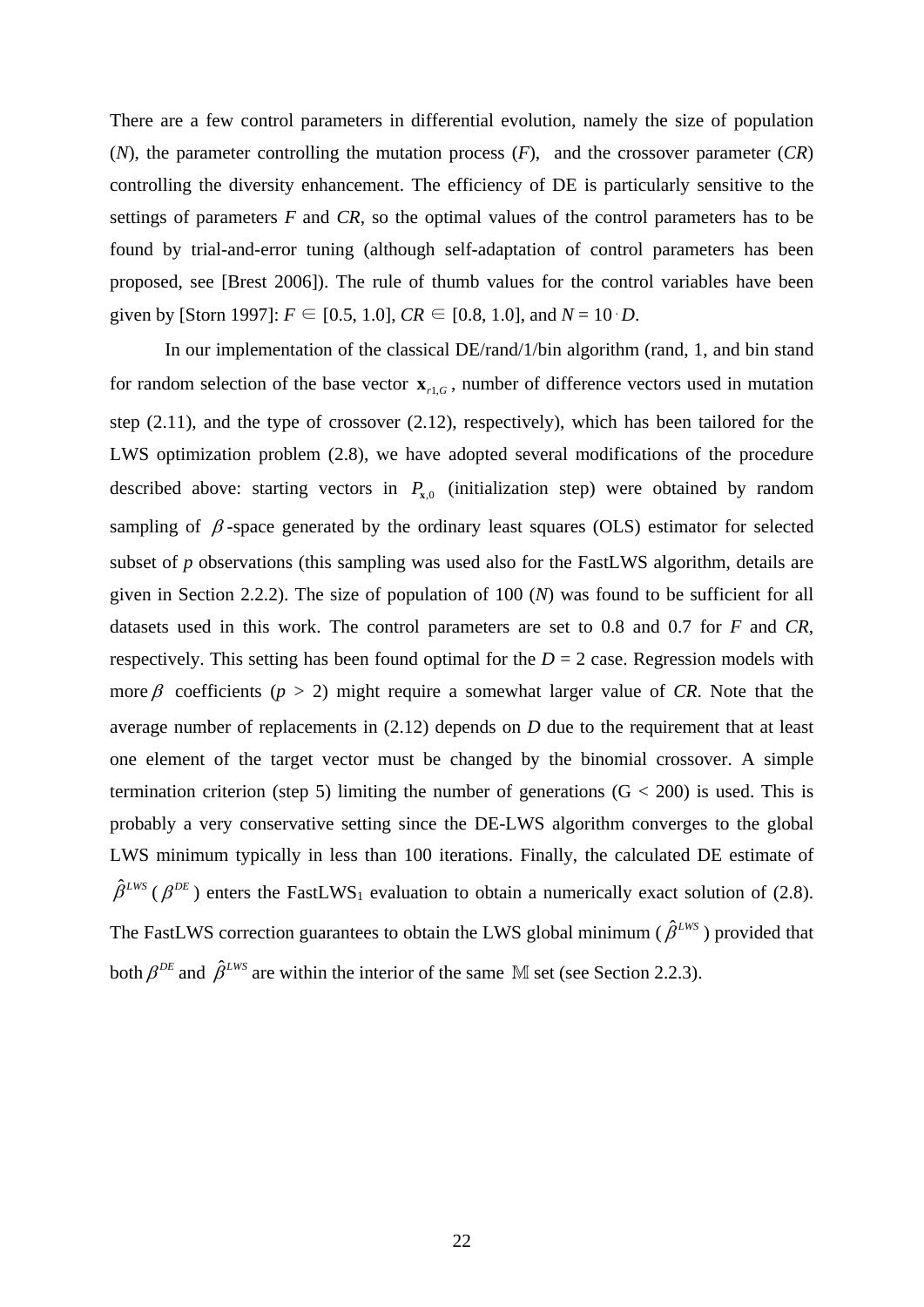#### 3. Comparison of LWS Algorithms

In this part we compare MATLAB implementations of the LWS algorithms described in Section 2 from several points of view, the computational speed and reliability of inexact methods in particular. We investigate the behavior of our implementations in various situations using random data with different number of points, varying the standard deviation of disturbances, different number of outliers and coefficient of contamination (percentage of data generated by a second regression model). Apart from the model parameters (details about data modeling can be found in Section 1.2) the particular form of the weight function  $\psi$ introduced in Section 2.1 need to be specified. Let us recall that  $\psi$  is a continuous nonincreasing function  $\psi : [0,1] \rightarrow [0,1]$  such that  $\psi(0) = 1$  and  $\psi(1) = 0$ . The corresponding weights are calculated as  $w_i = \psi\left(\frac{i-1}{i}\right), \quad i = 1, ..., n$  $\psi\left(\frac{n}{n}\right)$  $=\psi\left(\frac{i-1}{n}\right), i=1,\ldots,n$ . A choice of the particular weight function is arbitrary and many examples of convenient functional forms can be found in literature. In this work we have employed a piecewise linear function consisting of three linear segments depicted in Figure 8. The weight function has only two parameters  $(c_1, c_0)$ determining the length of the first ( $\psi = 1$ ) and third ( $\psi = 0$ ) segment

$$
\psi(x) = \begin{cases}\n1 & \text{if } x \le c_1 \\
\frac{x + c_0 - 1}{c_1 + c_0 - 1} & \text{if } c_1 < x \le 1 - c_0 \\
0 & \text{if } x > 1 - c_0\n\end{cases}
$$
\n(3.1)

The weight function (3.1) is evaluated at the discrete set of points  $x_1, x_2, ..., x_n \in [0,1)$  given by  $x_k = \frac{k-1}{k}$ ,  $k = 1,...,n$ *n*  $=\frac{k-1}{k}, k=1,...n$  (red points in Figure 8). Our choice of weight function combines both simplicity and sufficient flexibility. It covers all important limiting cases of LWS:  $c_1 = 1, c_0 = 0$  ( $w_i = 1, i = 1,...,n$ ) corresponds to the standard ordinary least squares (OLS) estimator  $\hat{\beta}^{LWS} = \hat{\beta}^{OLS}$ . The  $c_1 = 1 - c_0$  setting ( $w_i = 1, \ldots, l$  and  $w_i = 0, \quad i = l+1, \ldots, n$ , where  $l = \text{int}(n \cdot c_1 + 1)$  is an integer number rounded toward zero) corresponds to the least trimmed squares (LTS) estimator  $\hat{\beta}^{LWS} = \hat{\beta}^{LTS}$ . The parametr  $c_0$  controls the breakdown point of the LWS estimator, *i.e.* the percentage of "bad" data (type (i) or (ii) of data contamination discussed in Section 1.2) at which the estimator breaks down. Maximum breakdown point is 50% which means that any majority can overrule any minority, as it is in the case of the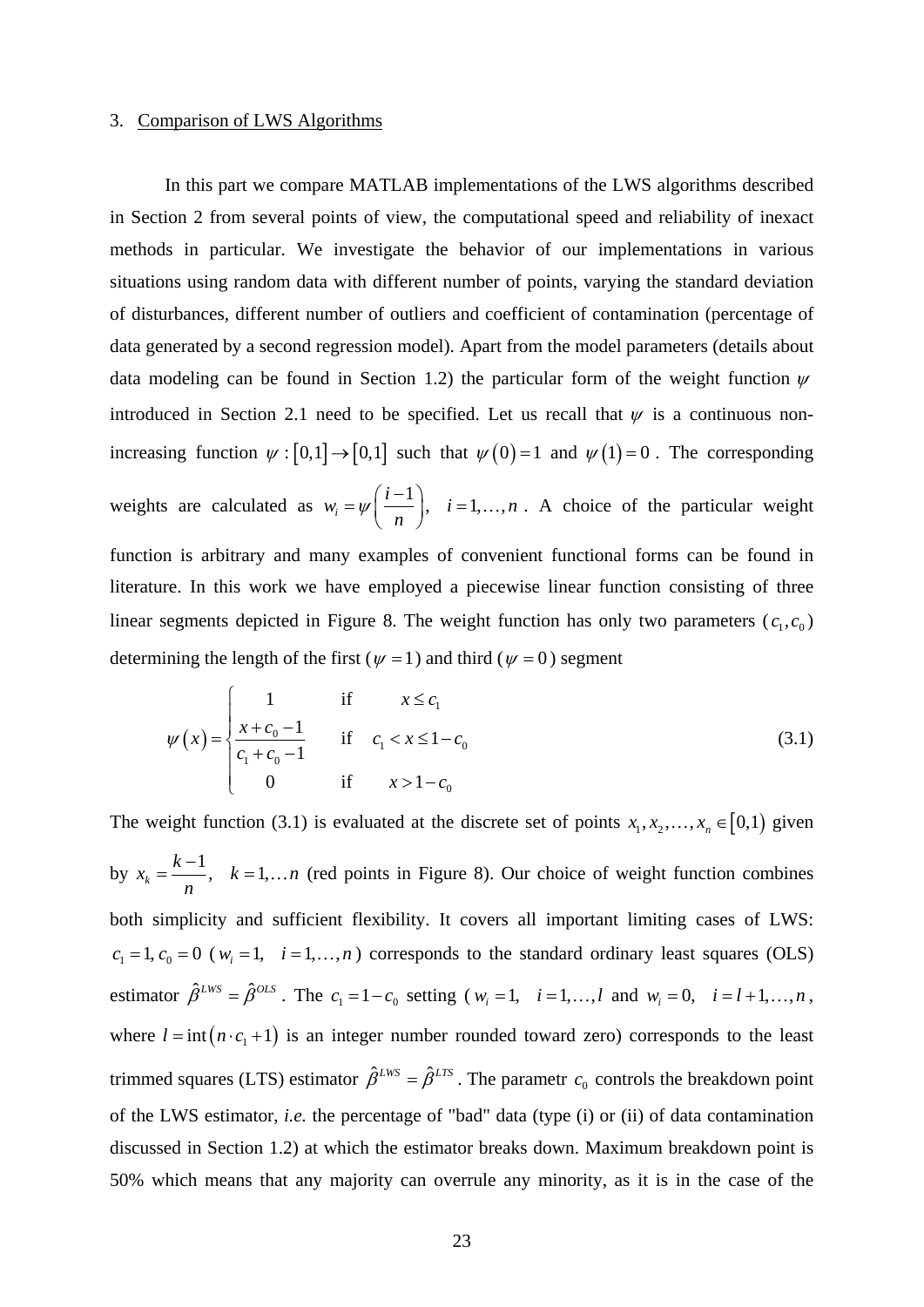sample median [Hampel 1986]. Hence, the largest reasonable value for  $c_0$  parameter is 0.5. The parameter  $c_1$  can be chosen arbitrarily at the interval  $[0,1-c_0]$ . Note that for any setting of  $c_1$  at least one point has weight equal to 1.



**Figure 8**  The weight function constructed as a piecewise linear function with  $n = 11$ ,  $c_1 = 0.25$ ,  $c_0 = 0.3$ .

#### 3.1 Performance of Exact LWS Methods

The CPU time requirements of P-LWS and CP-LWS methods are shown in Figure 9. The comparison was caried out for very small datasets  $(n < 10)$  only due to severe speed limitations of the P-LWS algorithm. Considering time complexity of  $O(n!)$ , the P-LWS algorithm is useful perhaps for testing computationally more efficient methods such as CP-LWS proposed in this work. For actual benchmarks involving thousands of LWS evaluations the P-LWS algorithms is clearly inadequate.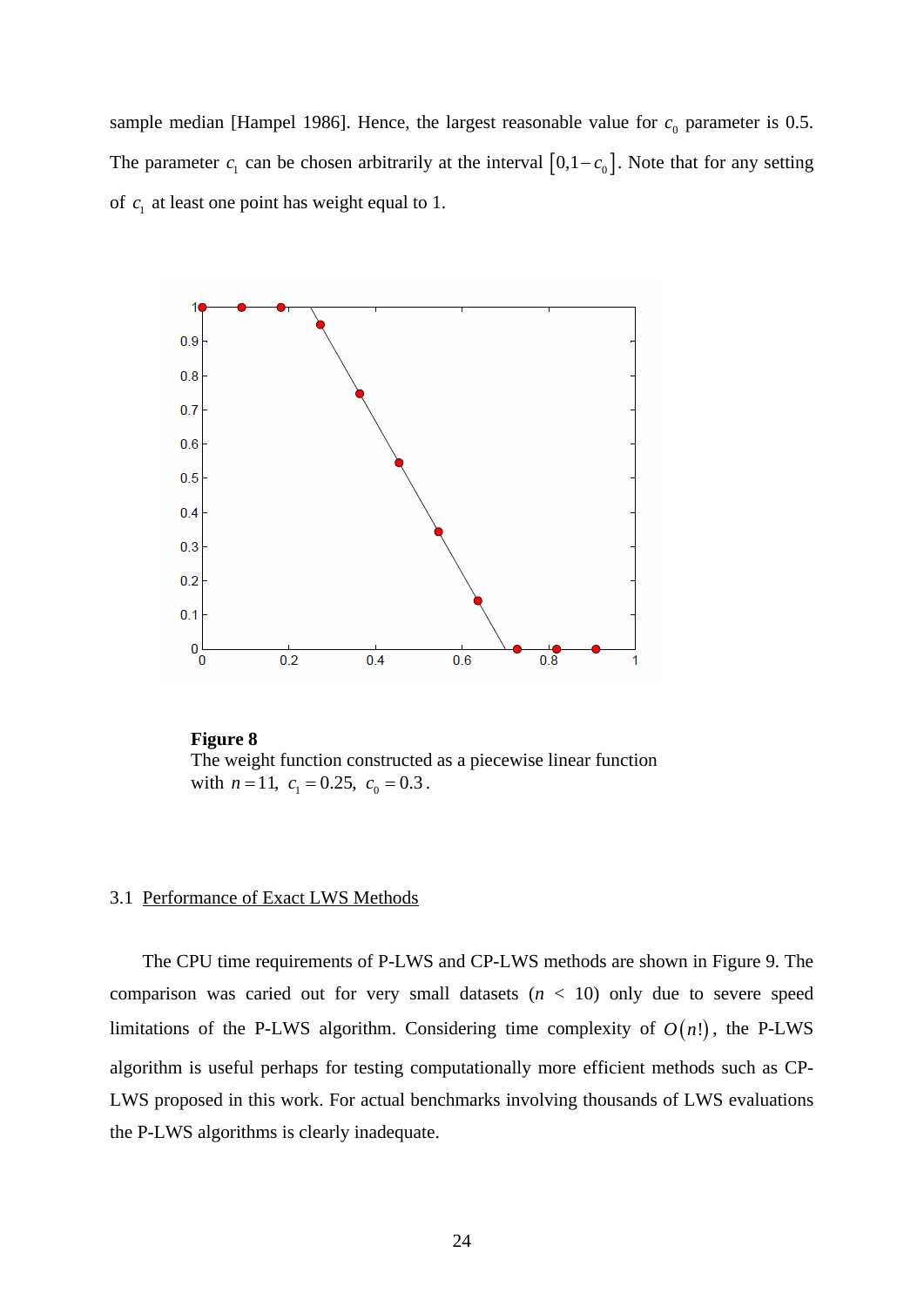

**Figure 9**  Comparison of the P-LWS and CP-LWS algorithms.

#### 3.2 Performance of Approximative LWS Methods

Due to the superior speed of inexact LWS methods the CPU time demands are of less concern. Thus, we focus primarily on accuracy and reliability of these methods. The actual tests are performed using CP-LWS (exact) algorithm which is fast enough to calculate several thousands of LWS evaluations even for moderately large datasets  $(n < 20)$ .

#### 3.2.1 Assessment of Reliability of the FastLWS Method

To assess the reliability of the FastLWS method we have carried out exactness benchmark test proposed in [Skuhrovec 2009] using Fast  $LWS_{30}$  (30 FastLWS evaluations) and CP-LWS calculations for 1000 randomly generated datasets (see Section 1.2 for definition of the model parameters). The results are summarized in Tables 1-4. We report the number of exact hits  $(\hat{\beta}^{FastLWS} = \hat{\beta}^{LWS})$  and statistics (mean, max, var) on the near hits  $(\hat{\beta}^{FastLWS} \neq \hat{\beta}^{LWS})$  evaluated for the difference between the FastLWS and CP-LWS (exact) objective functions

$$
S^{2}(\beta,h)=\sum_{l=1}^{n}\psi\bigg(\frac{h_{l}-1}{n}\bigg)r_{l}^{2}(\beta).
$$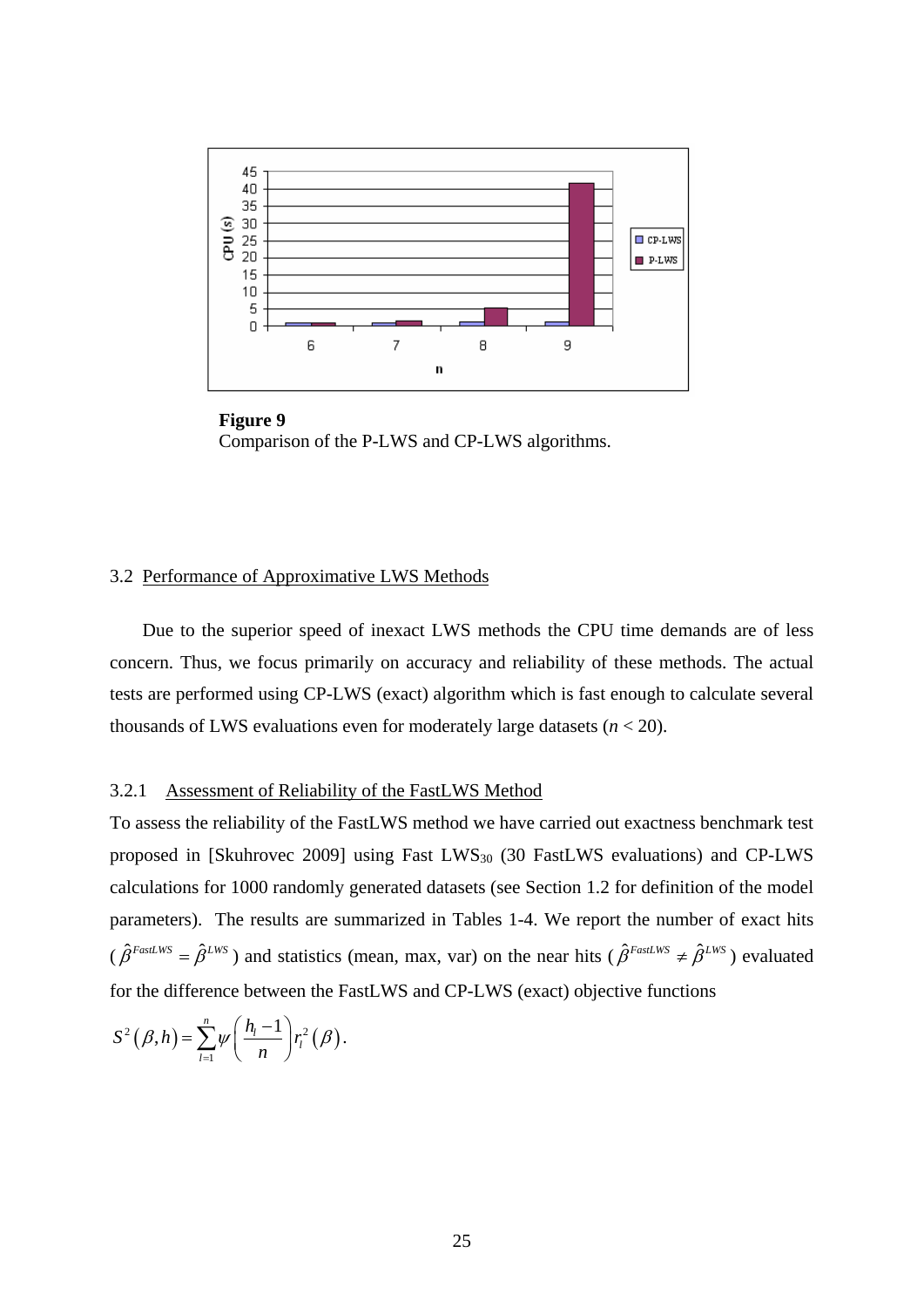|       | <b>Extractively contentiumly of I work to <math>\frac{1}{10}</math> for twill we cannot sike to <math>\frac{1}{10}</math></b> |         |                |                |                             |                                                              |             |           |
|-------|-------------------------------------------------------------------------------------------------------------------------------|---------|----------------|----------------|-----------------------------|--------------------------------------------------------------|-------------|-----------|
| Model |                                                                                                                               |         |                |                | Number of                   | Statistics on near hits                                      |             |           |
| n     | sigma                                                                                                                         | $n_{o}$ | C <sub>1</sub> | c <sub>0</sub> | exact hits (out<br>of 1000) | Mean $S^2$ deviation Max $S^2$ deviation Var $S^2$ deviation |             |           |
| 5     | 0.1                                                                                                                           | 0       | 0.0            | 0.0            | 971                         | 4.0E-05                                                      | 4.6E-04     | 8.7E-09   |
| 7     | 0.1                                                                                                                           | 0       | 0.0            | 0.0            | 963                         | $6.1E-05$                                                    | 6.6E-04     | 1.8E-08   |
| 9     | 0.1                                                                                                                           | 0       | 0.0            | 0.0            | 962                         | 7.2E-05                                                      | $9.2E - 04$ | 2.7E-08   |
| 11    | 0.1                                                                                                                           | 0       | 0.0            | 0.0            | 955                         | $9.9E-06$                                                    | 4.3E-05     | $1.2E-10$ |
| 13    | 0.1                                                                                                                           | 0       | 0.0            | 0.0            | 945                         | 1.6E-05                                                      | $1.1E-04$   | 4.7E-10   |
| 15    | 0.1                                                                                                                           | 0       | 0.0            | 0.0            | 941                         | 1.5E-05                                                      | 3.7E-04     | 2.4E-09   |
| 17    | 0.1                                                                                                                           | 0       | 0.0            | 0.0            | 938                         | 1.3E-05                                                      | 1.8E-04     | 8.1E-10   |
| 19    | 0.1                                                                                                                           | 0       | 0.0            | 0.0            | 917                         | 2.9E-06                                                      | 2.7E-05     | $2.2E-11$ |

**Table 1** Exactness benchmark of FastLWS30 for various dataset sizes (*n*).

**Table 2** Exactness benchmark of FastLWS<sub>30</sub> for models with various standard deviations of disturbances (homoskedastic model).

|    |       | Model   |                |                | Number of                   |                                                              | Statistics on near hits |           |
|----|-------|---------|----------------|----------------|-----------------------------|--------------------------------------------------------------|-------------------------|-----------|
| n  | sigma | $n_{o}$ | C <sub>1</sub> | c <sub>0</sub> | exact hits (out<br>of 1000) | Mean $S^2$ deviation Max $S^2$ deviation Var $S^2$ deviation |                         |           |
| 11 | 0.1   | 0       | 0.0            | 0.0            | 955                         | 9.9E-06                                                      | 4.3E-05                 | $1.2E-10$ |
| 11 | 0.2   | 0       | 0.0            | 0.0            | 954                         | 3.5E-05                                                      | $1.7E-04$               | 1.7E-09   |
| 11 | 0.3   | 0       | 0.0            | 0.0            | 955                         | 6.9E-05                                                      | 3.7E-04                 | 6.3E-09   |
| 11 | 0.4   | 0       | 0.0            | 0.0            | 953                         | 1.5E-04                                                      | 6.9E-04                 | 3.0E-08   |
| 11 | 0.5   | 0       | 0.0            | 0.0            | 956                         | 2.3E-04                                                      | $1.1E-03$               | 7.7E-08   |

**Table 3** Exactness benchmark of FastLWS<sub>30</sub> for various number of outliers  $(n_o)$ .

| Model |       |         | Number of<br>Statistics on near hits |                |                             |                                                              |         |           |
|-------|-------|---------|--------------------------------------|----------------|-----------------------------|--------------------------------------------------------------|---------|-----------|
| n     | sigma | $n_{o}$ | C <sub>1</sub>                       | c <sub>0</sub> | exact hits (out<br>of 1000) | Mean $S^2$ deviation Max $S^2$ deviation Var $S^2$ deviation |         |           |
| 11    | 0.1   | 6       | 0.0                                  | 0.5            | 871                         | 4.0E-02                                                      | 9.7E-01 | $1.1E-02$ |
| 11    | 0.1   | 5       | 0.0                                  | 0.5            | 895                         | 1.8E-04                                                      | 2.9E-03 | 1.7E-07   |
| 11    | 0.1   | 4       | 0.0                                  | 0.5            | 864                         | $9.2E-05$                                                    | 1.8E-03 | 3.9E-08   |
| 11    | 0.1   | 3       | 0.0                                  | 0.5            | 847                         | 8.3E-05                                                      | 1.6E-03 | 3.9E-08   |
| 11    | 0.1   | 2       | 0.0                                  | 0.5            | 862                         | 4.0E-05                                                      | 4.5E-04 | 6.0E-09   |
| 11    | 0.1   |         | 0.0                                  | 0.5            | 838                         | $2.2E-05$                                                    | 3.3E-04 | 2.1E-09   |
| 11    | 0.1   | 0       | 0.0                                  | 0.5            | 828                         | 2.5E-05                                                      | 8.5E-04 | 6.4E-09   |

The exactness benchmarks show rather stable performance of FastLWS with respect to the number of points *n* and standard deviation of disturbances (Tables 1 and 2). We observe a small decrease of the number of exact hits with increasing number of points, the number of hits remains practicaly constant with increasing  $\sigma$ . The results in Table 3 show dependence of FastLWS performance on the number of outliers for the highest breakdown point settings  $(c_0 = 0.5)$  of the associated weight function. FastLWS performs reasonably well even if the number of exact hits is significantly lower than for  $c_0 = 0$ . The statistics on near hits exhibit large increase for models close to the breakdown point ( $n_a \ge 5$ ). Largest variations in the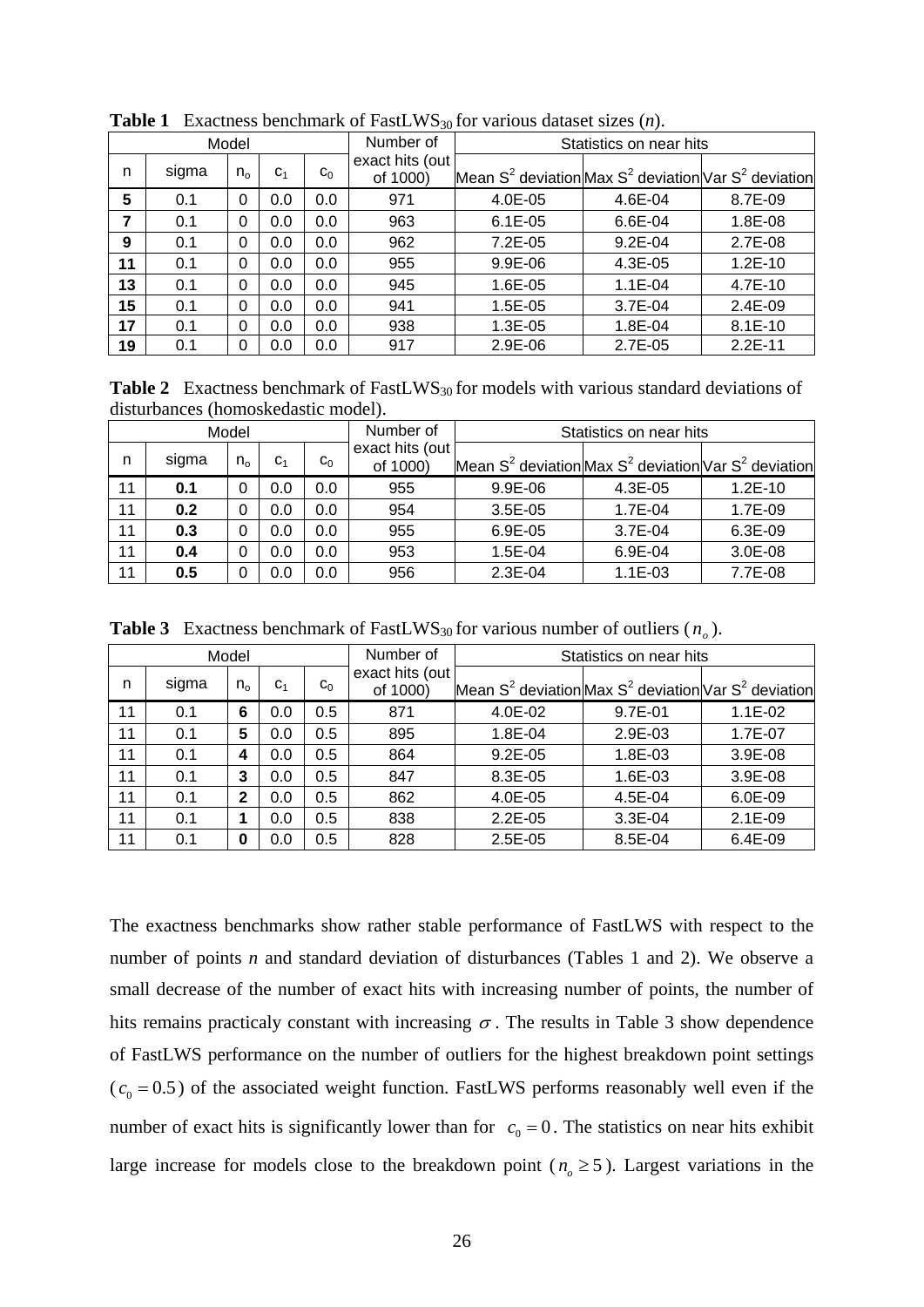number of exact hits and the statistics on near hits are shown in Table 4 where these statistics are calculated for various values of the weight function parameters. Interestingly, the best performance of FastLWS is observed for  $c_1, c_0$  parameters corresponding to the least trimmed squares (LTS) setting (the last row in Table 4).

| Model          |       |                |             | Number of<br>Statistics on near hits |                             |                                                              |             |           |
|----------------|-------|----------------|-------------|--------------------------------------|-----------------------------|--------------------------------------------------------------|-------------|-----------|
| n              | sigma | $n_{o}$        | $C_1^{\ a}$ | , a<br>$C_0$                         | exact hits (out<br>of 1000) | Mean $S^2$ deviation Max $S^2$ deviation Var $S^2$ deviation |             |           |
| $\overline{7}$ | 0.1   | 2              | 0.00(1)     | 0.00(0)                              | 975                         | 7.0E-02                                                      | 3.7E-01     | 1.3E-02   |
| $\overline{7}$ | 0.1   | 2              | 0.00(1)     | 0.15(1)                              | 965                         | 7.9E-02                                                      | 5.8E-01     | 2.3E-02   |
| $\overline{7}$ | 0.1   | 2              | 0.00(1)     | 0.29(2)                              | 962                         | 1.0E-04                                                      | 1.1E-03     | 3.6E-08   |
| $\overline{7}$ | 0.1   | 2              | 0.00(1)     | 0.43(3)                              | 886                         | 8.3E-05                                                      | 1.4E-03     | 4.4E-08   |
| $\overline{7}$ | 0.1   | $\overline{2}$ | 0.15(2)     | 0.00(0)                              | 977                         | 9.9E-02                                                      | $5.1E-01$   | 2.5E-02   |
| $\overline{7}$ | 0.1   | 2              | 0.15(2)     | 0.15(1)                              | 972                         | 1.2E-01                                                      | 7.0E-01     | 4.0E-02   |
| $\overline{7}$ | 0.1   | $\overline{2}$ | 0.15(2)     | 0.29(2)                              | 978                         | 1.8E-04                                                      | 1.3E-03     | 8.5E-08   |
| $\overline{7}$ | 0.1   | $\overline{2}$ | 0.15(2)     | 0.43(3)                              | 940                         | 2.0E-04                                                      | 2.8E-03     | 2.0E-07   |
| $\overline{7}$ | 0.1   | 2              | 0.29(3)     | 0.00(0)                              | 986                         | 1.7E-01                                                      | 5.1E-01     | 3.7E-02   |
| $\overline{7}$ | 0.1   | $\overline{2}$ | 0.29(3)     | 0.15(1)                              | 976                         | 1.7E-01                                                      | 8.7E-01     | 6.5E-02   |
| $\overline{7}$ | 0.1   | $\overline{2}$ | 0.29(3)     | 0.29(2)                              | 982                         | 1.6E-04                                                      | 5.5E-04     | 3.0E-08   |
| $\overline{7}$ | 0.1   | 2              | 0.29(3)     | 0.43(3)                              | 980                         | 6.3E-04                                                      | 3.8E-03     | $9.1E-07$ |
| $\overline{7}$ | 0.1   | 2              | 0.43(4)     | 0.00(0)                              | 985                         | 2.0E-01                                                      | $6.1E-01$   | 4.4E-02   |
| $\overline{7}$ | 0.1   | 2              | 0.43(4)     | 0.15(1)                              | 985                         | $3.1E-01$                                                    | $1.1E + 00$ | 1.1E-01   |
| $\overline{7}$ | 0.1   | 2              | 0.43(4)     | 0.29(2)                              | 994                         | 2.8E-04                                                      | 7.0E-04     | 4.7E-08   |
| $\overline{7}$ | 0.1   | 2              | 0.43(4)     | 0.43(3)                              | 995                         | 4.8E-03                                                      | 1.1E-02     | 1.7E-05   |

**Table 4** Exactness benchmark of FastLWS<sub>30</sub> for various parameters of the weight function.

<sup>a</sup>The number in parentheses is a total number of points with  $\psi = 1$  and  $\psi = 0$  for  $c_1$  and  $c_0$ , respectively.

The results reported in Tables 1-4 can be summarized as follows: the performance of the FastLWS method measured by a ratio of exact hits ( $\hat{\beta}^{FastLWS} = \hat{\beta}^{LWS}$ ) to the total number of trials on randomly generated data samples (denoted as success probability of FastLWS) is rather insensitive to the model parameters such as number of points, standard deviation of disturbances or number of outliers. This behavior is expected to be preserved also for larger datasets (n>15). Observed strong dependence of the FastLWS success probability on the weight function parameters, however, deserves a closer examination. Toward this end, we have evaluated two additional statistics by the CP-LWS algorithm – the average number of LWS minima and the fraction of the favorable permutations leading to the global LWS minimum ( $\hat{\beta}^{LWS}$ ) in the FastLWS optimization process. Results plotted in Figure 10 are a bit surprising. First, the average number of LWS minima and the fraction of favorable permutations correlates with the FastLWS success probability only for points with the same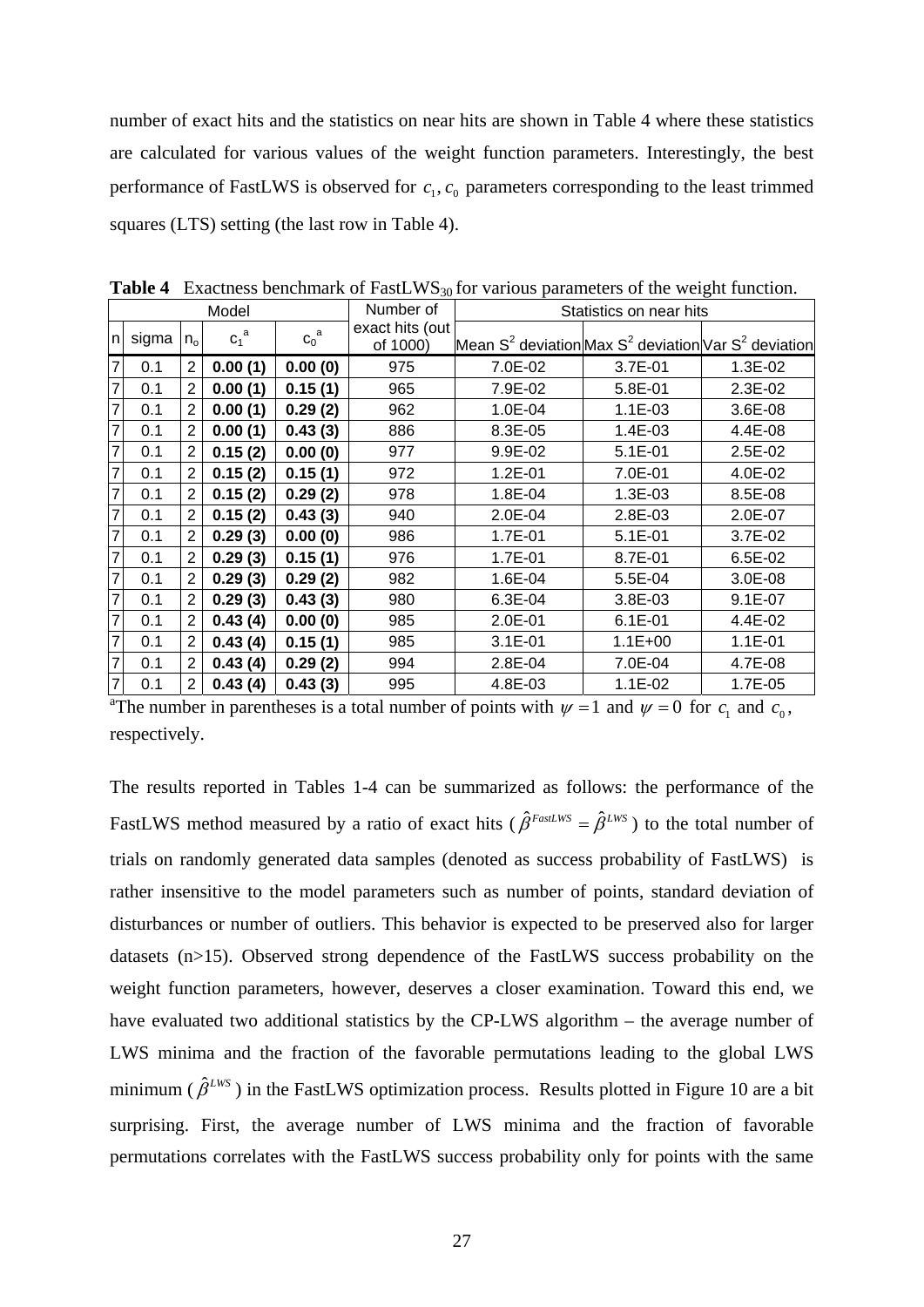value of  $c_0$  (the same number of points with zero weight). Second, the theoretical success probability (black curve in Figure 10b) calculated for 30 FastLWS evaluations as  $1 - (1 - P_f)^{30}$ , where  $P_f$  is the fraction of favorable permutations (probability of finding  $\hat{\beta}^{LWS}$  in a single FastLWS evaluation starting from a randomly chosen feasible permutation), clearly indicates highly inefficient sampling of  $\beta$ -space. Assuming uniform sampling of feasible permutations (sample permutations being drawn with equal probability), the success rate for 30 FastLWS evaluations should be very close to 1. At this point let us recall that our implementation of the FastLWS algorithm uses sampling of parameter space generated by the ordinary least squares (OLS) estimator for randomly chosen subset of *p* observations. In this particular case (*n*=7,  $p=2$ ) the complete sampling space includes  $\beta$  generated from 21 distinct pairs of points, most of them are explored in 30 FastLWS evaluations. This means that the results in Figure 10 are nearly converged with respect to the number of the FastLWS evaluations. Obviously, the observed failures of the FastLWS algorithm can be related to the implemented sampling method (in some cases no OLS sample permutation leads to  $\hat{\beta}^{LWS}$  in FastLWS optimization). To verify this conclusion, we have carried out the same test for full sampling of parameter space generated by the OLS estimator for complete subset of  $p = 2$  observations, *i.e.* for 21 different pairs.



#### **Figure 10**

Success rate of the FastLWS algorithm with respect to a) average number of LWS minima and b) fraction of favorable permutations. Evaluated for 10000 random datasets and different weight function parameters (c<sub>1</sub>=0, 0.15, 0.29, 0.43 for each value of c<sub>0</sub>). The black curve represents predicted success probability assuming uniform sampling of feasible permutations.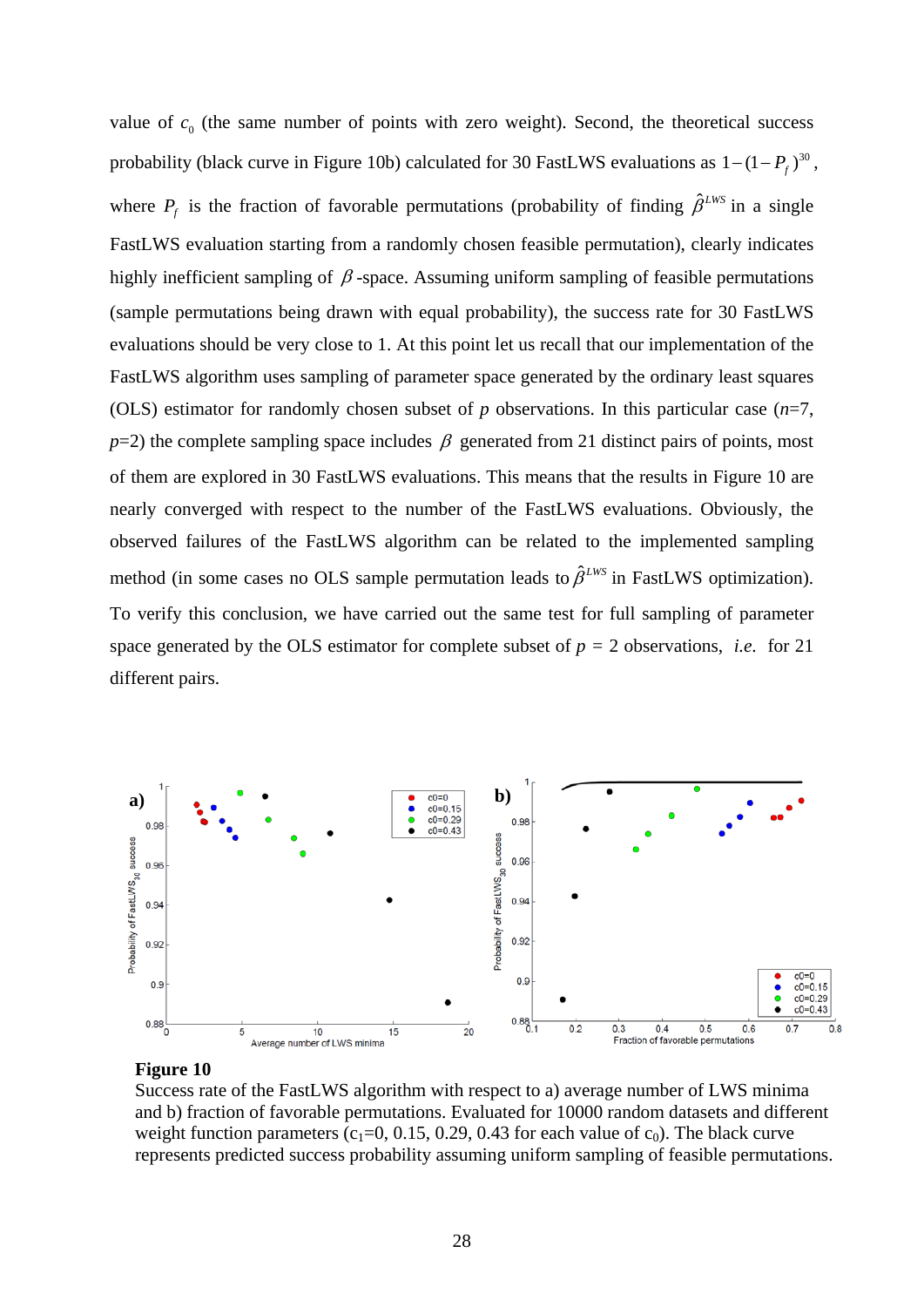

#### **Figure 11**

Success rate of the FastLWS algorithm (using the complete OLS sampling) with respect to a) average number of LWS minima and b) fraction of favorable permutations. Evaluated for 10000 random datasets and different weight function parameters  $(c_1=0, 0.15,$ 0.29, 0.43 for each value of  $c_0$ ). The black curve represents predicted success probability assuming uniform sampling of feasible permutations.

The results are shown in Figure 11. As expected, the overall picture remains unchanged confirming thus conclusions drawn from the previous test. The predicted probability of FastLWS success using the complete OLS sampling is calculated as  $1 - (1 - P_f)^{21}$ . The FastLWS results obtained with weights corresponding to the LTS estimator (  $c_1 = 0.43$ ,  $c_0 = 0.43$  ) or similar settings (  $c_1 = 0.29$ ,  $c_0 = 0.43$  and  $c_1 = 0.43$ ,  $c_0 = 0.29$  ) show the best performance and nicely fit the predicted values. The most difficult case for the FastLWS algorithm seems to be  $c_1 = 0$ ,  $c_0 = 0.43$  yielding weights *w*=1, 0.75, 0.5, 0.25, 0, 0, 0. This setting produces the largest number of LWS minima and consequently the lowest fraction of favorable permutations. Thus, we can conclude that OLS sampling of  $\beta$ -space is certainly a good choice for the LTS estimator. For a general LWS estimator, however, a better sampling method should be devised. The quest for a better sampling method actually motivated our attempt to employ a direct optimization in  $\beta$ -space. We will discuss the stochastic optimization strategy in Section 3.2.3.

#### 3.2.2 Assessment of Reliability of the Fast CP-LWS Method

The same exactness benchmark for various parameters of the weight function (Table 4 and Figures 10-11) was carried out with the Fast CP-LWS algorithm proposed in Section 2.2.4.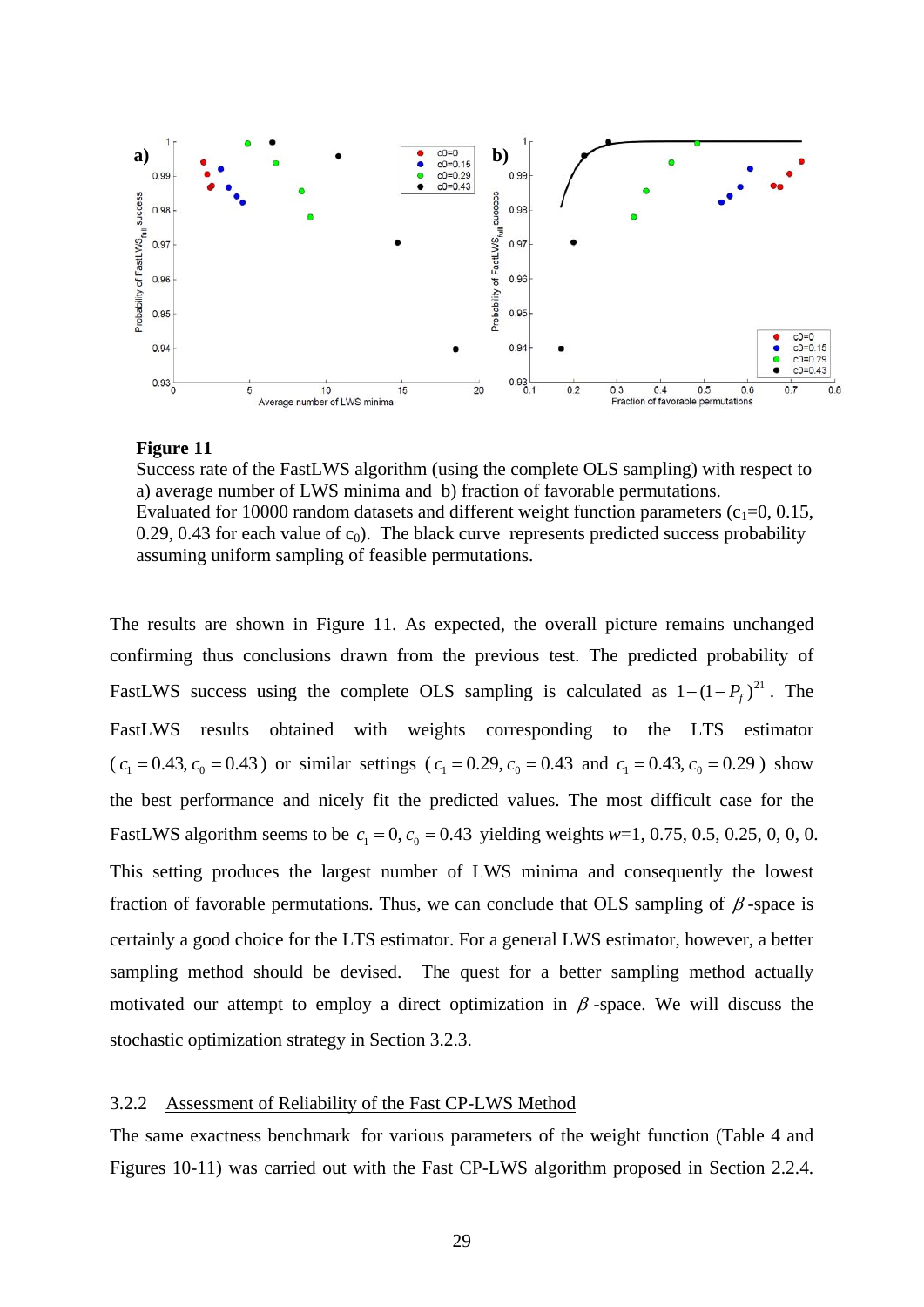The FastLWS<sub>30</sub> calculations were augmented with CP-LWS search in  $\beta$ -space using  $L^m$  and  $L^s$  lines sorted by the distance from the FastLWS estimate  $\beta^{FastLWS}$  (defined geometrically in 2-dimensional Euclidean space). Our main goal is to obtain information about an effective distance (defined topologically) of FastLWS estimate from  $\hat{\beta}^{LWS}$  measured by the lowest number of the nearest  $L^m$  and  $L^s$  lines required to calculate the global LWS minimum. This information is crucial for assessment of reliability of the Fast CP-LWS algorithm since it relies to large extent on FastLWS. Note that unrestricted CP-LWS search in the space of all feasible permutations must finally end up in the global LWS minimum. In practice, however, we have to restrict the search by a maximum number of  $L^m$  and  $L^s$  lines selected for the CP-LWS algorithm. Thus, we will always sacrifice reliability (exactness) of CP-LWS to computational efficiency. If the FastLWS (local minimum) solution is very far form  $\hat{\beta}^{LWS}$ , CP-LWS calculation will necessarily fail. Table 5 summarizes the average and maximum number of  $L^m$  and  $L^s$  lines required to obtain  $\hat{\beta}^{LWS}$  (global minimum) evaluated for 1000 and 10000 random datasets with different weight function parameters.

| Model          |       |                |             |           | 1 000 trials                      |                                |                             | 10 000 trials              |                                |                             |
|----------------|-------|----------------|-------------|-----------|-----------------------------------|--------------------------------|-----------------------------|----------------------------|--------------------------------|-----------------------------|
| n              | sigma | $n_{o}$        | $c_1^{\ a}$ | ${c_0}^a$ | <b>Number</b><br>of exact<br>hits | Average<br>FastLWS<br>distance | Max.<br>FastLWS<br>distance | Number<br>of exact<br>hits | Average<br>FastLWS<br>distance | Max.<br>FastLWS<br>distance |
| $\overline{7}$ | 0.1   | $\overline{2}$ | 0.00(1)     | 0.00(0)   | 975                               | 2.56                           | $\overline{7}$              | 982                        | 2.59                           | 10                          |
| $\overline{7}$ | 0.1   | $\overline{2}$ | 0.00(1)     | 0.15(1)   | 965                               | 3.77                           | 11                          | 974                        | 3.40                           | 11                          |
| $\overline{7}$ | 0.1   | $\overline{2}$ | 0.00(1)     | 0.29(2)   | 962                               | 2.18                           | 5                           | 966                        | 2.17                           | 5                           |
| $\overline{7}$ | 0.1   | 2              | 0.00(1)     | 0.43(3)   | 886                               | 2.20                           | $\overline{7}$              | 891                        | 2.18                           | 8                           |
| $\overline{7}$ | 0.1   | $\overline{2}$ | 0.15(2)     | 0.00(0)   | 977                               | 2.35                           | $\overline{7}$              | 982                        | 2.60                           | 11                          |
| $\overline{7}$ | 0.1   | $\overline{2}$ | 0.15(2)     | 0.15(1)   | 972                               | 4.21                           | 11                          | 978                        | 3.69                           | 11                          |
| $\overline{7}$ | 0.1   | $\overline{2}$ | 0.15(2)     | 0.29(2)   | 978                               | 2.41                           | 5                           | 974                        | 2.23                           | 5                           |
| $\overline{7}$ | 0.1   | 2              | 0.15(2)     | 0.43(3)   | 940                               | 2.43                           | $\overline{7}$              | 943                        | 2.35                           | 8                           |
| $\overline{7}$ | 0.1   | $\overline{2}$ | 0.29(3)     | 0.00(0)   | 986                               | 2.64                           | $\overline{7}$              | 987                        | 2.71                           | 8                           |
| $\overline{7}$ | 0.1   | 2              | 0.29(3)     | 0.15(1)   | 976                               | 3.83                           | 10                          | 983                        | 3.67                           | 11                          |
| $\overline{7}$ | 0.1   | $\overline{2}$ | 0.29(3)     | 0.29(2)   | 982                               | 2.33                           | 5                           | 983                        | 2.28                           | 5                           |
| $\overline{7}$ | 0.1   | $\overline{2}$ | 0.29(3)     | 0.43(3)   | 980                               | 3.10                           | $\overline{7}$              | 976                        | 2.74                           | 8                           |
| $\overline{7}$ | 0.1   | 2              | 0.43(4)     | 0.00(0)   | 985                               | 2.93                           | $\overline{7}$              | 991                        | 2.99                           | $\boldsymbol{9}$            |
| $\overline{7}$ | 0.1   | $\overline{2}$ | 0.43(4)     | 0.15(1)   | 985                               | 4.67                           | 10                          | 989                        | 4.79                           | 16                          |
| $\overline{7}$ | 0.1   | 2              | 0.43(4)     | 0.29(2)   | 994                               | 2.50                           | 4                           | 997                        | 2.59                           | 6                           |
| $\overline{7}$ | 0.1   | $\overline{2}$ | 0.43(4)     | 0.43(3)   | 995                               | 4.60                           | $\overline{7}$              | 995                        | 4.33                           | 8                           |

**Table 5** Performance of FastLWS<sub>30</sub> for various parameters of the weight function.

<sup>a</sup>The number in parentheses is a total number of points with  $\psi = 1$  and  $\psi = 0$  for  $c_1$  and  $c_0$ , respectively.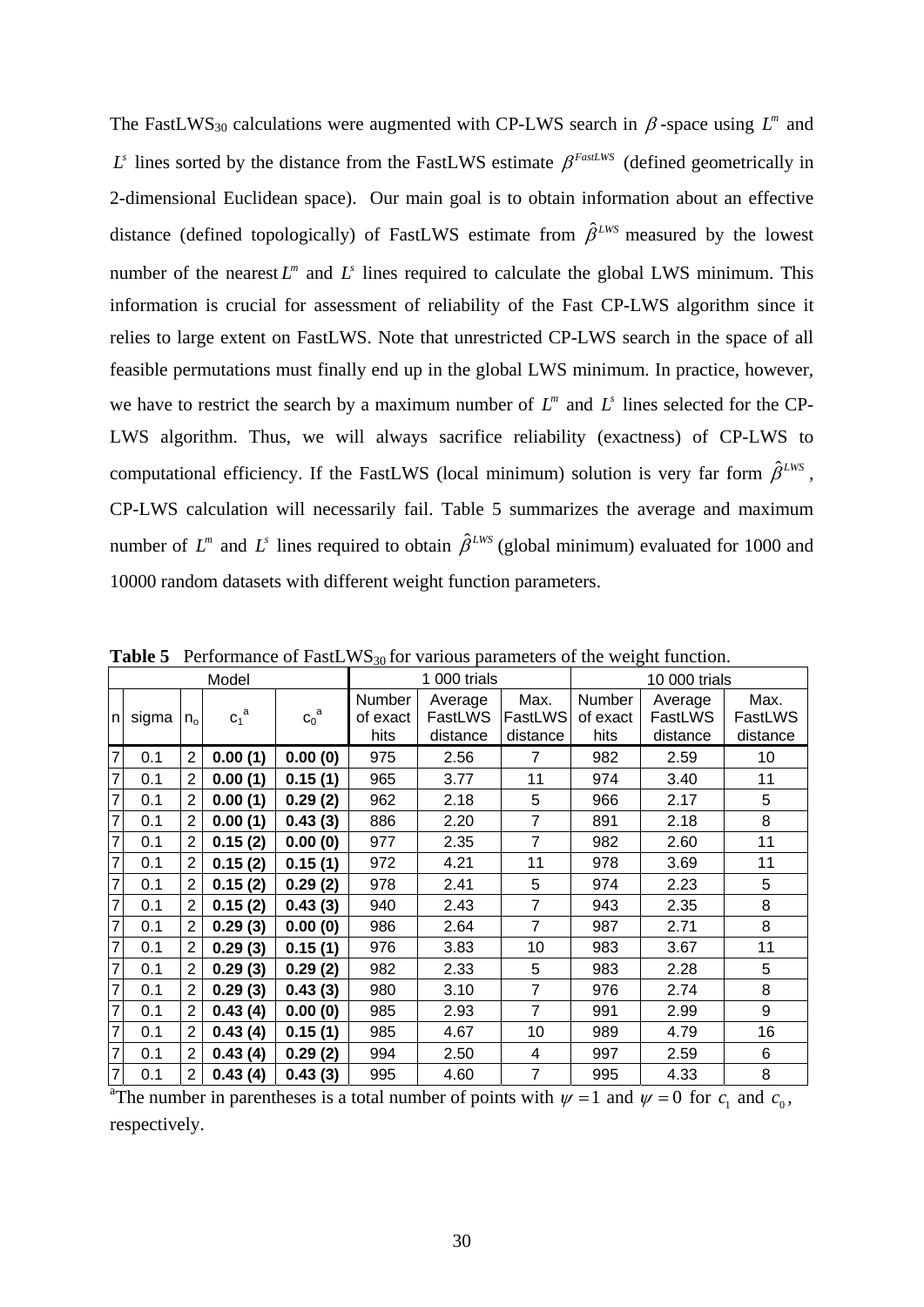The results suggest that the average and maximum FastLWS distance from  $\hat{\beta}^{LWS}$  does not depend on the FastLWS success rate. The most problematic case ( $c_1 = 0$ ,  $c_0 = 0.43$ ) with the lowest success probability has even lower average distance (2.2 lines) than the most reliable LTS setting  $(c_1 = 0.43, c_0 = 0.43)$  with the average value of 4.3 lines. On the other hand, Table 5 shows that the Fast CP-LWS calculation with just 11 selected  $L^m$  and  $L^s$  lines gives the  $\hat{\beta}^{LWS}$  estimate with success probability of 99.9% or better for all weight function settings (cf. with 89% for Fast $LWS_{30}$ ).

#### 3.2.3 Comparison of the FastLWS, Fast CP-LWS, and DE-LWS Methods

In this Section we will compare inexact LWS algorithms based on discrete search in the space of all geometrically feasible permutations,  $\mathbb{H}_f$ , with stochastic optimization in  $\beta$ -space using the Differential Evolution (DE) algorithm described in 2.2.5. The comparison is performed on moderately large datasets consisting of 50 points drawn from two different regression models (type (ii) of data contamination) with coefficient of contamination of 0.2 (20% of data comes from the second regression model). The most difficult setting of weigth function parameters  $(c_1 = 0, c_0 = 0.5)$  with the lowest success rate is used. Since the exact CP-LWS calculation takes already a few minutes on datasets of this size, we have to rely on comparison of solutions obtained by inexact algorithms (Fast CP-LWS and DE-LWS) with conservative settings of control parameters and the lowest calculated value of the LWS objective function is taken as a global minimum. Both methods have success probability better than 99.9% for smaller datasets (<20), where the exact CP-LWS calculations are possible for  $\sim 10^5$  LWS evaluations. Note that the computationally most efficient FastLWS algorithm is not suitable for the purpose of this test due to very low success prabability. A brief inspection of Table 6 reveals that the DE-LWS method is superior in both computational speed and reliability. In fact, we used DE-LWS results as a reference for performance evaluation of permutation-based inexact methods. Table 6 also shows that the Fast CP-LWS algorithm significantly improves FastLWS reliability. The most important feature of the Fast CP-LWS method is a possibility of systematic improvement of success probability even though at the cost of computational efficiency. To obtain 100% success rate 50 nearest  $L^m$  and  $L^s$  lines are required for CP-LWS search which adds about 0.65s of CPU time to the FastLWS computation with 250 or 500 evaluations. Comparing to DE-LWS it represents an increase in relative performance by 3.4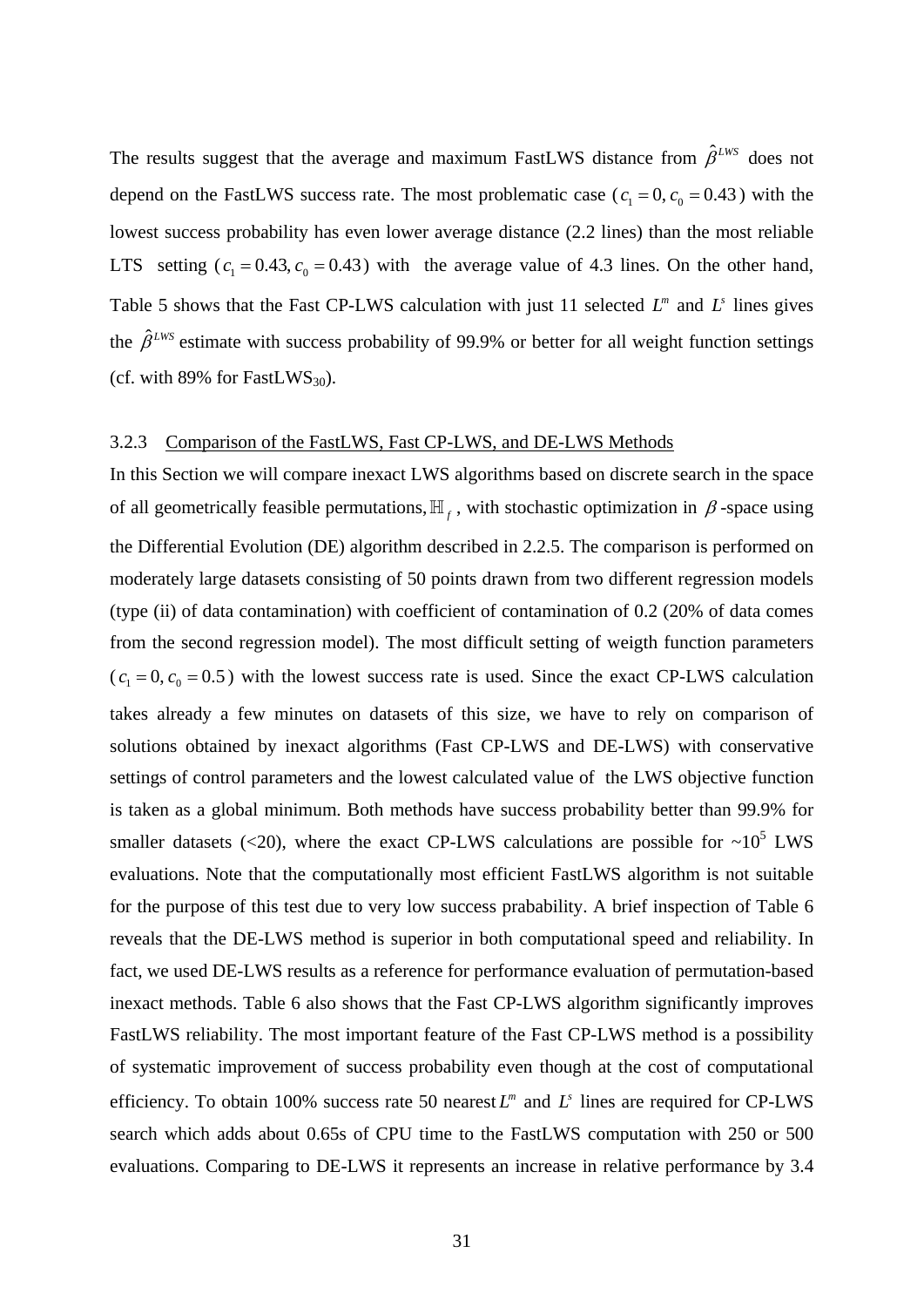(it takes 3.4 times more CPU time than DE-LWS). As mentioned above, performance of Fast CP-LWS algorithm depends strongly on accuracy of  $\hat{\beta}^{LWS}$  estimate provided by FastLWS. Unfortunately, FastLWS is not particularly efficient from this point of view (see FastLWS results in Table 6) mainly due to the employed OLS sampling of  $\beta$ -space. Thus, combined with more reliable method for calculating estimate of  $\hat{\beta}^{LWS}$ , the CP-LWS search implemented in Fast CP-LWS might easily outperform the DE-LWS algorithm.

| Method                                                                                      |              | FastLWS Number of $L^m$<br>Evaluations $_{\mathsf{and}\ \underline{L}^s\ \mathsf{lines}}$ | <b>Success</b><br>Probability | CPU Time [s] | Relative <sup>b</sup><br>Performance |
|---------------------------------------------------------------------------------------------|--------------|-------------------------------------------------------------------------------------------|-------------------------------|--------------|--------------------------------------|
|                                                                                             | 30           |                                                                                           | 0.726                         | 0.04         | 0.2                                  |
| FastLWS                                                                                     | 100          |                                                                                           | 0.829                         | 0.14         | 0.7                                  |
|                                                                                             | 250          |                                                                                           | 0.892                         | 0.34         | 1.8                                  |
|                                                                                             | 500          | $\overline{\phantom{0}}$                                                                  | 0.917                         | 0.68         | 3.6                                  |
|                                                                                             | 30           | 5                                                                                         | 0.896                         | 0.05         | 0.3                                  |
|                                                                                             | 30           | 10                                                                                        | 0.931                         | 0.07         | 0.4                                  |
|                                                                                             | 30           | 25                                                                                        | 0.974                         | 0.21         | 1.1                                  |
|                                                                                             | 30           | 50                                                                                        | 0.988                         | 0.71         | 3.7                                  |
|                                                                                             | 100          | 5                                                                                         | 0.955                         | 0.15         | 0.8                                  |
|                                                                                             | 100          | 10                                                                                        | 0.972                         | 0.16         | 0.8                                  |
|                                                                                             | 100          | 25                                                                                        | 0.992                         | 0.30         | 1.6                                  |
| Fast CP-LWS                                                                                 | 100          | 50                                                                                        | 0.999                         | 0.79         | 4.2                                  |
|                                                                                             | 250          | 5                                                                                         | 0.974                         | 0.35         | 1.8                                  |
|                                                                                             | 250          | 10                                                                                        | 0.989                         | 0.37         | 1.9                                  |
|                                                                                             | 250          | 25                                                                                        | 0.999                         | 0.50         | 2.6                                  |
|                                                                                             | 250          | 50                                                                                        | 1.000                         | 0.99         | 5.2                                  |
|                                                                                             | 500          | 5                                                                                         | 0.983                         | 0.69         | 3.6                                  |
|                                                                                             | 500          | 10                                                                                        | 0.992                         | 0.71         | 3.7                                  |
|                                                                                             | 500          | 25                                                                                        | 0.998                         | 0.85         | 4.5                                  |
|                                                                                             | 500          | 50                                                                                        | 1.000                         | 1.34         | 7.1                                  |
| DE-LWS                                                                                      | $\mathbf{r}$ | $\overline{\phantom{a}}$                                                                  | 1.000                         | 0.19         | 1.0                                  |
| <sup>a</sup> Calculated for 1000 randomly chosen regression models with 50 observations and |              |                                                                                           |                               |              |                                      |

**Table 6** Comparison of the FastLWS, CP-LWS and DE-LWS methods.<sup>a</sup>

the coefficient of contamination of 0.2. The weight function parameters were set to  $c_1 = 0, c_0 = 0.5$ .

<sup>b</sup>Relative to DE-LWS.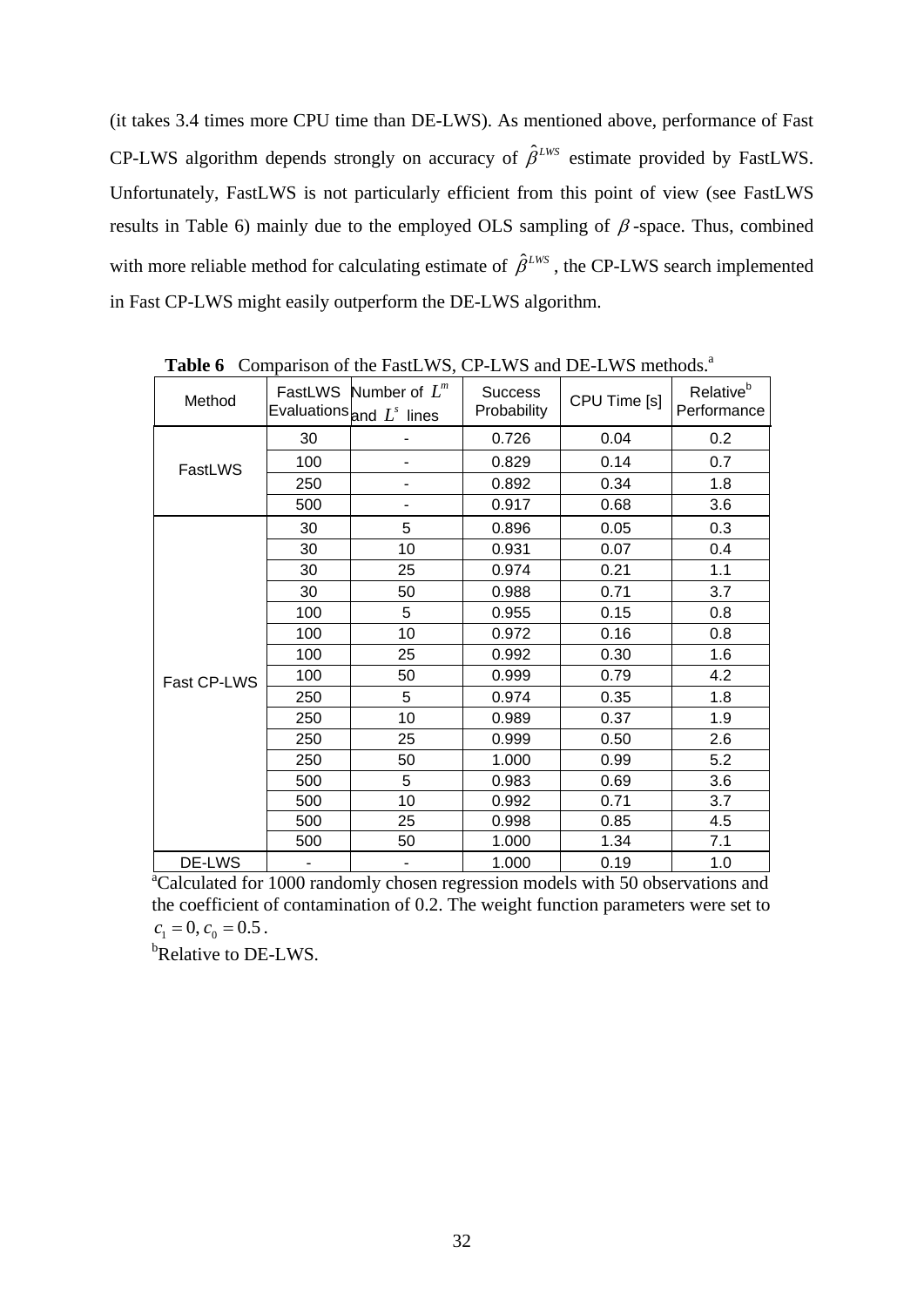#### 4. LWS Estimation of the Heteroscedastic Regression Model

Regression model (1.1) with disturbances having non-constant variances across observations

$$
var(e_i) = E[(e_i - E(e_i))^2] = E(e_i^2) = \sigma_i^2,
$$
\n(4.1)

is called heteroscedastic. The disturbances are assumed to be uncorrelated. Let us recall that under assumption of homoscedasticity (and other basic assumptions given in Section 1.1)  $\hat{\beta}^{(OLS,n)}$  is the best linear unbiased estimator (BLUE), *i.e.* it has minimum variance among all linear unbiased estimators. In the presence of heteroscedasticity the OLS estimator is still unbiased, consistent, and asymptotically normally distributed, but it is inefficient with respect to the Generalized Least Square (GLS) estimator [Greene 2003]. It means that we can still use the OLS results even if we do not know the precise nature of the heteroscedasticity (if the form of heteroscedasticity is known, the use of the GLS esimator is preferable [Greene] 2003]). The OLS results may not be optimal, but at least they are not completely wrong. The presence of heteroscedasticity has, however, some (potentially dangerous) implications for inferences based on OLS. Therefore, it is highly desirable to be able to test for the presence of heteroscedasticity. Several tests have been proposed, most of them are based on consistency of the OLS estimator. In this work we will focus on the test proposed by [White 1980].

#### 4.1 White's Heteroscedasticity Test

The main idea of White test [White 1980] is to compare elements of two different estimation of matrix  $-\sigma^2 X^T X$ *n*  $\frac{1}{2} \sigma^2 X^T X$ :

$$
\frac{1}{n} X^T X \frac{\sum_{i=1}^n r_i^2}{n} \quad \text{and} \quad \frac{1}{n} \sum_{i=1}^n X_i X_i^T r_i^2 \tag{4.2}
$$

where  $r_i^2$  are squared residuals and  $X_i$  is the i-th row of *X*. In the presence of homoscedasticity of disturbances, estimates (4.2) should give the same results, in the presence of heteroscedasticity these two estimates will diverge. The White's test is not particularly powerful, but it can be used in situations when one has little idea if there exists heteroscedasticity, and no idea at all of its potential form.

A practical implementation of the test was proposed by [White 1980] (under the assumption that disturbances are homokurtic ( $E(e_i^4) = \mu_4$  for all *i*) and the simplified test proceeds as follows: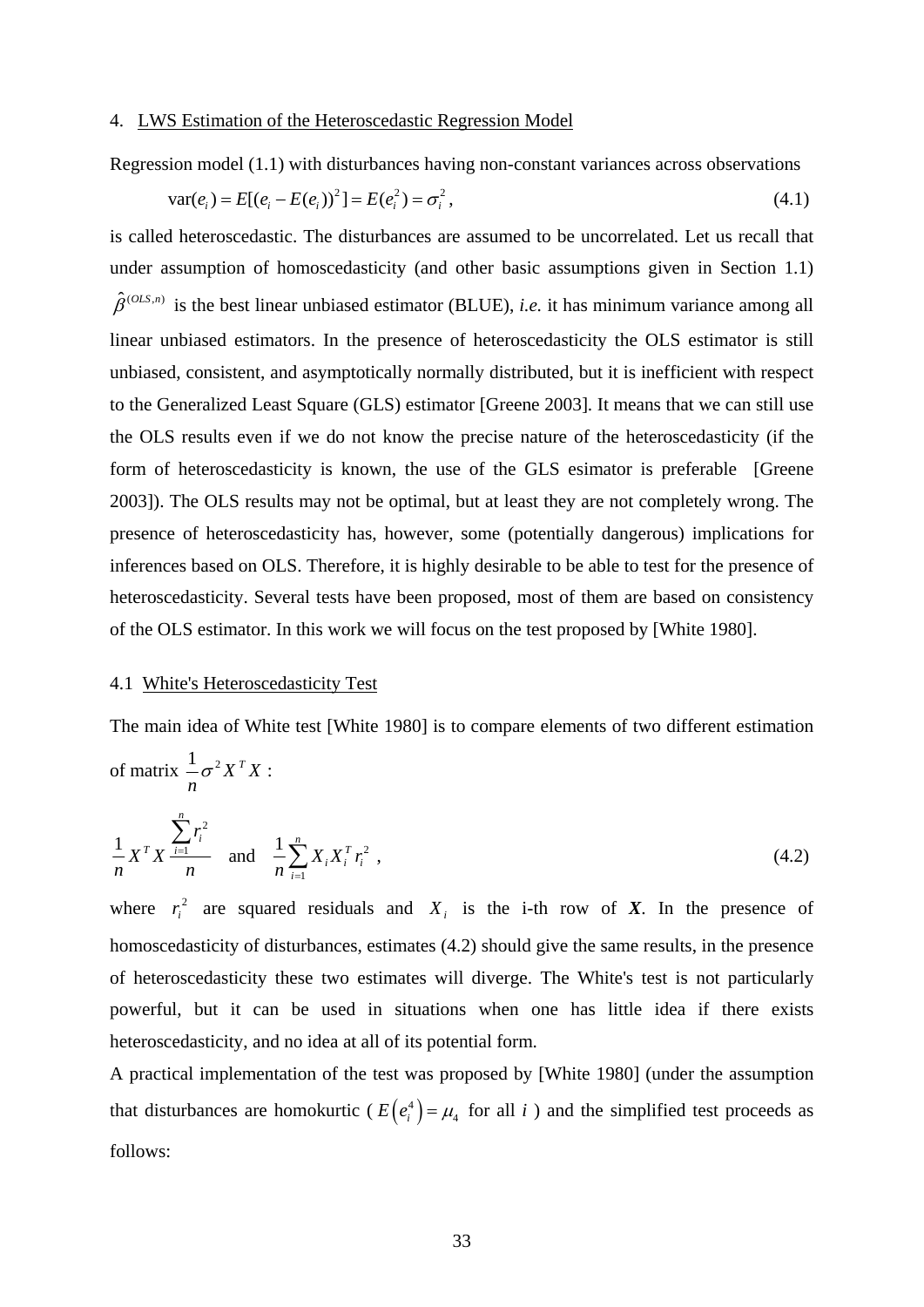From original regression model squared residual are estimated and the following (auxiliary) regression is constructed

$$
r_i^2 = \alpha_0 + \sum_{j=1}^p \sum_{k=j}^p \alpha_s X_{ij} X_{ik} + u_i, \ i = 1, \dots, n,
$$
\n(4.3)

where  $s = 1, \ldots, p(p+1)/2$ . It means that the squared residuals obtained from the original regression model are now regressed on squared values of the original  $X_i$  explanatory variables and their cross products. Higher powers of regressors can also be introduced [Gujarati 2004]. Note that there is a constant term in (4.3) even if the original regression does not contain it. From auxiliary regression model (4.3) new squared residuals are calculated and the coefficient of determination,  $R^2$ , is evaluated. To reject the null hypothesis that there is no heteroscedasticity,  $H_0 : \alpha_1 = \alpha_2 = ... = \alpha_{p(p+1)/2} = 0$ , the test statistics  $nR^2$  must larger than the critical value of the chi-square distribution,  $\chi^2_{df}$ , at the chosen level of significance. The  $nR<sup>2</sup>$  statistics obtained from the auxiliary regression model asymptotically follows the chisquare distribution with degrees of freedom equal to  $p(p+1)/2$  [White 1980]. Hence, we compare

$$
nR^2 \sim \chi^2_{p(p+1)/2},
$$

and if  $nR<sup>2</sup>$  does not exceed the critical chi-square value, there is no heteroscedasticity in the original regression model.

#### 4.2 Example of LWS Estimation

In this section we will show one of many possible applications of White test for LWS estimation of the heteroscedastic regression model. Consider homoscedastic model (1.1) contaminated with certain amount of data generated with the same values of regression coefficients but much larger values of  $\sigma^2$ . White test on the resulting dataset will very likely lead to rejection of the null hypothesis indicating thus presence of heteroscedasticity. In this case the OLS estimator will be demonstrably ineffiecient [Greene 2003]. Since we do not know how much data were contaminated and what are appropriate weights we cannot use the GLS (or equivalently WLS) estimator (BLUE). The use of the LWS with high breakdown point  $(c_0 = 0.5)$  would solve the problem but eliminating half of available data certainly decreases the efficiency of an estimator as well. So, we would like to drop as little information as possible, yet remove all data contamination. A simple way offers White's test: we can gradually increase parameter  $c_0$  until homoscedasticity is accepted. The smallest  $c_0$  is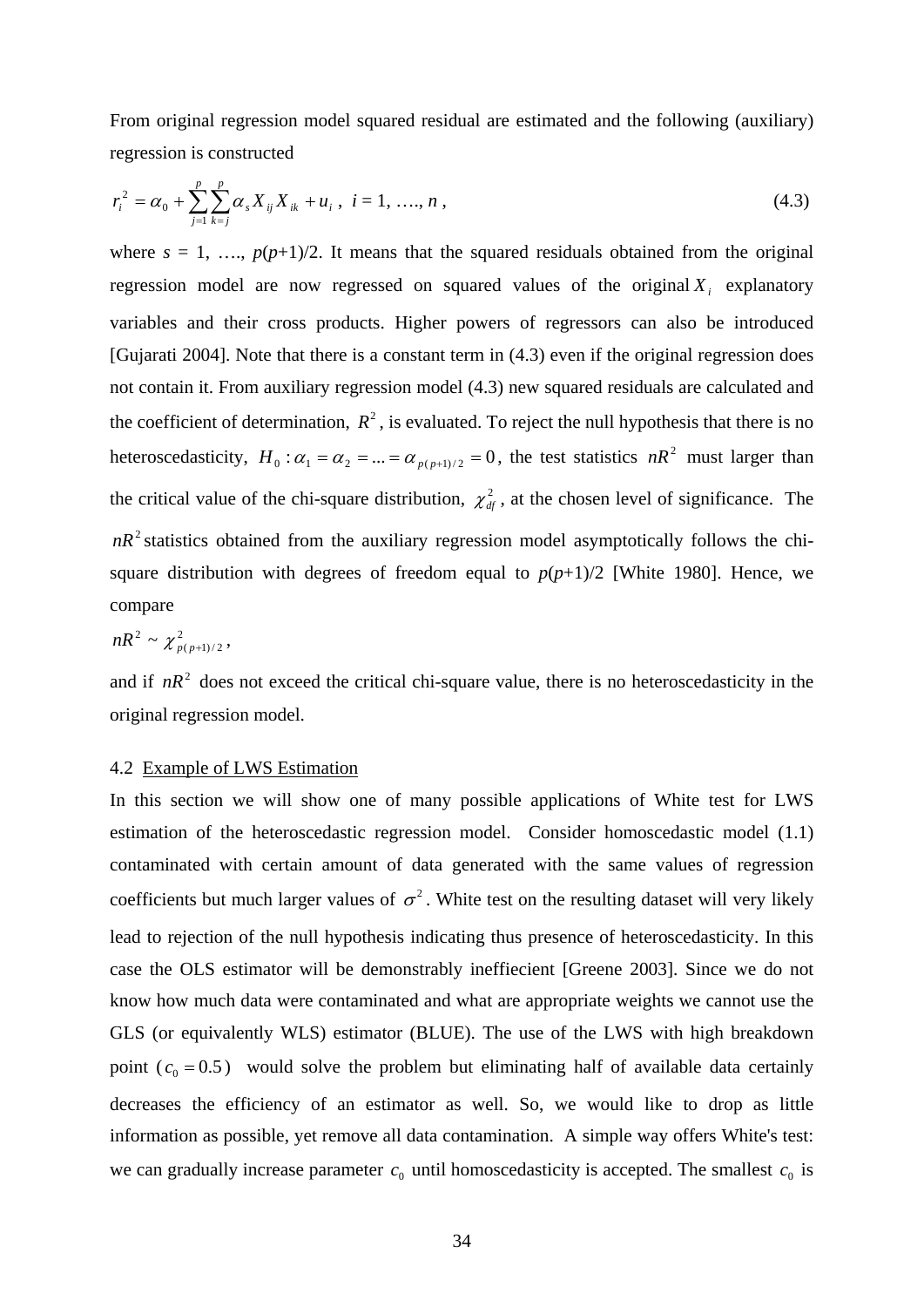then used for the LWS estimation. Let us demonstrate this strategy on the following numerical example:

- data are generated from regression model (1.1) consisting of 100 observations,
- $\beta_0 = 0, \ \beta_1 = 1,$
- 75-95% with  $var(e_i) = \sigma^2$  and 5-25% with  $var(e_i) = 100 \sigma^2$  ( $\sigma = 0.1$ ).

The  $\hat{\beta}_0$ ,  $\hat{\beta}_1$  estimates are calculated by OLS and LWS ( $c_1 = 1 - c_0^{opt}$ ,  $c_0 = c_0^{opt}$ ) for 1000 randomly generated datasets. A typical dataset is given in Figure 12 along with corresponding  $nR<sup>2</sup>$  statistics. Since there are no outliers in our model, both estimators should converge to the correct values for  $n \to \infty$ . The calculated variances are

$$
var\left(\hat{\beta}_0^{OLS}\right) = 0.0070, var\left(\hat{\beta}_1^{OLS}\right) = 0.0561
$$

for the OLS and

$$
\text{var}\left(\hat{\beta}_0^{LWS}\right) = 0.0010, \text{var}\left(\hat{\beta}_1^{LWS}\right) = 0.0053
$$

for the LWS estimator. Thus, we see that in this case the LWS is indeed more efficient than OLS.



#### **Figure 12**

Dataset with 15% contamination and corresponding  $nR^2$  statistics evaluated for  $c_0 = [0, 0.5]$ . The red line is the critical value of  $\chi^2_{df}$ .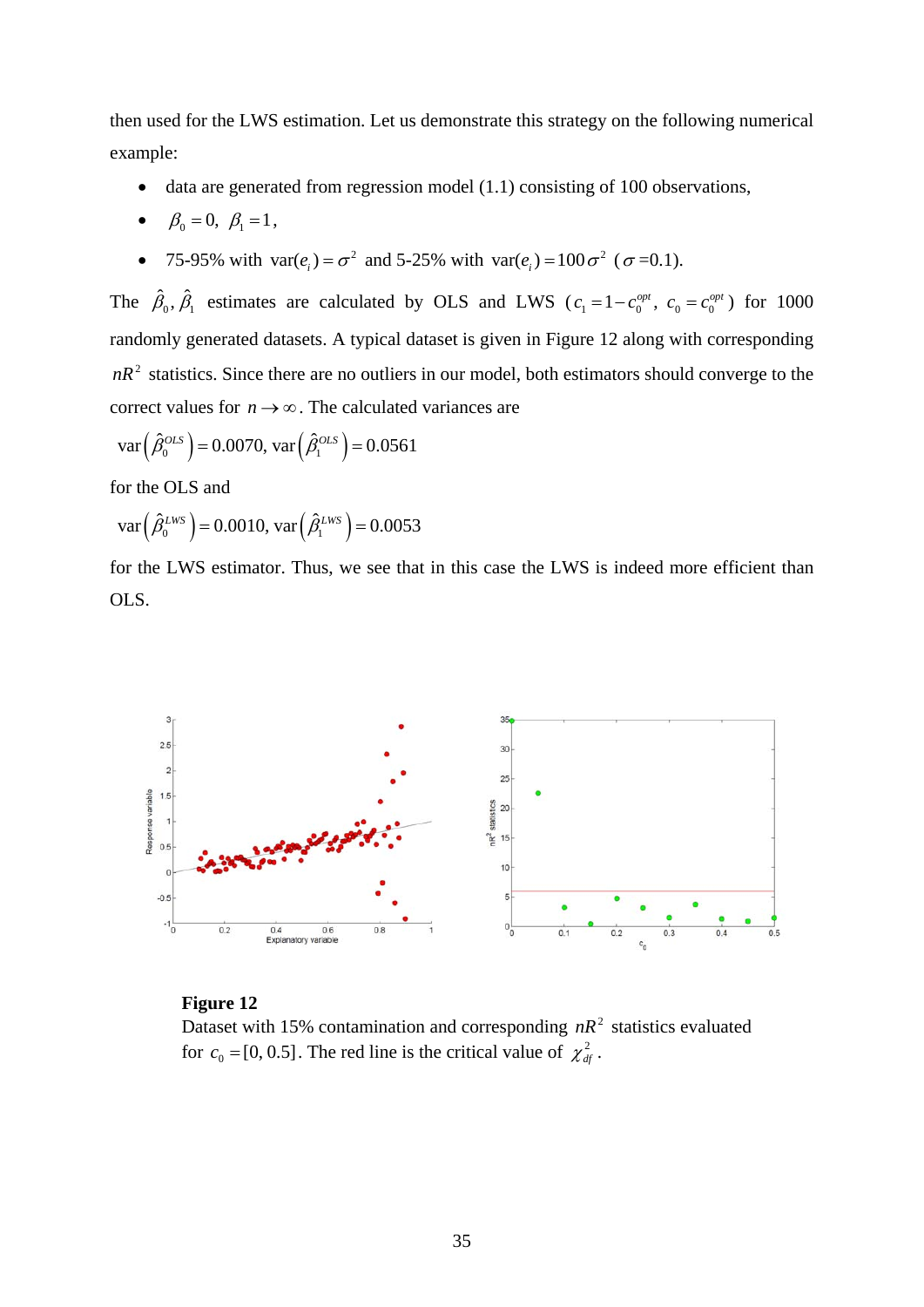#### 5. Conclusion

The main emphasis of this work is on the development and implementation of reliable and computationally efficient algorithms for solving the Least Weighted Squares problem. Though practically oriented it addresses some important issues with potentially interesting applications in the field of robust regression analysis. It has become fairly obvious that an implementation of fast and reliable algorithms is the important part of establishing any new estimator and the availability of such algorithms is the primary key to its success. From this point of view, the development of a novel exact algorithm (CP-LWS) is a significant contribution. To author's knowledge, CP-LWS is the first exact LWS algorithm running in polynomial time. It is based on the concept of geometrically feasible permutations elaborated in this work. So far CP-LWS was implemented for solving the LWS problem in two dimensional Euclidean space, a further extension to more dimensions, however, is relatively straightforward.

For many regression applications the computational efficiency is a more important criterion than exactness of results. Hence, two inexact LWS algorithms were proposed and thoroughly tested. Namely, DE-LWS based on a direct stochastic LWS optimization using Differential Evolution is superior to all currently available algoritms both in computational speed and reliability. With very modest CPU time requirements (while retaining a very high level of success probability) the newly implemented inexact algorithms are well suited for benchmarking, bootstrapping, and other computationally demanding applications.

Main results of this work can be summarized in the following points:

- usefulness of exact methods has been significantly enhanced CP-LWS calculations on moderately large datasets (~50) are now possible.
- Fast CP-LWS method might be potentially employed for large scale calculations. At the moment, however, it relies on FastLWS with the OLS sampling. Further research on a more efficient sampling method is required to obtain comparable performance with DE-LWS.
- DE-LWS is currently the fastest and most reliable algorithm for solving the LWS optimization problem. Another advantage is the simplicity and easy implementation (even for multidimensional optimization).

In addition to many potential uses of the LWS method in robust econometric analysis (such as outlier diagnostics, etc.) we have focused, albeit very briefly, on the problem of robust estimation in the presence of heteroscedasticity. Considering how important this is for the reliability of robust regression analysis, we plan to investigate it more thoroughly in the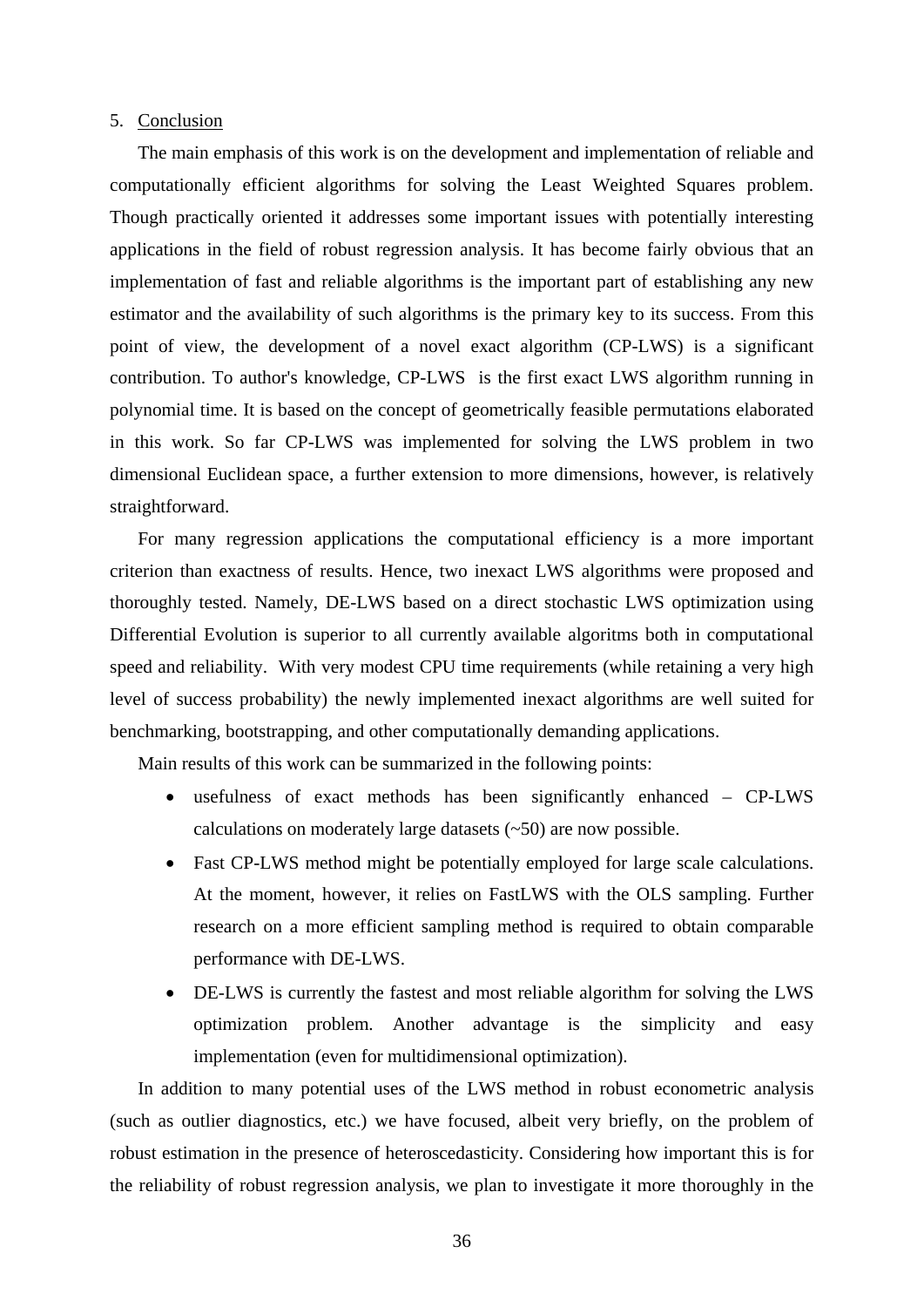near future. At present, it has been convincingly demonstrated that combined use of the LWS estimator and White's test for heteroscedasticity may significantly improve the efficiency of regression estimation.

All algorithms and testing programs were implemented in MATLAB and they are available for interested reader electronically on the attached CD data disc.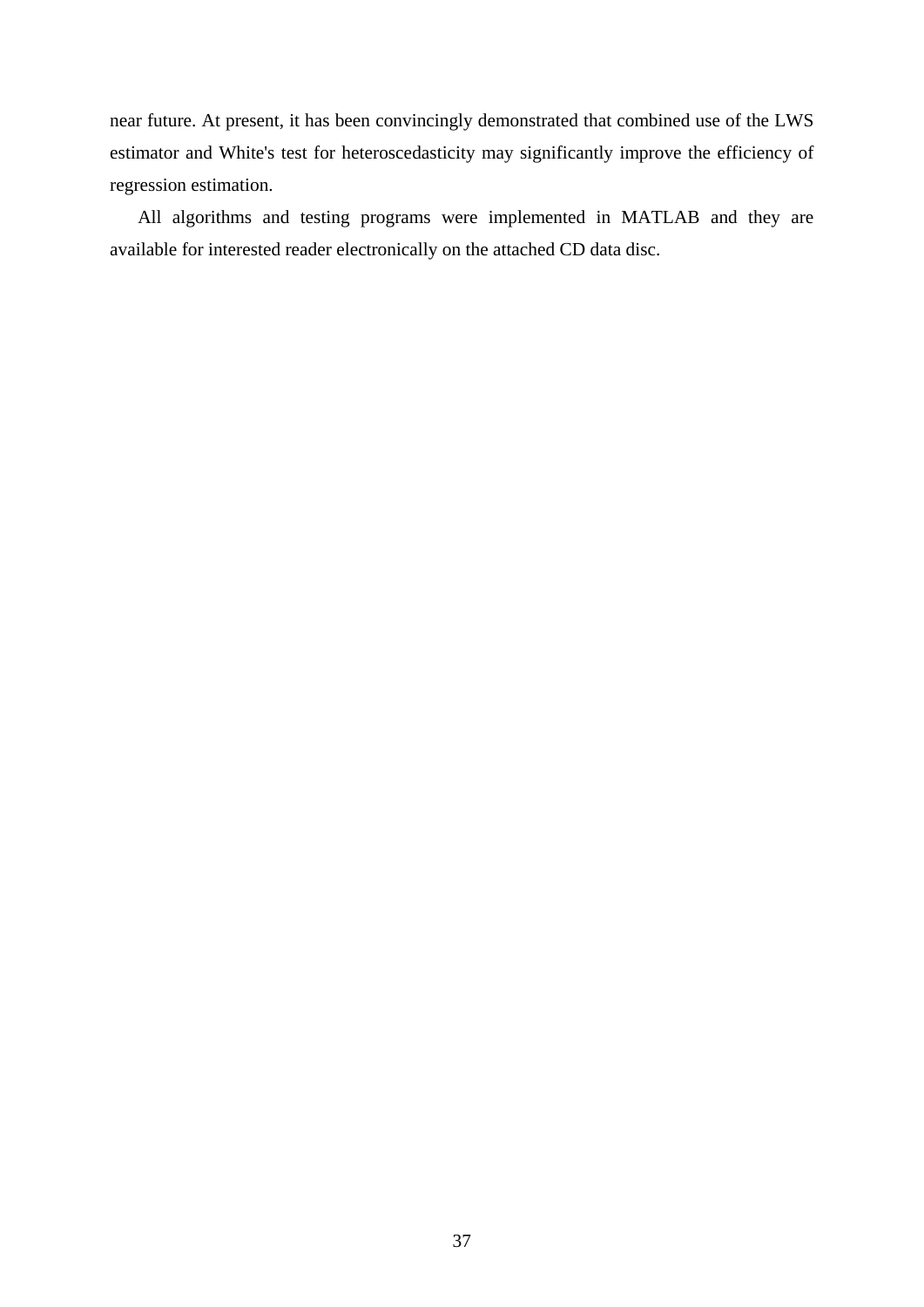### **References**

- [Brest 2006] Brest, J., Greiner, S., Bošković, B., Mernik, M., Žumer, V. (2006): *Self- Adapting Control Parameters in Differential Evolution: A Comparative Study on Numerical Benchmark Problems*. IEEE Trans. on Evol. Comp. 10(6), 646–657
- [Greene 2003] Greene, W.H. (2003): *Econometric Analysis*. 5th Edition, New Jersey: Prentice Hall.
- [Gujarati 2004] Gujarati, D. (2004): *Basic Econometrics*. 4th Edition, The McGraw-Hill Companies
- [Hampel 1986] Hampel, F.R., Ronchetti, E.M., Rousseeuw, P.J., Stahel, W.A. (1986): *Robust Statistics: The Approach Based on Influence Functions*. Wiley series in probability and statistics.
- [Plát 2004] Plát, P. (2004): *Modifikace Whiteova testu pro nejmenší vážené čtverce*. Robust 2004, 291-298.
- [Price 2005] Price, K., Storn, R., Lampinen, J. (2005): *Differential Evolution A Practical Approach to Global Optimization*. Springer, Heidelberg
- [Rousseeuw 1987] Rousseeuw, P.J., Leroy, A.M. (1987): *Robust Regression and Outlier Detection*. John Wiley & Sons, Inc.
- [Rousseeuw 2002] Rousseeuw, P.J. and Van Driessen, K. (2002): *Fast-LTS in Matlab*.
- [Skuhrovec 2009] Skuhrovec, J. (2009): *Analysis of LWS Empirical Properties Using Bootstrap Methods*. Diplomová práce, České vysoké učení technické v Praze, Fakulta jaderná a fyzikálně inženýrská.
- [Storn 1996] Storn, R., Price, K.V. (1996): *Minimizing the real functions of the ICEC'96 contest by differential evolution*. In: Proceedings of the 1996 IEEE international conference on evolutionary computation, Nagoya, Japan, pp. 842–844. IEEE Press, New York
- [Storn 1997] Storn, R., Price, K.V. (1997): *Differential Evolution a Simple and Efficient Heuristic for Global Optimization over Continuous Spaces*. Journal of Global Optimization 11(4), 341–359
- [Víšek 1997] Víšek, J.Á. (1997): *Ekonometrie I*. Praha: Karolinum.
- [Víšek 2000] Víšek, J.Á. (2000): *Regression with high breakdown point*. Robust 2000, 324-356.
- [Víšek 2002a] Víšek, J.Á. (2002): *The least weighted squares I. The asymptotic linearity of*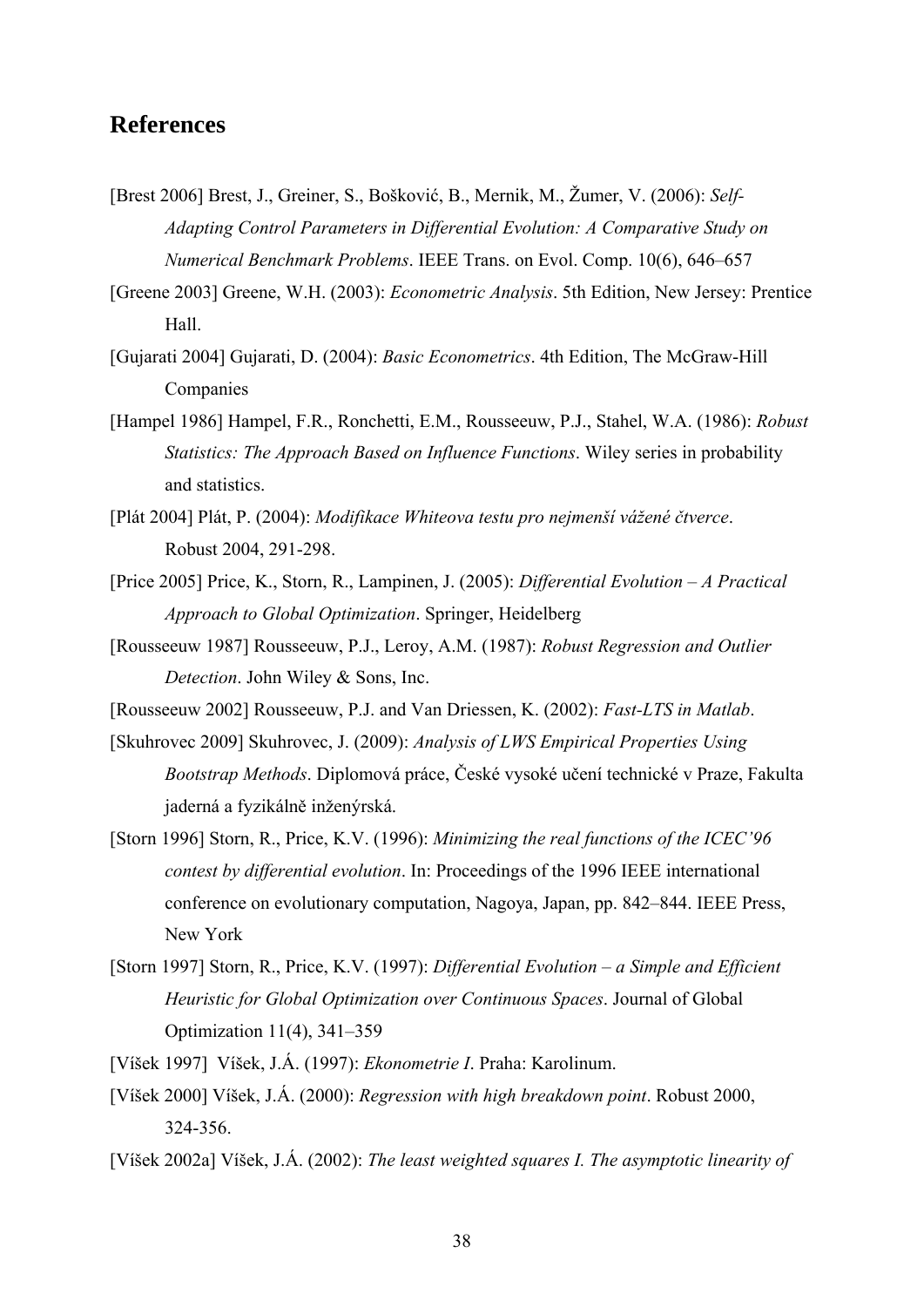*normal equations*. Bulletin of the Czech Econometric Society, vol 9, no 15, 31-58.

- [Víšek 2002b] Víšek, J.Á. (2002): *The least weighted squares II. Consistency and asymptotic normality*. Bulletin of the Czech Econometric Society, vol 9, no 16, 1-28.
- [Víšek 2004] Víšek, J.Á. (2004): *The Least Weighted Squares under heteroscedasticity.* Proceedings of PRASTAN 2004, Kočovce, May 17-21,2004, eds. Kalina, M., Minárová, M., Nánásiová, O., 117 - 128.
- [White 1980] White, H. (1980): *A Heteroscedasticity Consistent Covariance Matrix Estimator and a Direct Test of Heteroscedasticity*. Econometrica, vol. 48, 817-838.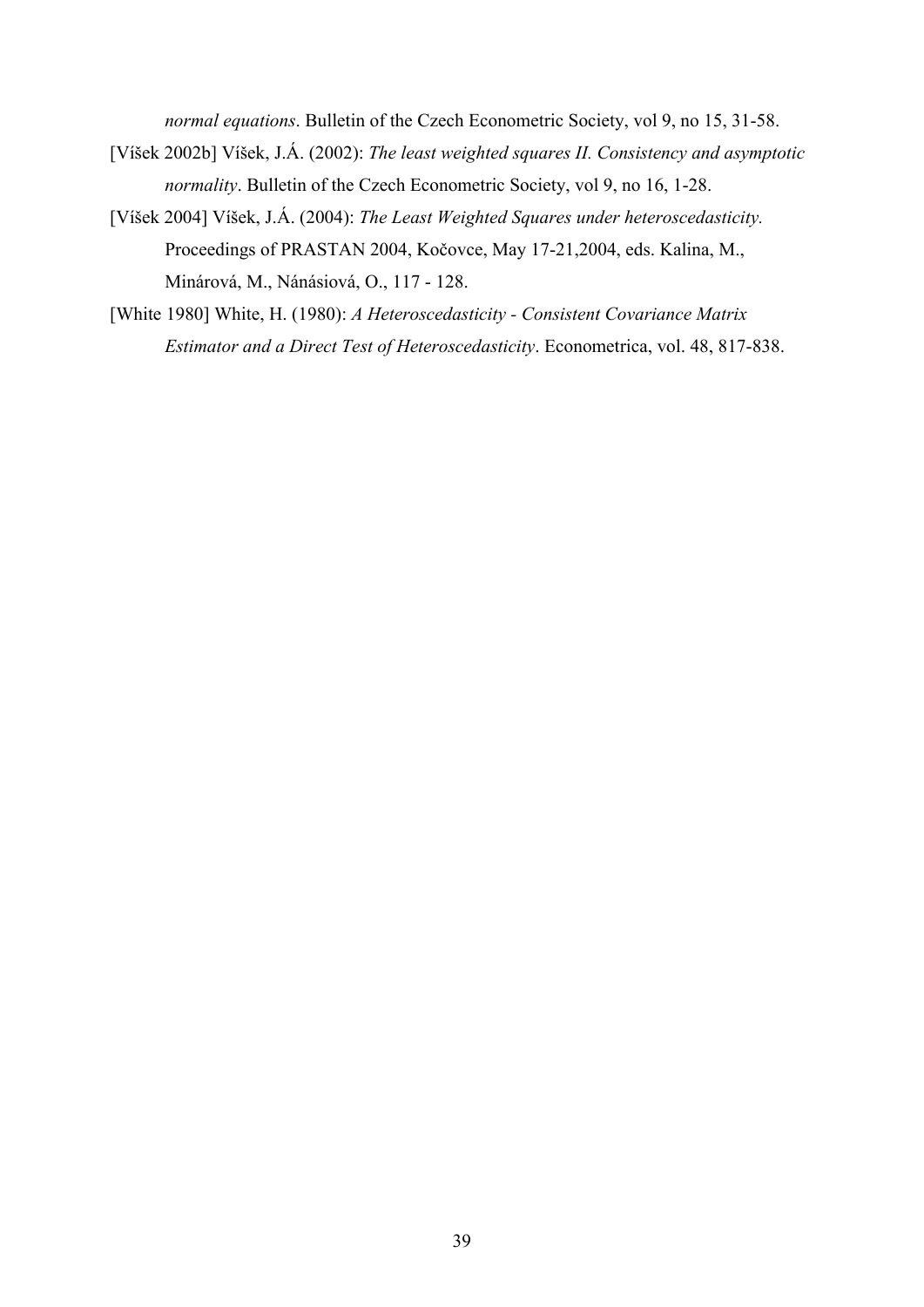UNIVERSITAS CAROLINA PRAGENSIS založena 1348

> Univerzita Karlova v Praze Fakulta sociálních věd Institut ekonomických studií



Opletalova 26 110 00 Praha 1 TEL: 222 112 330,305 TEL/FAX: 222 112 304 E-mail: ies@mbox.fsv.cuni.cz http://ies.fsv.cuni.cz

## Akademický rok 2009/2010

## **TEZE BAKALÁŘSKÉ PRÁCE**

| Student:    | Věra Bludská   |
|-------------|----------------|
| Obor:       | Ekonomie       |
| Konzultant: | Jan Amos Víšek |

Garant studijního programu Vám dle zákona č. 111/1998 Sb. o vysokých školách a Studijního a zkušebního řádu UK v Praze určuje následující bakalářskou práci

Předpokládaný název BP:

## Whitův test pro nejmenší vážené čtverce

Charakteristika tématu, současný stav poznání, případné zvláštní metody zpracování tématu: Řešený problém spadá do oblasti robustní ekonometrie a jeho cílem je nalézt dianostický nástroj na odhalení heteroskedasticity disturbancí v regresním modelu, jehož koeficienty odhadujeme pomocí nejmenších vážených čtverců, tj. pomocí robustifikované verze běžných nejmenších čtverců. Metoda nejmenších vážených čtverců byla prostudována v řadě článku konzultanta a jeho doktorandů v situaci, kdy se předpokládá homoskedasticita disturbancí. Kvalita a spolehlivost odhadnutého regresního modelu je signifikantně závislá na předpokladu homoskedasticity disturbancí. Pokud je tento předpoklad porušen, odhadnutý model nemusí odpovídat skutečnosti, může např. zahrnovat celou řadu nesignifikantních vysvětlujících proměných, což následně může vést ke značně vychýleným odhadům regresních jkoeficientů. Proto je řešení výše popsaného problému klíčové pro spolehlivost regresní analýzy dat.

Struktura BP:

Abstrakt

Cílem práce je nalezení diagnostického nástroje pro odhalení heteroskedasticity disturbancí při robustní regresní analýze dat. Kromě teoretického odvození bude provedena i numerická studie, která pro různé typy heteroskedasticity a různé úrovně kontaminace prozkoumá chování odvozené statistiky pro konečné výběry dat.

Osnova

Zavedení formalizmu a připomenutí regresního modelu spolu s klasickou analýzou založenou na běžných nejmenších čtvercích.

Úvod do základních pojmů a cílů robustní analýzy dat.

Zavedení metody nejmenších vážených čtverců a shrnutí dosud nalezených výsledků.